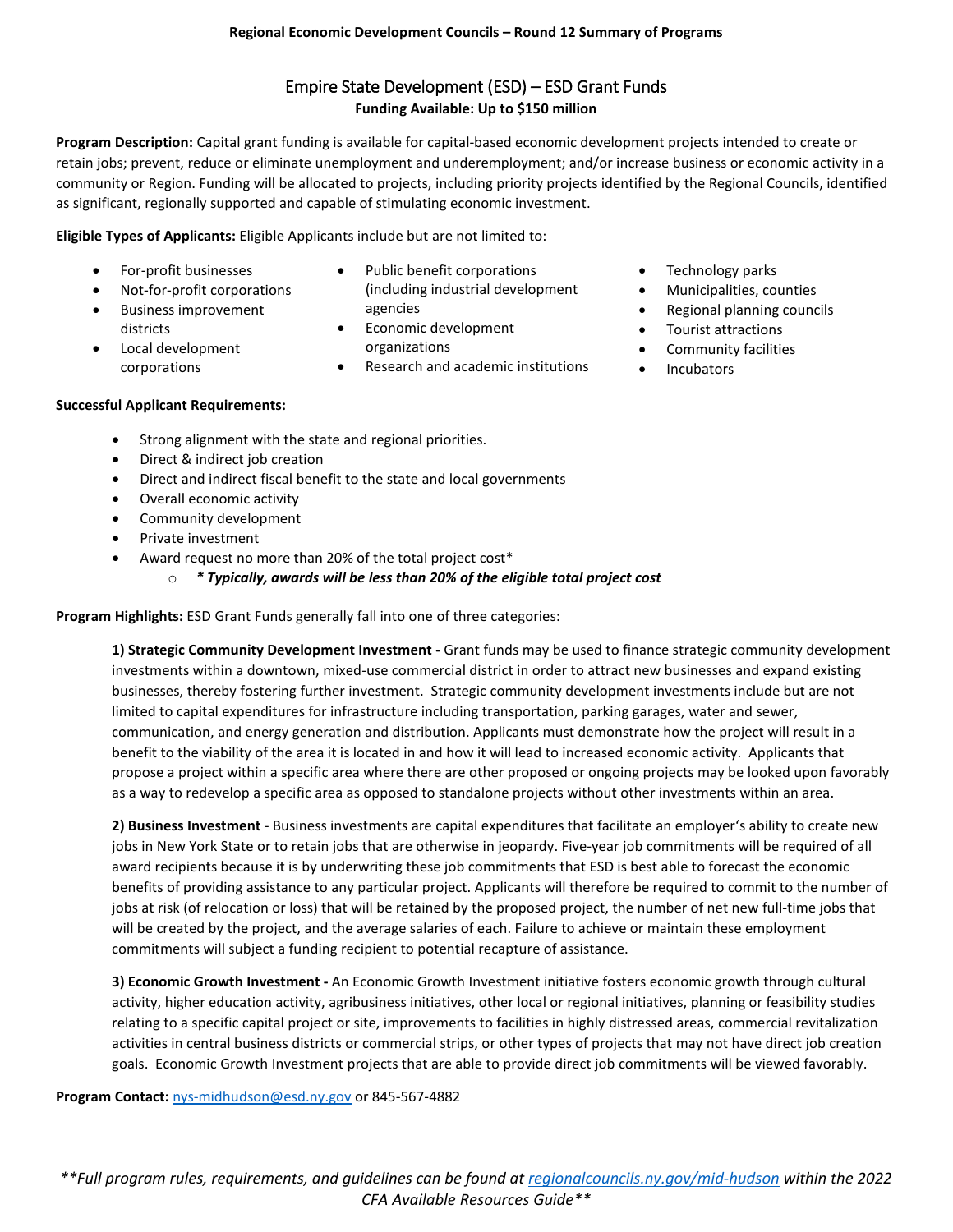#### **Empire State Development (ESD) – ESD Grant Funds**

### **Success Stories**

# **Equilibrium Brewery Capital** – CFA #38762 – *Middletown, Orange County*

At the close of 2016, Equilibrium Brewery completed its \$1.14 Million project, for which they were awarded a \$204,000 grant in Round 4. The project involved the adaptative reuse of a former meat-packing facility into a brewery in downtown Middletown. The project created 8 full-time permanent jobs. Overwhelming success at the brewery led to an exciting announcement in April 2018: Equilibrium expanded in Middletown, and purchased the former TD Bank building from the city, to house brewing operations, a beer garden, and tap room.

# **Hepworth Farms, LLC** – CFA 42279 – *Marlborough, Ulster County*

Hepworth Farms, LLC, is a seventh-generation farm in the Town of Marlborough, Ulster County. In 2014, the MHREDC designated the Hepworth Farms project a Priority Project and was awarded a \$300,000 Regional Council Capital Fund Grant to leverage a \$1,782, 237 to expand its farm operations by the purchase and rehabilitation of an adjacent storage facility, creating the "Hudson Valley Grown Farm Hub" catering as a food hub for farm produce from Ulster and Orange counties. This expansion resulted in the retention of 8 Jobs and the creation of 10 net new jobs.

# **Hudson River Housing Capital – Queen City Lofts** – CFA #51725 – *Poughkeepsie, Dutchess County*

Hudson River Housing, Inc. received a \$300,000 Regional Council Capital Grant from Round 5 of the CFA process to develop Queen City Lofts. Hudson River Housing's, \$24.3 million Queen City Lofts project will create an innovative, mixed-use space at 178 Main Street in the City of Poughkeepsie. The development will cater to artists with a live/work environment and including 69 residential units, 50 affordable, and 19 market rate apartments representing approx. 73,000 SF. and six retail spaces measuring approximately 12,000 SF. The project is located within walking distance of the Metro North train station and encourages foot traffic and tourism due to the proximity of retail, and the visibility of the art galleries on Main Street. This project aligns with the MHREDC's Live and Play strategies.

# **City Winery Hudson Valley –** CFA #80700 **–** *Montgomery, Orange County*

In June 2021, Empire State Development announced the completion of City Winery's newest wine production facility and concert venue in the Village of Montgomery, Orange County at the former historic 22-acre Worsted Mills, located along the Wallkill River. The new facility includes a restaurant and bar, as well as a multipurpose event space which can host events such as tastings, weddings, corporate galas, and local trade events. The creation of the new wine production facility allows City Winery to centralize their national wine manufacturing operations which will lead to a 50% increase in winemaking capacity. It also allows the company to easily distribute wine from the Hudson Valley across the country, showcasing New York's contribution to the wine industry on a national scale. City Winery plans to create its own electricity from the Mill's generators, supported by supplementary solar power. City Winery invested \$10 Million in this project and has committed to creating 30 new jobs and will support the surrounding community by facilitating activities to support local initiatives. To encourage the acquisition, design, and rehabilitation of Worsted Mills into a wine production facility and visitor destination, City Winery was awarded an \$832,000 capital grant.

# **Saw Mill River Daylighting** – CFA #39716 – *Yonkers, Westchester County*

The Saw Mill River Daylighting project is a multi-phase priority project, for which the City of Yonkers was awarded a \$2.5 Million grant for phase three in Round 4 of the CFA process. The \$19 Million transformational project to uncover a river that had been paved over centuries ago, has created public spaces and spurred development in downtown Yonkers.

# **The Center for Discovery** – CFA # 19253 - *Hurleyville, Sullivan County*

In 2012, The Center was designated a Priority Project by the MHREDC and awarded a \$2.5M RCCF Grant to leverage a \$31M capital investment for the construction of 5 homes + buildings rehabilitated for supplemental services into community-based settings of a Makers Lab, and other Day/ Educational programs to expand research, intervention and residential services for children and adults with developmental disabilities and medical complexities, including autism spectrum disorders in the Hamlet of Hurleyville, Town of Thompson, Sullivan County.

In 2018, The Center for Discovery once again was designated a Priority Project by the MHREDC and was awarded a \$1M Regional Council Capital Grant fund to invest \$4,760,000 to establish The Research Institute for Brain and Body Health. The proposed Research Institute is part of a \$25M investment aimed at drastically improving outcomes for the individuals most affected by chronic, complex disorders often the most expensive utilizers of NY's healthcare system.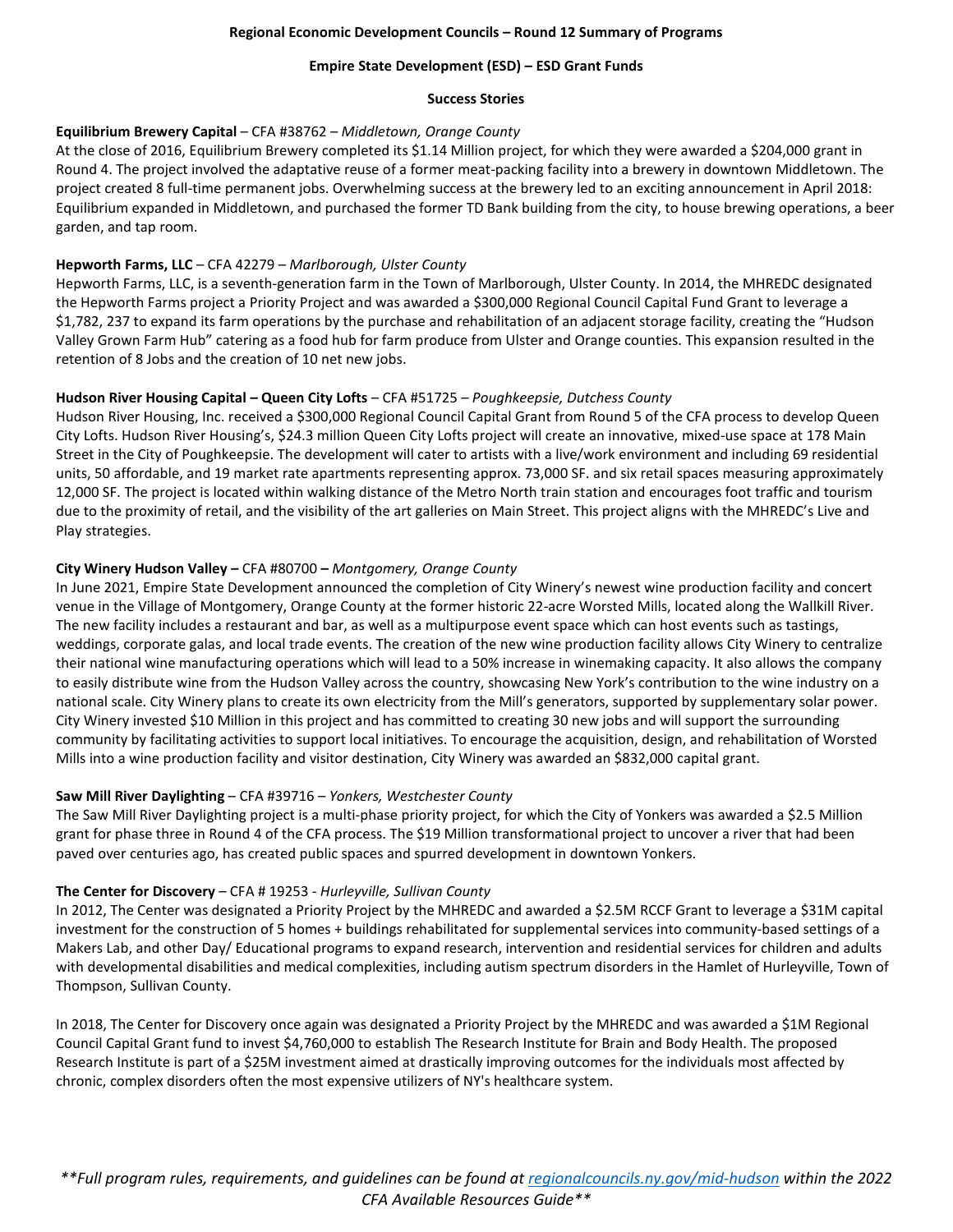# Empire State Development (ESD) – Strategic Planning and Feasibility Studies **Funding Available: Up to \$2 million**

**Program Description:** ESD's Urban and Community Development Program promotes economic development in the State of New York by encouraging economic and employment opportunities and stimulating development of communities and urban areas. Total program funding of up to \$2 million is available for working capital grants of up to \$100,000 each to support 1) strategic development plans for a city, county, or municipality or a significant part thereof and 2) feasibility studies for site(s) or facility(ies) assessment and planning. Projects should focus on economic development purposes, and preference shall be given to projects located in highly distressed communities.

**Eligible Types of Applicants:** Eligible Applicants include but are not limited to:

• Cities

**Counties** 

- **Municipalities**
- Business Improvement Districts
- Local Development Corporations
- Not-for-profit Economic Development Organizations

**Successful Applicant Requirements:** ESD requires that the Applicant contribute a minimum of ten percent (10%) of the total project cost in the form of equity contributed after the Applicant's acceptance of ESD's incentive proposal. Equity is defined as cash injected into the project by the Applicant or by investors, and should be auditable through the Applicant's financial statements or accounts, if so requested by ESD. Equity cannot be borrowed money secured by the assets in the project or grants from a government source.

**Program Highlights:** Assistance is available in the following two categories:

- Preparation and development of strategic development plans for a city, county or municipality or a significant part thereof; and
- Studies, surveys or reports, and feasibility studies and preliminary planning studies to assess a particular site or sites or facility or facilities for any economic development purpose other than residential, though mixed-use facilities with a residential component are allowed.

**Program Contact:** [nys-midhudson@esd.ny.gov](mailto:nys-midhudson@esd.ny.gov) or 845-567-4882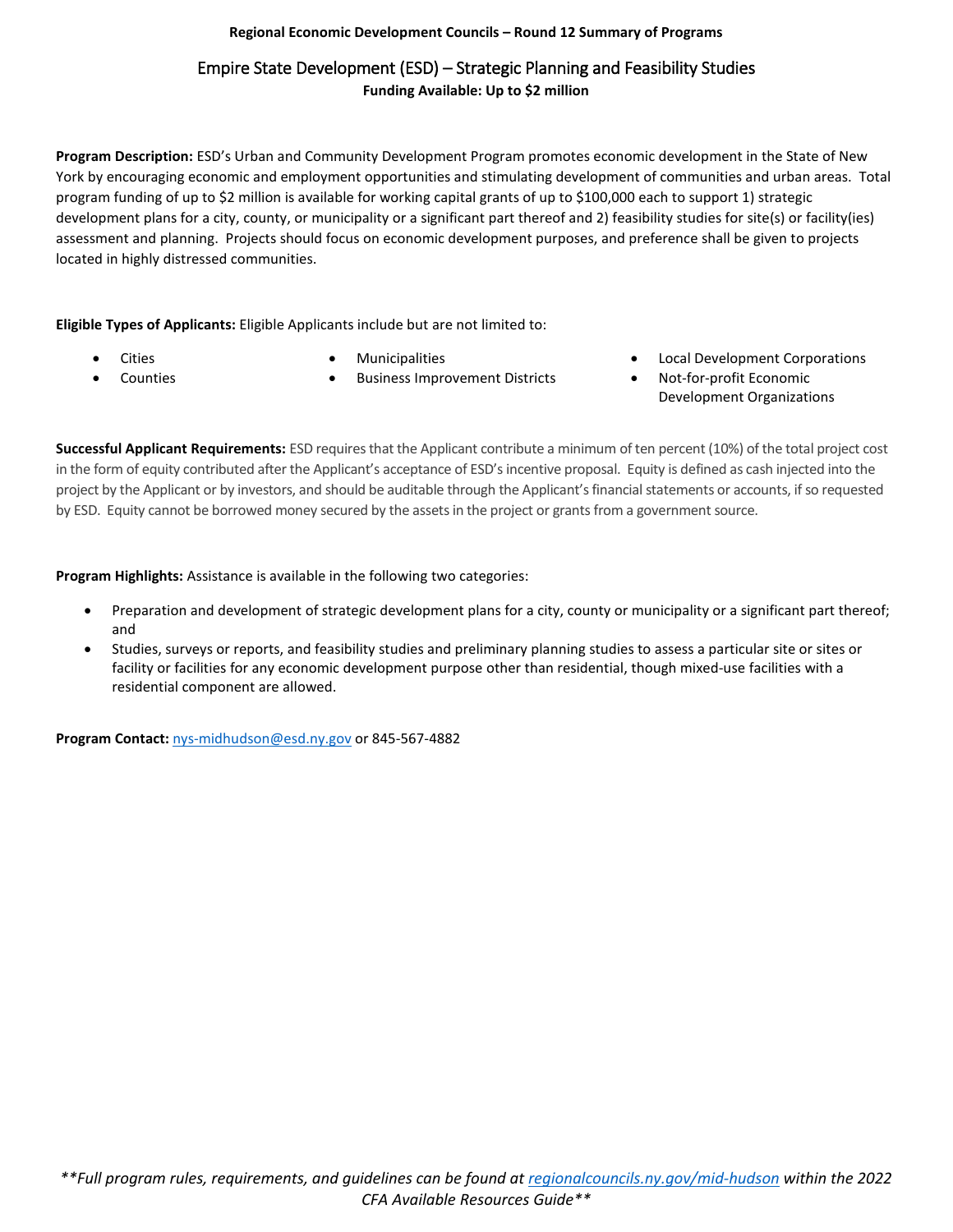### **Empire State Development (ESD) – Strategic Planning and Feasibility Studies**

#### **Success Stories**

# **Rockland Community College** – CFA #54448 – *Regionwide*

SUNY Rockland Community College project is a strategic planning and feasibility study, for which the College was awarded a \$25,000 grant in Round 5 of the CFA process. The College conducted a regional gap analysis for the six institutions that make up the Hudson Valley Educational Consortium that will craft a plan with specific recommendations for regional workforce development. The primary purpose of the gap analysis is to allow the Hudson Valley Educational Consortium to measure how well aligned its program offerings are with the regional labor market. RCC in conjunction with the Hudson Valley Educational Consortium developed a crossregional network of educational programs, businesses, and other invested economic development partners including NYS Department of Labor, to address the current and emerging gaps between workforce development and regional need to link students and community members with enhance career services and employment opportunities. As a result of the gap analysis report, it is expected that the degree and non-degree training programs offer by HVEC institutions will be better aligned with the workforce needs of the Mid-Hudson region

# **Putnam County Study** – CFA #53956 – *Putnam County*

Putnam County leveraged a \$50,000 grant awarded in Round 5 to conduct a needs assessment of key commercial corridors in Putnam County, and make recommendations on needed infrastructure improvements, zoning changes along key commercial corridors in Putnam County to promote economic competitiveness and growth, and methods to encourage Transit Oriented Development where feasible. The commercial corridors to be analyzed were located in each of nine towns and villages, including U.S. Route 6 in Mahopac; Carmel; Brewster and Southeast; U.S. Route 52 in Carmel/Kent; U.S. Route 22 in Southeast/Patterson; and U.S. Route 9 in Philipstown; Main Street in Brewster/Cold Spring/ Nelsonville; Oscawana Lake Road and Peekskill Hollow Road in Putnam Valley; and U.S. Route 311 and Front Street in Patterson. The feasibility study identified commercial corridors, analyzed constraints and recommended improvements. A land use analysis of identified commercial corridors and existing restrictions and impediments was also completed.

# **Pattern for Progress - Urban Action Agenda** – CFA #66766 – *Regionwide*

Hudson Valley Pattern for Progress, a not-for-profit policy, planning, advocacy and research organization, received an \$80,000 grant in Round 6 to conduct a strategic planning and feasibility study of communities in the Mid-Hudson to develop community profiles. These profiles will set the stage for revitalization and offer recommendations based upon local needs and the capacity for those municipalities to leverage private investment to redevelop their downtowns.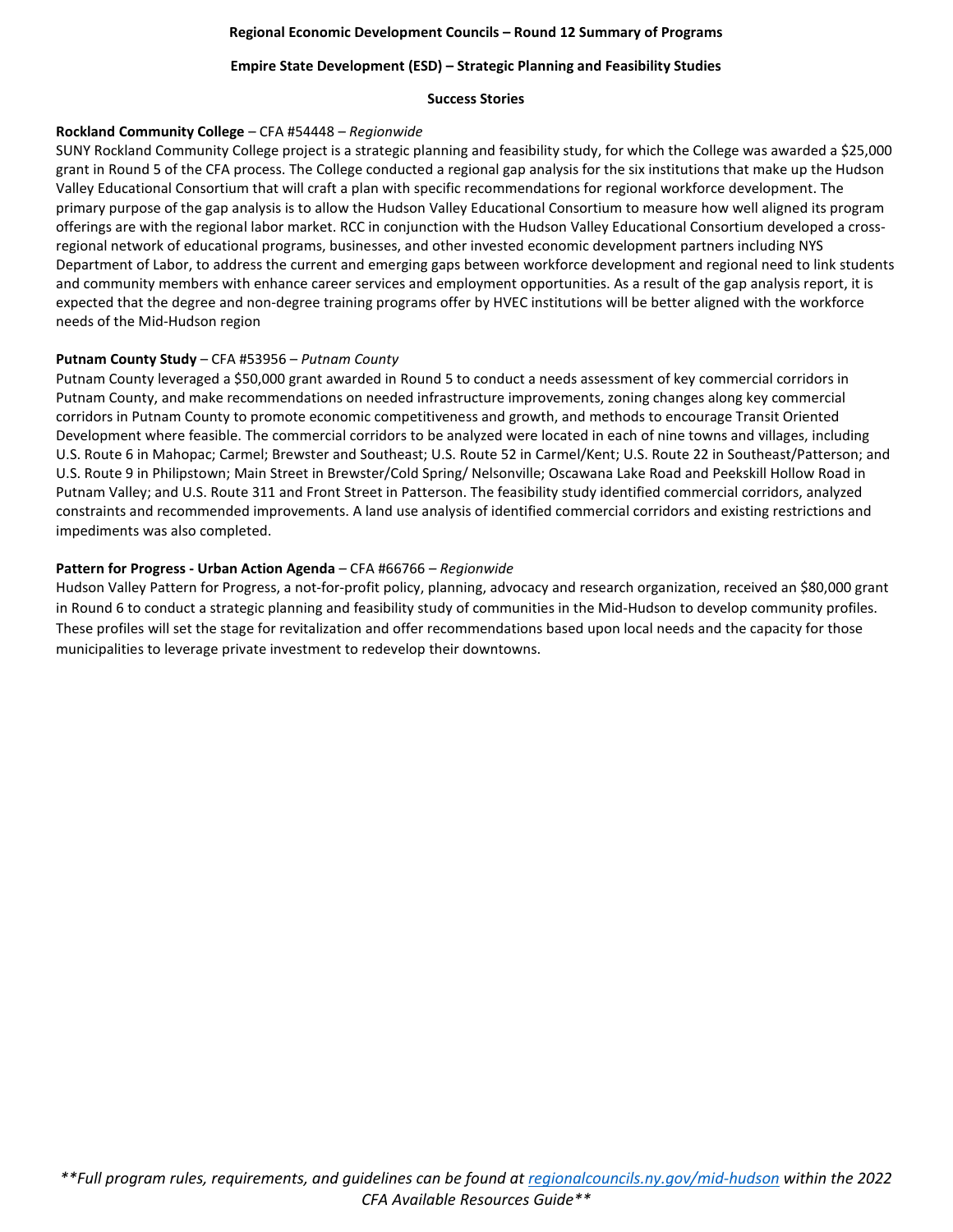# Empire State Development (ESD) – Excelsior Jobs Program **Funding Available: Up to \$75 million**

#### **Program Description:**

The Excelsior Jobs Program provides job creation and investment incentives to firms in strategic industries such as software development, scientific research and development, financial services, agriculture, manufacturing, back office, distribution, life sciences, music production and entertainment companies. Firms in these industries that create new jobs or retain existing jobs and make a significant capital investment are eligible to apply.

Firms in the Excelsior Jobs Program may qualify for up to five, fully refundable tax credits, including a jobs tax credit, an investment tax credit, a research and development tax credit, a real property tax credit and a childcare services tax credit. To earn any of the credits, firms must meet and maintain the established job and investment thresholds.

### **Eligible Types of Applicants:**

For-profit business entities including corporations, limited liability companies, partnerships, and sole proprietorships.

### **Successful Applicant Requirements:**

The Excelsior Jobs Program is a discretionary tax credit incentive Program. Because awards are offered as an incentive to undertake a project, the project should not begin, and expenses should not be incurred, before funding award notification. Expenses incurred prior to submission of a CFA should not be included in CFA project budgets.

Excelsior Jobs Program eligibility is based on the predominant activity of the proposed project. The Program is limited to projects making a substantial commitment to growth – either in employment or through investing significant capital in a New York facility.

In addition to the criteria noted below, ESD shall have the discretion to consider additional factors in determining the relative merits of projects.

- The overall economic impact that the project identified in the application will have on a region, including, but not limited to, the number and impact of any direct or indirect jobs that will be created;
- The number of new jobs created and/or at-risk jobs that will be retained;
- The amount of capital investment and the level of increased economic activity from the proposed capital investment;
- The likelihood that the project identified in the application would be located outside of New York State or would not occur in New York State but for the availability of state or local incentives;
- Special consideration shall be given to projects supporting Regional Economic Development Council Opportunity Agenda priorities.

Notice of a funding award will be given in the form of an incentive proposal outlining the terms of the proposed assistance, establishing a schedule of job and investment requirements and tax credit benefits. The award is subject to compliance with applicable laws and regulations. Project funding may only be used for expenses incurred after the date that notice of the funding award from the Commissioner of the NYS Department of Economic Development. Applicants are strongly encouraged to review and countersign ESD's incentive proposal prior to starting the project.

**Program Contact:** 518-292-5240 <http://esd.ny.gov/BusinessPrograms/Excelsior.html>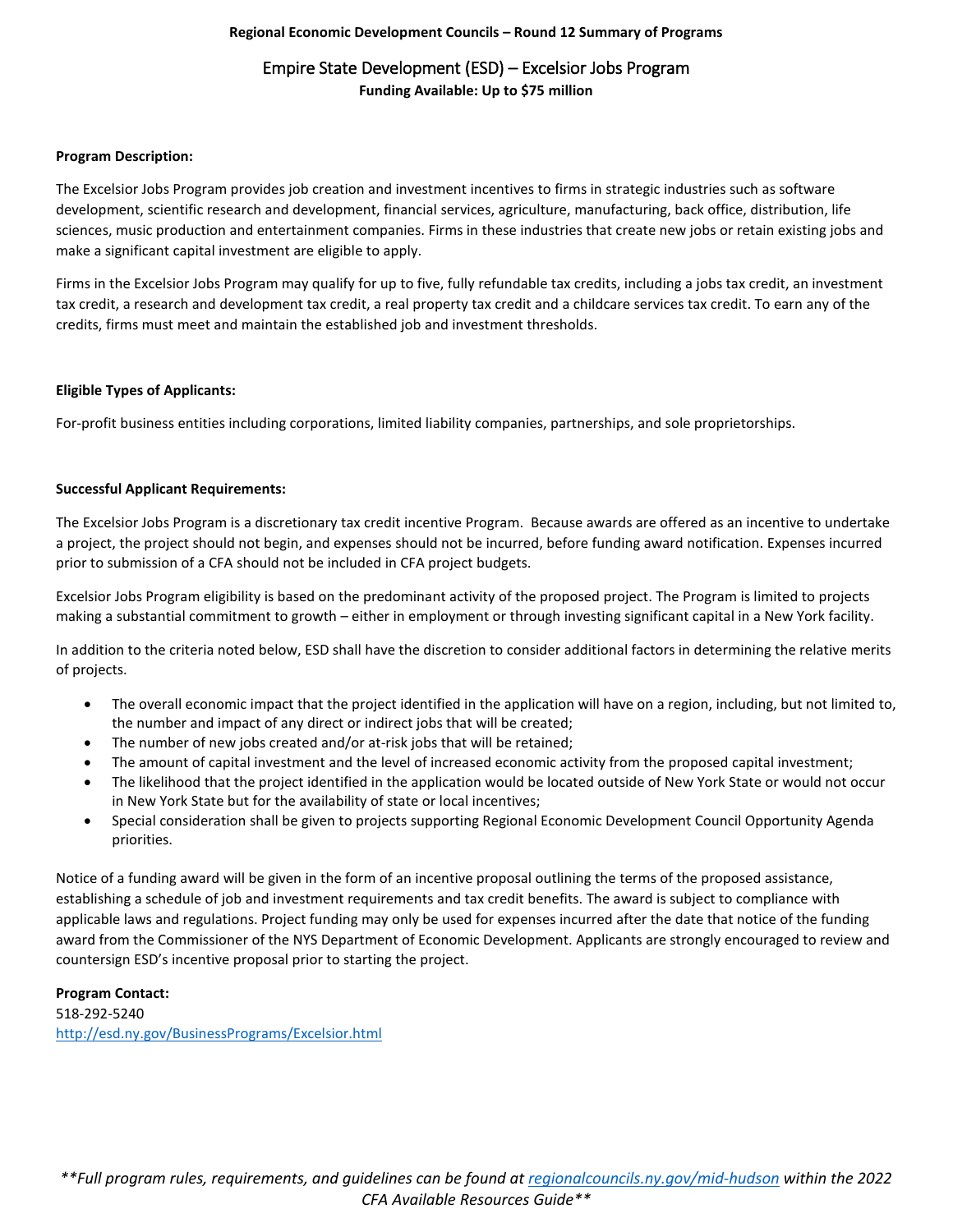### **Empire State Development (ESD) – Excelsior Jobs Program**

### **Success Stories**

# **Caribbean Food Delights Second Shift** – CFA #69994 – *Tappan, Rockland County*

Caribbean Food Delights, a leading Caribbean frozen food manufacturer of Jamaican Style Patties, was awarded up to \$275,800 in Excelsior Tax Credits in Round 6 to complete a \$1.9 Million expansion project. The project entails the implementation of a second shift and purchase of related machinery and equipment at the Tappan, New York location. The company will hire 25 additional permanent full-time employees for the second shift which will run from 4:00pm to 1:00am five days per week beginning in Fall 2016. This project includes the purchase of equipment to increase productivity of the second shift and to allow a second production line to be used on this new shift in the near future.

# **Warwick Valley Wine Company Capital** – CFA # 50577 – *Pine Island, Orange County*

Warwick Valley Wine Company is a craft beverage manufacturer that produces wines, ciders, and other alcoholic beverages. In 2015, Warwick Valley was awarded up to \$169,000 in Excelsior Tax Credits in Round Five to help the Company with this over \$1.6 Million project which included the purchase of new machinery and equipment for the addition of a bottling line at their Black Dirt Distillery. The project was also awarded a \$160,000 Capital Grant through Round 5.

The Bottling and Tourism Expansion Project seeks to meet the demand for Warwick Valley Winery's already established lines of hard cider, wine, and gin by adding a bottling line at its Black Dirt Distillery in Pine Island to expand production from 100,000 to 250,000 case equivalents per year. The Black Dirt Distillery will purchase a tour bus to better incorporate the distillery into the already tourist-popular Winery. The bus will shuttle visitors from the main facility to the Black Dirt Distillery, and also show tourists where and how the local ingredients are grown, as well as presenting the history of distilling in New York State. Each of these components will add to the draw of the Hudson Valley as a tourist destination, and it will support local agriculture, job creation and retention. This project creates manufacturing and agricultural jobs and also supports local farms in the area. The new bottling lines increase production and therefore increase demand on the local farms from which the Distillery sources its ingredients, but the tour bus will bring visitors to two local farms, and a like-minded Brewery, as well as possible others. The Black Dirt Distillery and Tourism Expansion Project is committed to joining with other local businesses to transform Warwick/Pine Island's draw as a tourist locale, therefore creating jobs in a variety of sectors and catalyzing community revitalization.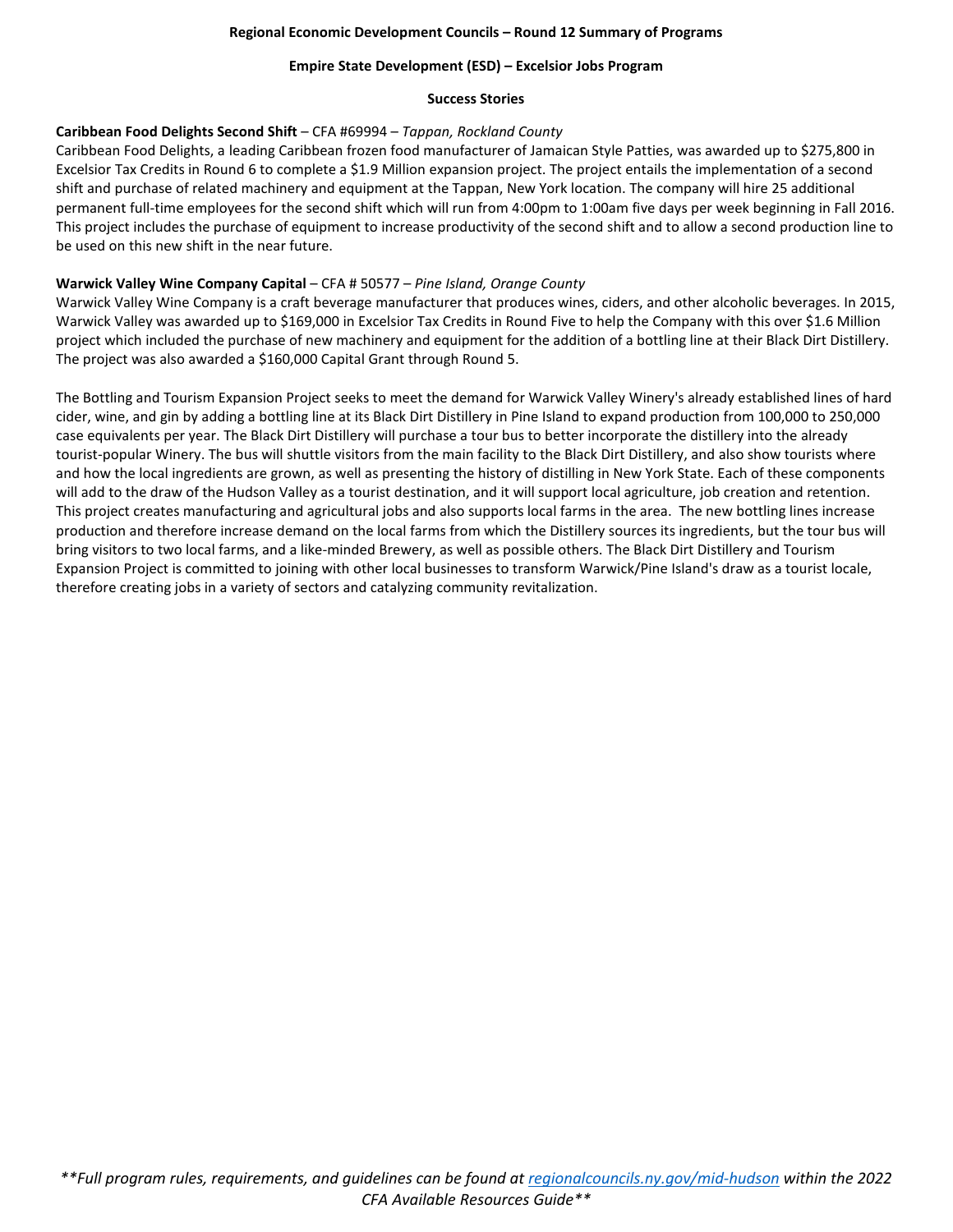# Empire State Development (ESD) – Market New York Grant

# **Funding Available: Up to \$15 million [\$7M tourism marketing funds & \$8M tourism capital funds]**

**Program Description:** *Market New York* is a grant program established to strengthen tourism and attract visitors to New York State by promoting destinations, attractions and special events. Funding is available for tourism marketing initiatives, capital/construction projects and the recruitment and/or execution of special events, including meetings, conferences, conventions, festivals, agritourism/craft beverage events, athletic competitions and consumer and industry trade shows.

**Eligible Types of Applicants:** Eligible Applicants include but are not limited to:

- for-profit businesses
- not-for-profit corporations
- tourism promotion agencies
- convention & visitor bureaus

**Successful Applicant Requirements:**

- destination marketing organizations
- tourist attractions / destinations
- business improvement districts
- public benefit corporations (including industrial development agencies)
- local development corporations
- economic development organizations
- municipalities, counties
- community facilities

- - Strong alignment with the state and regional (REDC) priorities • Evidence that the project is tourism related and will increase tourism to and within New York State
	- Demonstration that the project is aligned with goals and strategies of I LOVE NY
- Project plans, with detailed budget, project timeline and performance measures, for both marketing and capital projects
- Grant request minimum for marketing projects must be \$25,000+
- Grant request minimum for capital projects \$150,000+
- Award request also must be no more than 50% for marketing/working capital project and/or 20% for capital project (of that total project cost)
	- o Match must be actual cash ("in-kind" match is not allowable under this program)
	- o Projects applying to Market New York Capital and other capital programs generally must demonstrate an independent 20% match for the Market New York Program.

**Program Highlights:** Market New York Grant Funds generally fall into one of three categories:

- **1) Regional Tourism Marketing –** marketing/working capital investments that include tourism marketing/working capital expenditures and market New York State regional tourism destinations or attractions. Working capital costs may include purchase of recognized media, production costs, web design/updates, event fees and others as indicated in the Market New York Round 12 Guidelines.
- **2) Tourism Capital -** Infrastructure investments that assist in the attraction of new tourism businesses and expand existing tourism destinations/attractions, thereby fostering increased visitation to the tourism attractions. Capital expenditures for infrastructure may include: new construction, renovations, pre-development projects, capital expansions, improved accessibility projects and others as indicated in the Market New York Round 12 Guidelines.
- **3)** Single projects that include both Regional Tourism Marketing and Tourism Capital are allowed. The applicant must demonstrate the requirements, match and minimum requests for each separate funding track.

Market New York Capital project applicants must demonstrate an independent 20% match.

**Program Contact:** RegionalTourism@esd.ny.gov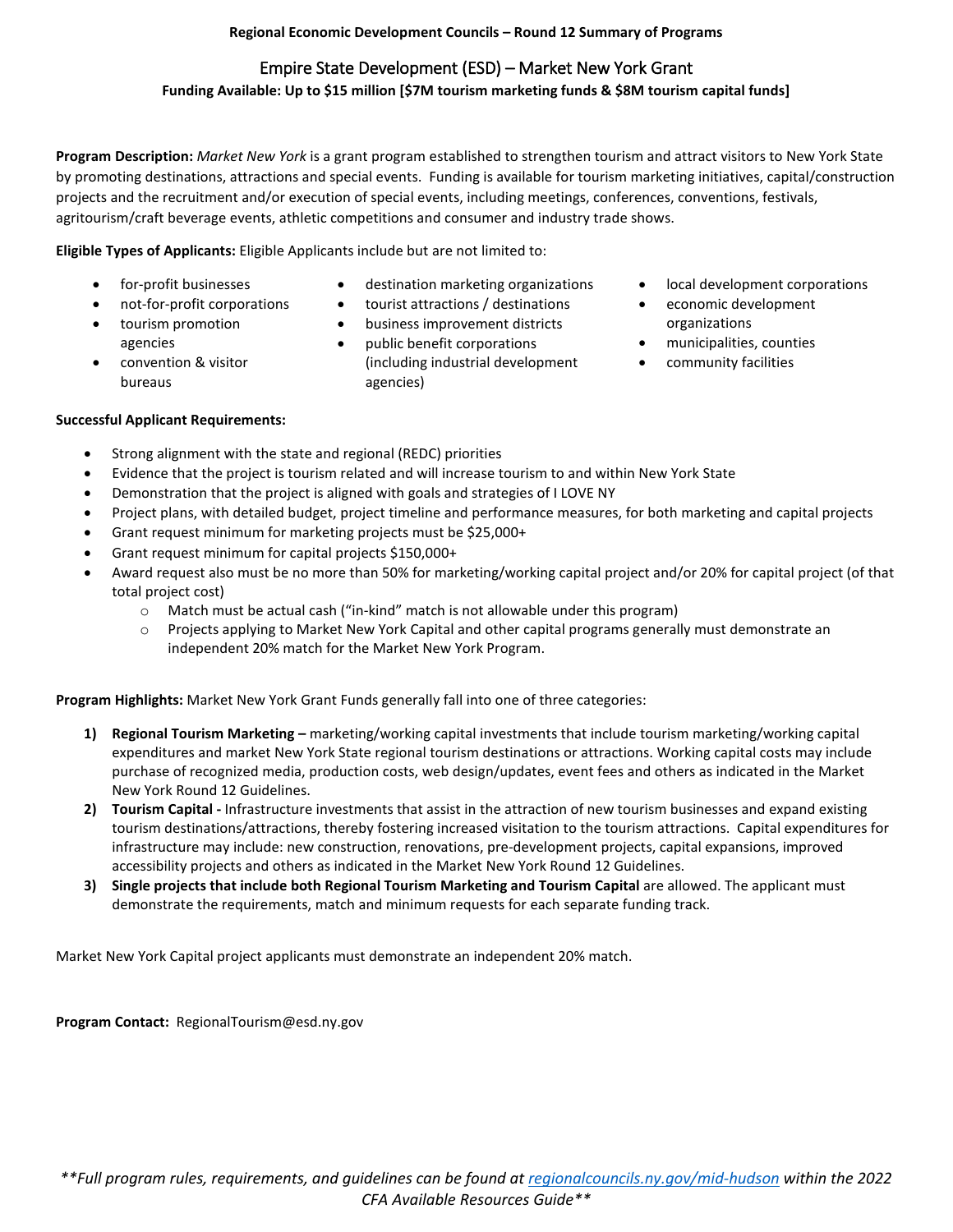### **Empire State Development (ESD) – Market New York Grant**

**Success Stories**

#### **Fenimore Art Museum**

Fenimore Art Museum, located in Cooperstown NY, successfully executed the promotion of Herb Ritts: The Rock Portraits, a rock & roll-themed special exhibition featuring portraits of the biggest rock stars of the 20th century. This tourism marketing project was determined to be in strong alignment with both the Mohawk Valley REDC strategic plan and I LOVE NY strategies, as established in the Market New York Round 8 guidelines. The Fenimore Museum provided a matched investment of \$40,250 to meet the minimum 25% match requirement, and received an award of \$135,225 in ESD Market New York funding. As a result, the total investment enabled the Fenimore Museum increase attendance at their destination, as well as bolster tourism sales, hotel occupancy, and job growth throughout the Mohawk Valley Region.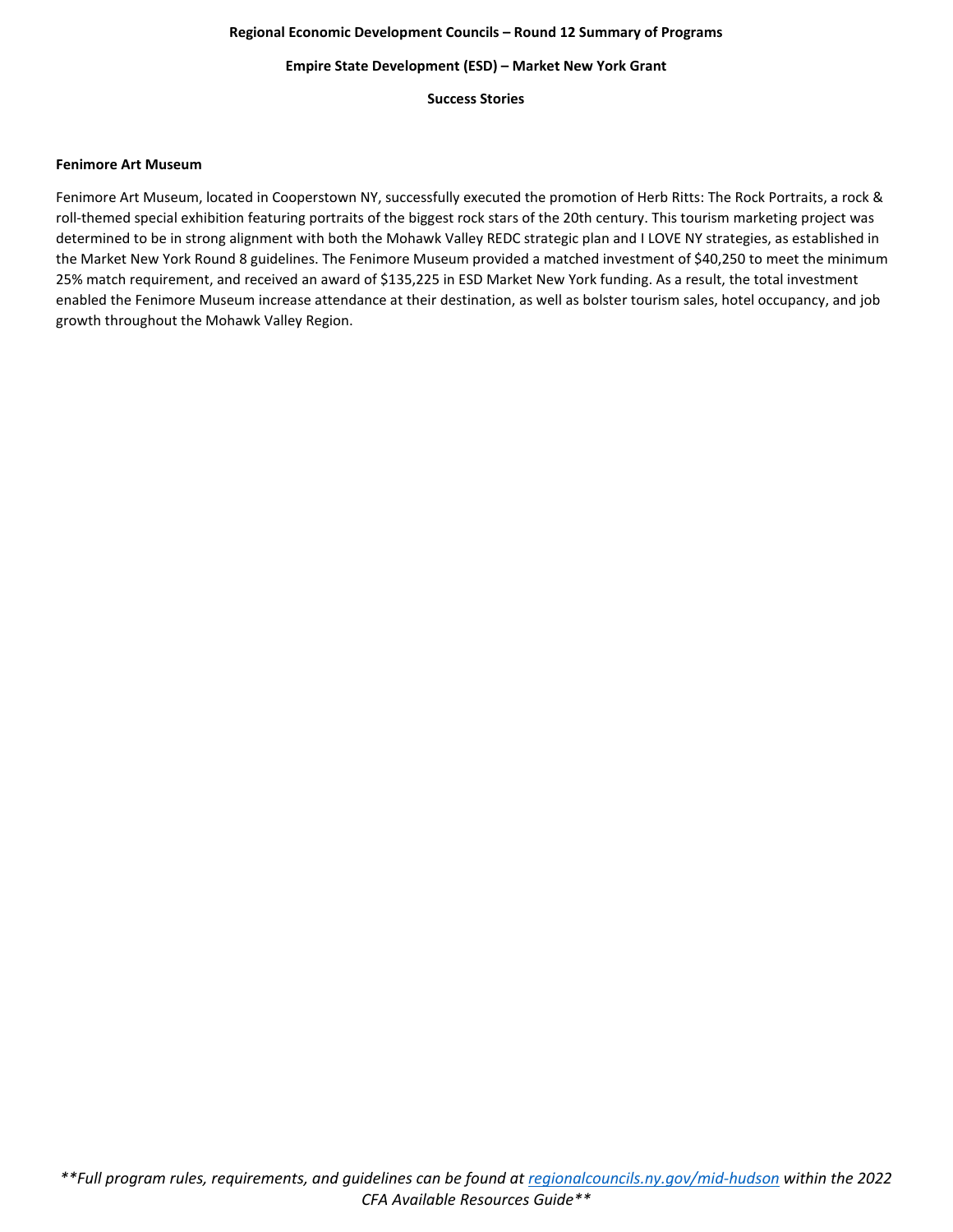# Empire State Development (ESD) – NYS Business Incubator and Innovation Hotspot Support Program **Funding Available: Up to \$8.125 million**

**Program Description:** The New York State Business Incubator and Innovation Hot Spots Support Program is the process of accelerating the development of entrepreneurial companies through a structured array of business support resources and services targeted to the needs of start-up companies. The business incubator is the entity responsible for organizing and managing these support services.

# **Eligible Types of Applicants:** Eligible Applicants are limited to:

- New York State based Not-for-profit Organization
- Have operated an incubator for 3 or more years
- Have demonstrated link to regional sources of innovation and expertise
- For a Hot Spot Designation, all the above apply and you must be located in one of the following NYS Economic Development Regions; Mohawk Valley, Capital Region, Mid-Hudson, New York City or Long Island

# **Successful Applicant Requirements:**

- Commit to financially and programmatically maintain the incubator for five years from date of designation;
- Commit to best practices of incubation;
- Provide a strategic plan that describes how it intends to positively impact the regional entrepreneurial environment;
- Detail the process it uses to accelerate the development and commercialization of its client's products and services;
- Business incubators can choose to have a general focus or a specific tech area focus (i.e. circular economy, fashion/fabrics/textiles or digital gaming)
- Expand scope of services or provide new services;
- Provide a two-to-one match of the grant funds it receives for the operation of the incubator;
- Submit data as required by ESD on the operations and performance of the incubator including a list of business enterprises currently being served by the incubator;
- Must receive a minimum total score of 70.

# **Program Highlights:**

1) ) The goal of the program is to improve the quantity and quality of incubator services provided to young companies, thereby enabling these businesses to successfully transition from start-up phase to larger scale commercialization of their products and services. This strategy enables NYS to more effectively harness our innovation assets and better serve inventors and entrepreneurs. Importantly, this program will provide ESD with valuable information on the companies which are at the early stage of entry into the state's innovation pipeline. ESD will seek to connect these companies with other state programs, such as the NY Innovation Venture Capital Fund and state-funded research assets, to better serve the growth needs of young companies.

**Program Contact**: Jessica Herbert, [Jessica.herbert@esd.ny.gov](mailto:Jessica.herbert@esd.ny.gov)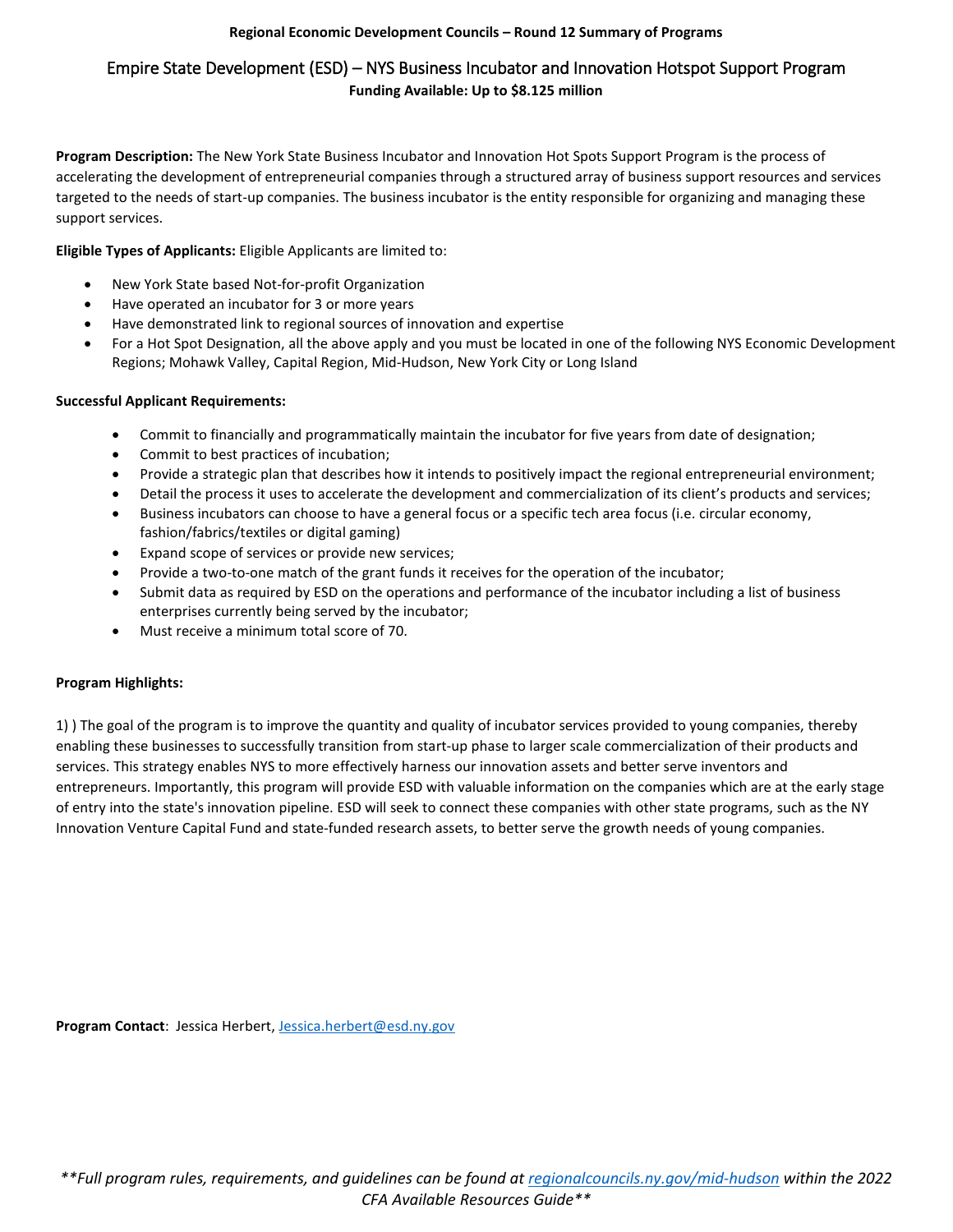# **Empire State Development (ESD) – NYS Business Incubator and Innovation Hotspot Program**

# **Success Stories**

Rev Ithaca – a NYS certified incubator; a community business incubator created by Cornell, Ithaca College and Tomkins Cortland Community College – in partnership with Cornell [Engineering](https://www.engineering.cornell.edu/) helps iterate labs, a startup with Cornell beginnings that uses wearable sensors and computer vision to drive factory production and worker safety, has obtained \$1 million in seed funding to support the company's growth.

<https://www.revithaca.com/iterate-labs-secures-1-million-in-seed-funding/>

TechGarden, a NYS certified Hot Spot located within the TechGarden in Central New York, worked with Spark Charge in their early start up days. Spark Charge has developed a portable, modular charger that's designed to provide anytime/anyplace charging on demand. They also recently appeared on Shark Tank and secured \$1 Million in financing to help continue to grow their business. <https://chargedevs.com/newswire/sparkcharge-raises-3-3-million-to-scale-production-of-its-portable-modular-charger/> <https://insideevs.com/news/449438/sparkcharge-shark-tank-deal/>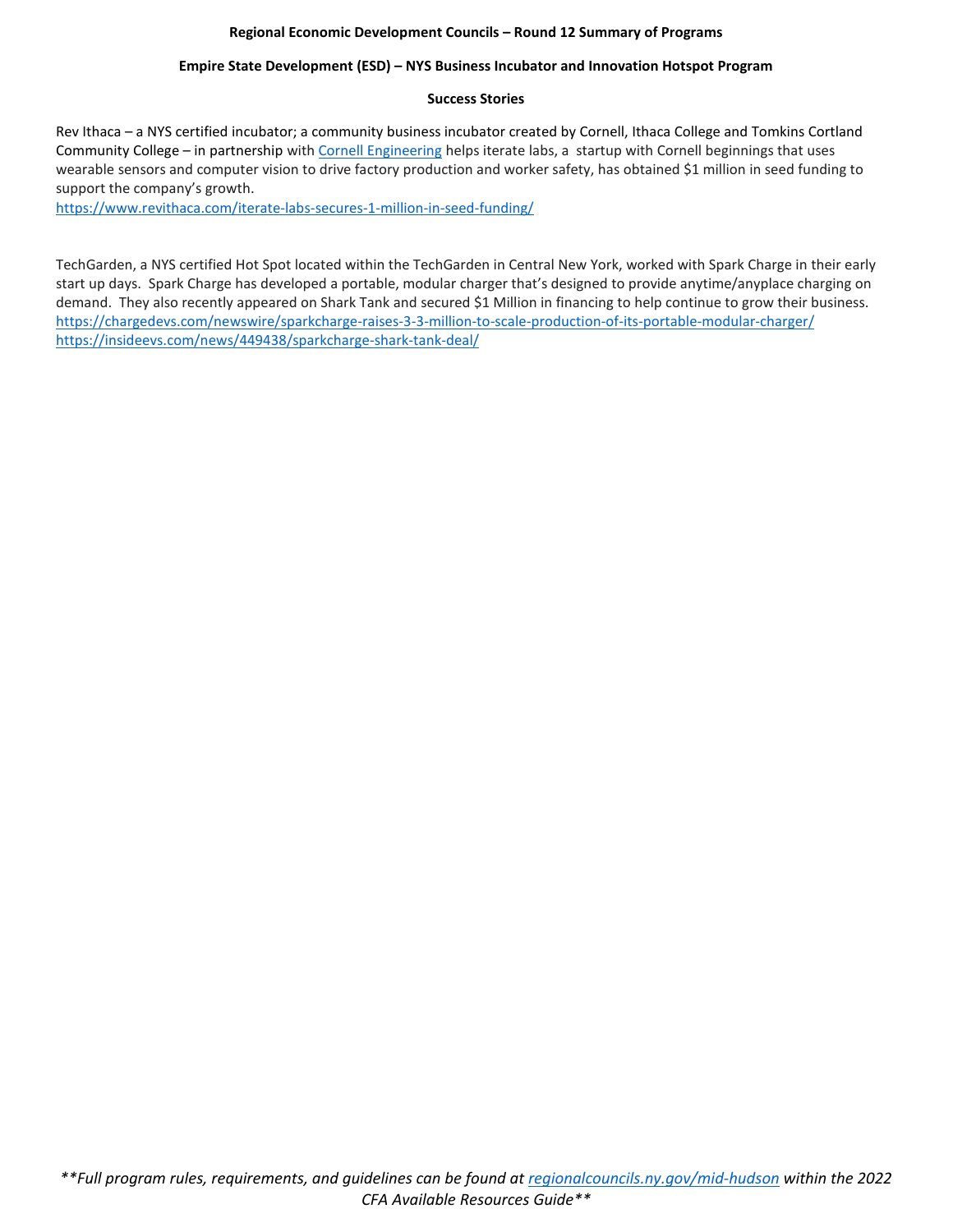# New York State Department of Agriculture and Markets (AGM) – New York State Grown & Certified Infrastructure, Technology, Research and Development Grant Program

# **Funding Available: Up to \$5.8 million**

**Program Description:** Funding is available to administer a grant program that will assist agricultural entities in implementing projects that will invest in critical farm infrastructure, adopting state-of-the-art practices, purchasing innovative technology or equipment, or conduct cutting edge research to aid in the development of new products to meet consumer demand marketed under the New York State Grown & Certified program (NYS G&C).

**Eligible Types of Applicants:** Eligible Applicants include but are not limited to:

- Not-for-profit corporations
- Regional development corporations
- Local development corporations
- Public benefit corporations (including industrial development agencies)
- Economic development organizations
- Municipalities, counties
- Regional planning councils

- **Successful Applicant Requirements:**
	- Strong alignment with the state and regional agricultural needs, opportunities, and priorities.
	- Ability to promote the program to ensure agriculture industry participation.
	- Experience evaluating proposals and awarding grants.
	- Experience executing and administering contracts.
	- Ensuring that projects have a direct and timely benefit to New York agricultural producers/processors.
	- Knowledge and familiarity with the NYS Grown & Certified Program (NYS G&C).
	- Administrative costs no more than 15% of the total project cost.

### **Program Highlights:**

- Eligible Applicants will apply for a block grant for the purpose of providing grants to agricultural entities. Selected applicants (Program Administrators) will enter into a grant agreement with agricultural entities to complete individual projects.
- One Program Administrator will be awarded for each of the below REDC groups with block grant distribution as follows:
- Southern Tier REDC, Western New York REDC \$1,000,000 total for capital projects; \$200,000 total for research and development projects.
- Finger Lakes REDC, Central New York REDC \$1,000,000 total for capital projects; \$200,000 total for research and development projects.
- Long Island REDC, New York City REDC, and Mid-Hudson REDC \$1,500,000 total for capital projects; \$200,000 total for research and development.
- Mohawk Valley REDC, Capital District REDC, North Country REDC -- \$1,500,000 total for capital projects; \$200,000 total for research and development projects.
- Eligible projects to agricultural entities include: a) capital projects that will improve critical farm infrastructure or implement innovative technology and/or state-of-the-art equipment; or b) research and development projects that will aid the development of new products to be marketed under NYS G&C.
- All projects must have a direct and timely benefit to New York agricultural industry and significance to the region served with a focus on one or more of the following priority areas: production automation and labor efficiency, distribution capacity enhancement, processing and packaging, food safety, environmental sustainability.
- Eligible project costs range between \$20,000 to \$250,000 for each individual capital project and between \$10,000 to \$50,000 for each individual research and development project.
- Projects must implement new and innovative practices or approaches to meet industry needs and consumer demand.

**Program Contact**: [tim.pezzolesi@agriculture.ny.gov](mailto:tim.pezzolesi@agriculture.ny.gov)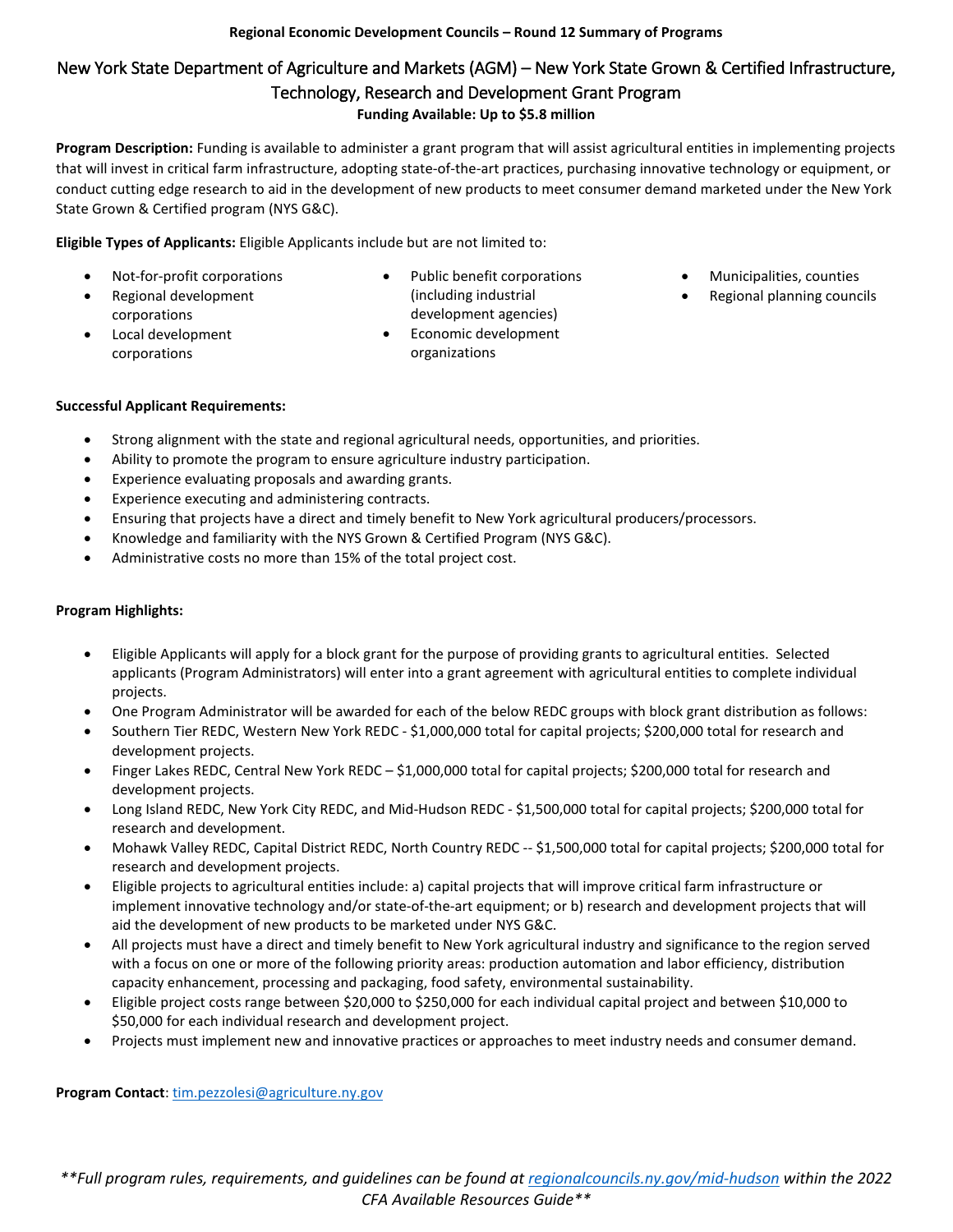# **New York State Department of Agriculture and Markets (AGM) – New York State Grown & Certified Infrastructure, Technology, Research and Development Grant Program**

# **Success Stories**

New program 2022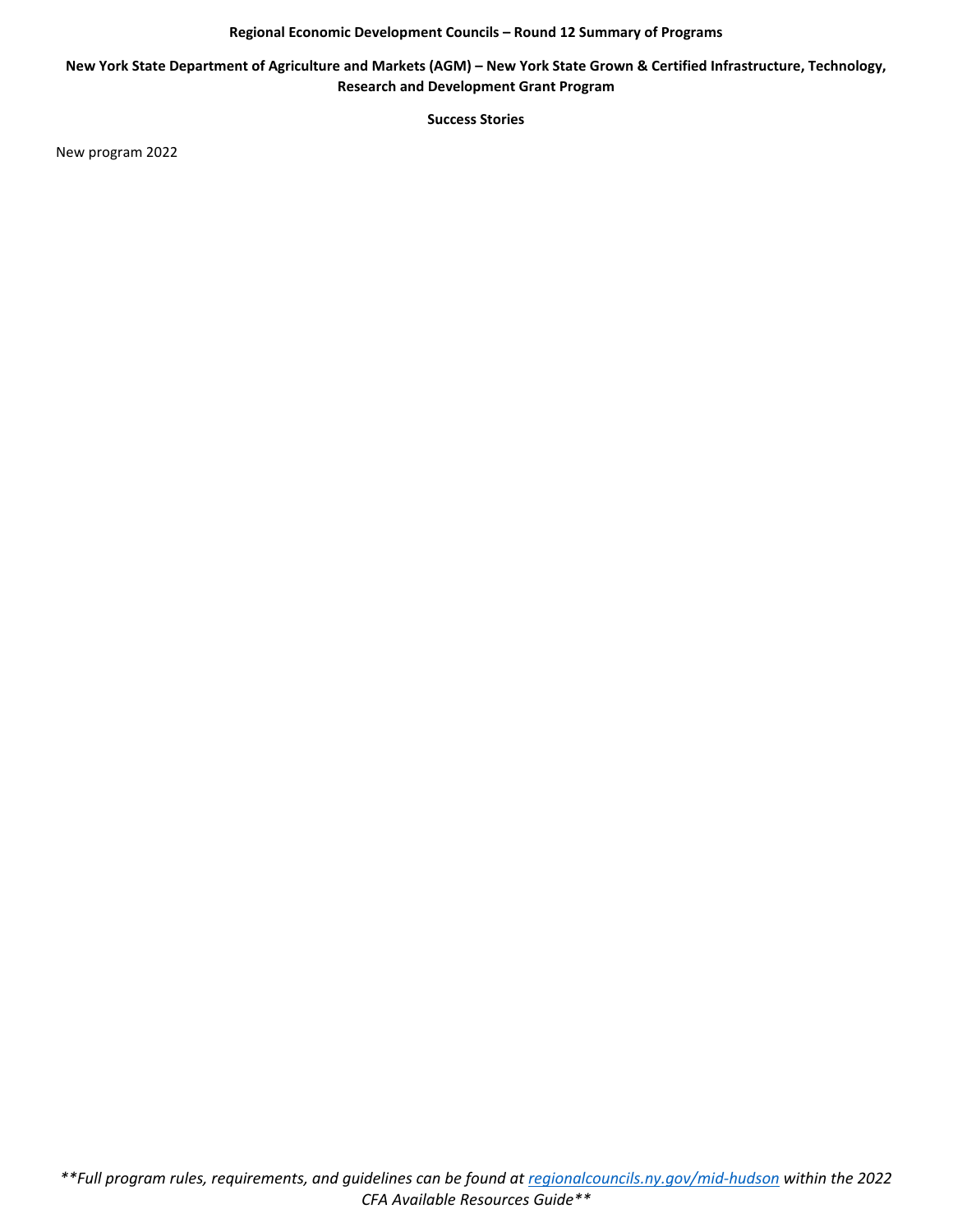# New York State Homes and Community Renewal (HCR) – Community Development Block Grant (CDBG) Funds **Funding Available: Up to \$20 million**

**Program Description:** The New York State Community Development Block Grant (CDBG) program is a federally funded program administered by New York State Homes and Community Renewal (HCR) that helps counties, cities, towns, and villages with projects that improve communities and benefit residents across New York State. Eligible applicants can apply for grants ranging from \$50,000 (Community Planning) to \$1,750,000 (Joint, Co-funded Water or Sewer). For more information and a complete list of eligible communities, visit:<https://hcr.ny.gov/community-development-block-grant>

**Eligible Types of Applicants:** The New York CDBG Program provides community and economic development grants to towns, villages, and cities with a population less than 50,000, and counties with an unincorporated population less than 200,000.

# **Successful Applicant Requirements:**

- Need for funding after exhausting other options
- Provide benefit to low- and moderate-income (LMI) persons
- Aid in the prevention or elimination of slums or blight
- Meet other community development needs having a particular urgency because existing conditions pose a serious and immediate threat to the health or welfare of the community where other financial resources are not available to meet such needs
- at least 70% of CDBG funds to be expended must be for activities meeting the LMI Benefit national objective
- Community development
- Project readiness
- Ability to complete the project within the 2-year grant period

# **Program Highlights:**

NYS CDBG is a flexible program that can help your community:

- Create or expand job opportunities
- Provide safe affordable housing
- Prevent or eliminate blight
- Provide Homeownership Assistance
- Address local public infrastructure and public facilities issues
- Address issues that threaten a community's health or welfare

**Program Contact:** Applicants can contact HCR staff at [HCR\\_CFA@hcr.ny.gov](mailto:HCR_CFA@hcr.ny.gov) or 518-474-2057 for assistance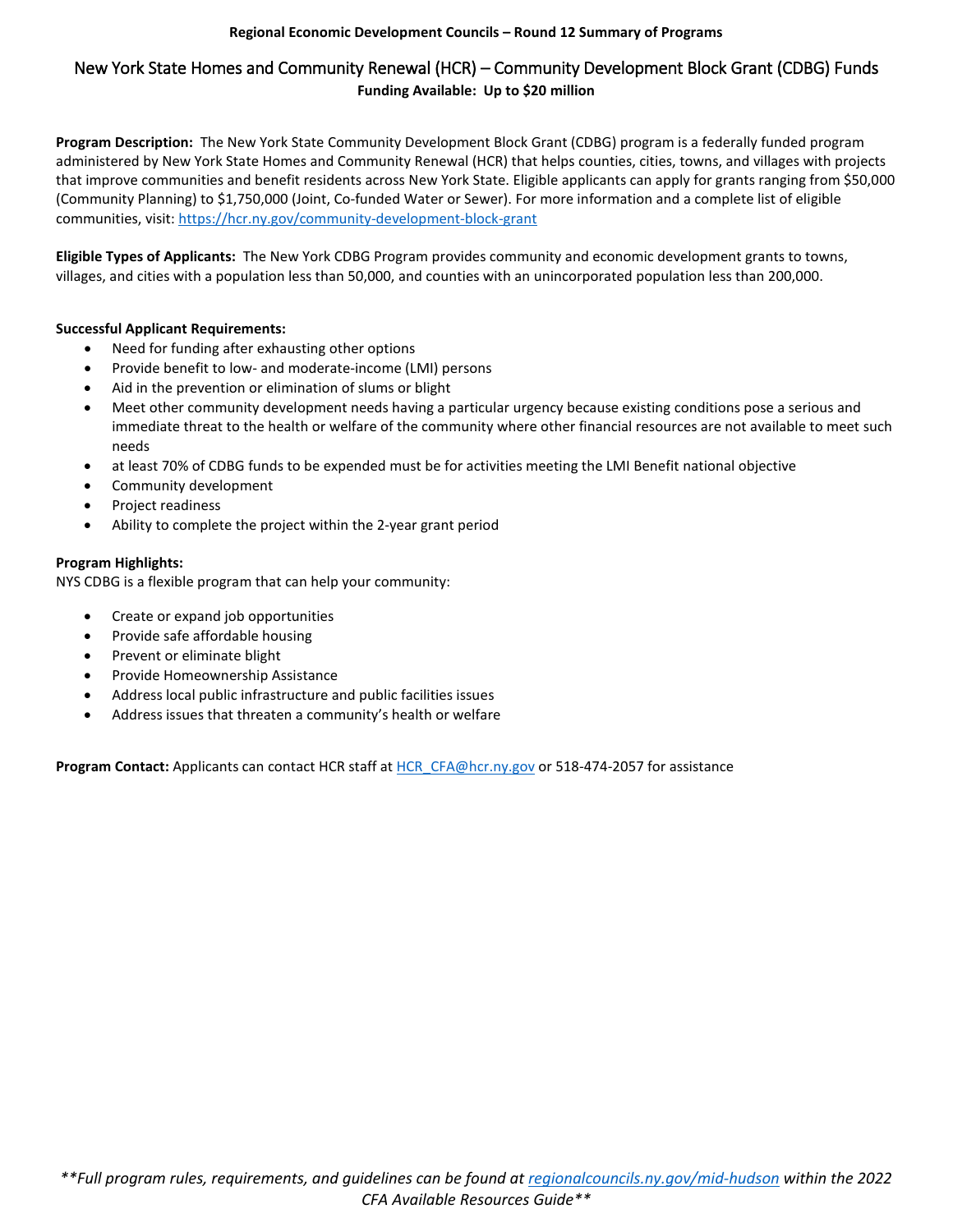# **New York State Homes and Community Renewal (HCR) – Community Development Block Grant (CDBG) Funds Success Stories**

### **1. Public Water and Sewer Infrastructure**

### The Town of Horseheads

The Town of Horseheads in Chemung County applied for and received \$1,000,000 in NYS CDBG funds as part of a funding package used to make critical improvements to the drinking and sewer water systems for Newtown Creek Community, Inc. NCC is a memberowned mobile home park that has experienced various issues with its water systems over the year, including a sewer failure in 2018. The improvements benefitted the 110 persons in the community, 92% of which are low- and moderate-income; and will also help ensure the long-term health of the Newtown Creek waterway.

### **2. Public Facilities**

### Village of Canton

The Village of Canton was awarded \$300,000 in NYS CDBG funds to update two 39-year-old elevators in the Canton Housing Authority's(CHA's) 7-story 50-unit high-rise, the Grasse River Apartments. The total project cost is estimated to be \$678,114 with \$378,114 to come from the CHA. The project benefitted 50 low-income elderly/persons with disabilities.

# **3. Community Planning**

### Village of Sherman

The Village of Sherman used \$50,000 in NYS CDBG funds to complete a Preliminary Engineering Report to address the Village's aged drinking water and stormwater infrastructure. The total project cost was \$52,500 and included \$2,500 from local funding. This project benefitted the Village's population of low-and-moderate income households.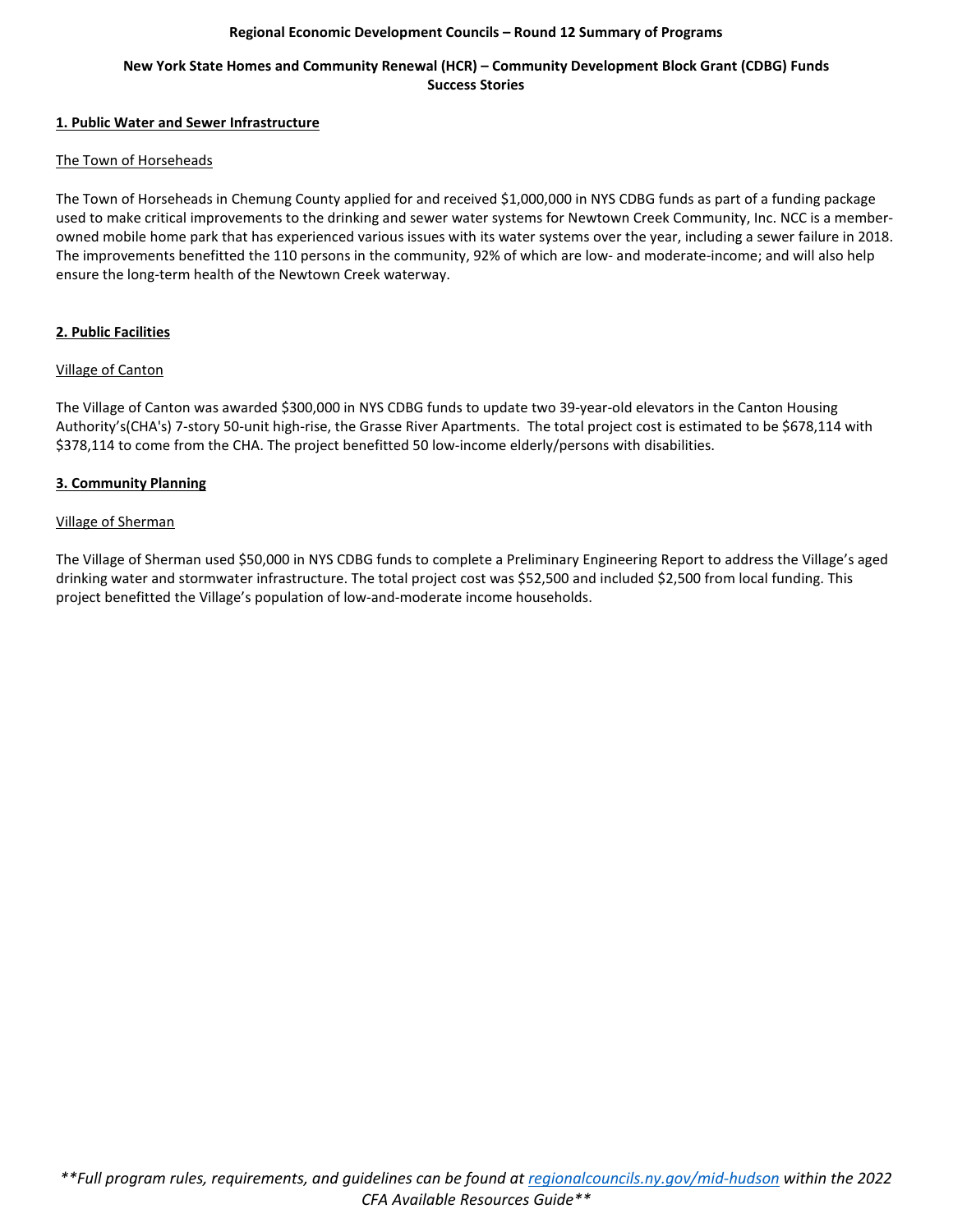# New York State Homes and Community Renewal (HCR) – New York Main Street Program (NYMS) **Funding Available: Up to \$4.2 million**

**Program Description:** NYMS provides resources to invest in projects that provide economic development and housing opportunities in downtown, mixed-use commercial districts. Eligible applicants apply to HCR for matching, reimbursement grants ranging from \$50,000 - \$500,000 to assist downtown property owners with renovation projects or technical assistance projects to support later renovation projects. Details available online, here[: https://hcr.ny.gov/new-york-main-street](https://hcr.ny.gov/new-york-main-street)

**Eligible Types of Applicants:** Units of local government and not-for-profit organizations

# **Successful Applicant Requirements:**

- Alignment with "Main Street" and downtown revitalization principles;
- Capacity of applicant organization to administer a renovation grant program;
- Clear need and support in the community municipal resolution in support of application required;
- Ability to leverage private investment;
- Clear financing plan and funding commitments;
- Ability to complete the project within the 2-year grant period.

**Program Highlights:** NYMS Grants are awarded to eligible applicants, statewide, in four categories:

# • **Technical Assistance Project**

Applicants may request up to \$20,000 to complete a project that improves community or property owner readiness to participate in a future New York Main Street renovation activity. NYMS-TA grants can be used for activities such as building reuse or feasibility studies. The NYMS-TA funds cannot exceed 95% of the total project cost.

# • **Target Area Building Renovation Program**

Applicants may request between \$50,000 and \$500,000 for a Target Area Building Renovation Program. Recipients of NYMS funds may award matching grants of up to \$50,000 per building, not to exceed 75% of the total project cost to property owners in a designated target area. Renovation projects that provide direct assistance to residential units may be awarded an additional \$25,000 per residential unit, up to a per-building maximum of \$100,000, not to exceed 75% of the total project cost.

# • **Downtown Anchor Project**

Applicants may request between \$100,000 and \$500,000 for a standalone, single site, "shovel ready" renovation project. NYMS Downtown Anchor Project funds are intended to help establish or expand cultural, residential or business anchors that are key to local downtown revitalization efforts through substantial interior and/or exterior building renovations. The NYMS Downtown Anchor Project funds may not exceed 75% of the total project cost.

# • **Downtown Stabilization Project**

Applicants may request \$100,000 to \$500,000 to complete a Downtown Stabilization Project. Funds are available to assist with environmental remediation and associated construction costs, as well as other innovative approaches to stabilizing and developing a downtown, mixed-use project. NYMS Downtown Stabilization Project funds may not exceed 75% of the total project cost. NYMS Downtown Stabilization Project funds are available for projects that meet the goals identified above and may include but are not limited to: asbestos management (surveys, abatement design plans, air monitoring, etc.), soil vapor intrusion testing and mitigation, building stabilization construction activities (e.g. roof stabilization in conjunction with asbestos remediation) or other projects that identify or mitigate risks associated with other hazardous materials or remove obstacles to future redevelopment. Applicants must demonstrate local support, financial commitments and a compelling need for substantial public investment.

**Program Contact**: Questions? Please send an email t[o HCR\\_CFA@hcr.ny.gov](mailto:HCR_CFA@hcr.ny.gov) and your question will be directed to the appropriate program staff. Additional information is also available on HCR's website, here: [https://hcr.ny.gov/new-york-main-street#funding](https://hcr.ny.gov/new-york-main-street#funding-round-materials)[round-materials](https://hcr.ny.gov/new-york-main-street#funding-round-materials)

*\*\*Full program rules, requirements, and guidelines can be found a[t regionalcouncils.ny.gov/mid-hudson](https://regionalcouncils.ny.gov/mid-hudson) within the 2022 CFA Available Resources Guide\*\**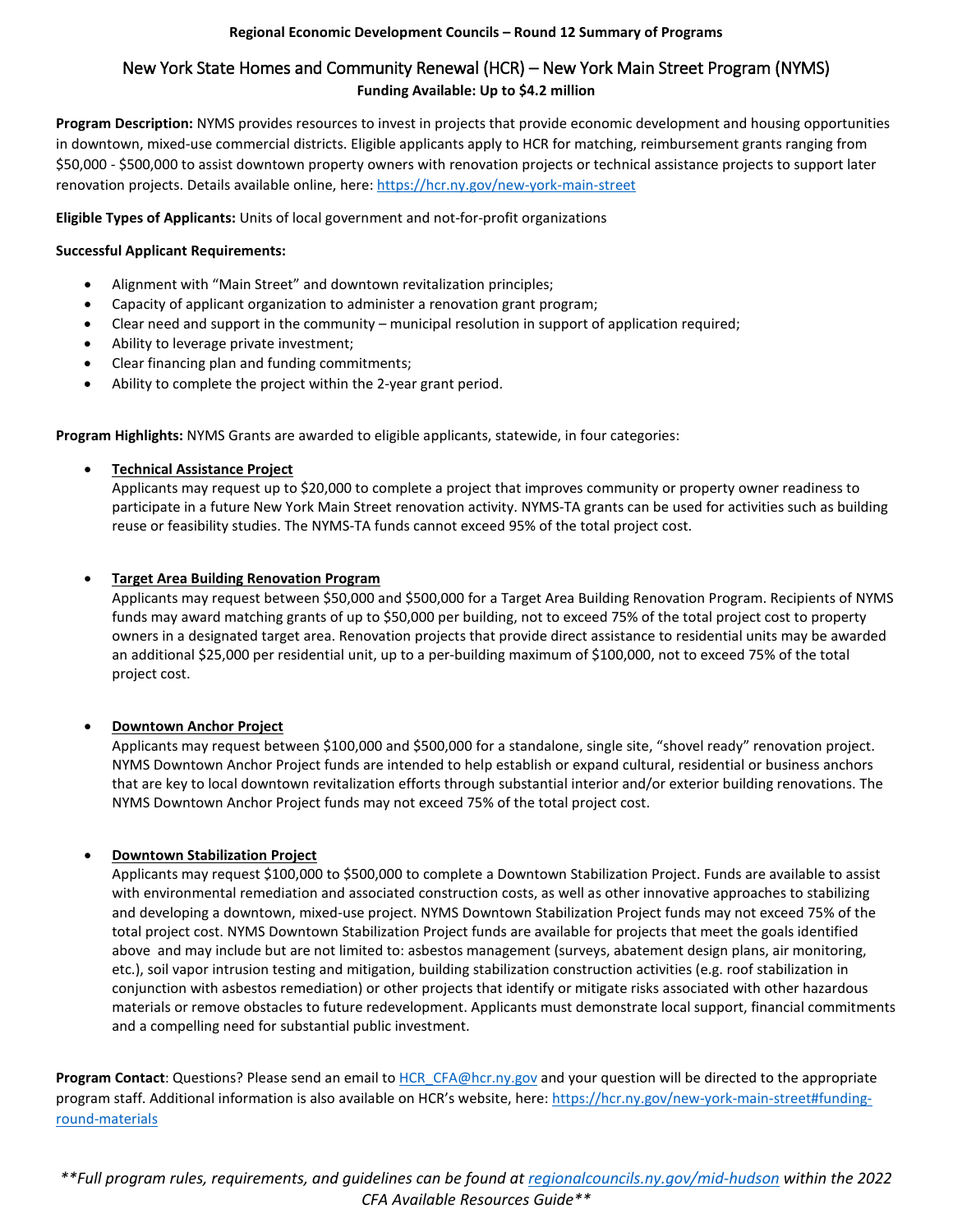### **New York State Homes & Community Renewal (HCR) – New York Main Street Program (NYMS)**

**Success Stories**

### **City of Geneva: Dove Block Redevelopment – Technical Assistance Project**

The City of Geneva was awarded a \$20,000 NYMS–TA grant to use for a feasibility study for the historic Dove Block building in downtown Geneva. The study included a building conditions assessment; feasibility analysis & code review; and schematic plans & cost estimates. The City of Geneva and the Dove Block property owner successfully used this study to support requests for Downtown Revitalization Initiative (DRI) and New York Main Street (NYMS) renovation grants.

# **Village of Attica – Target Area Building Renovation Program**

The Village of Attica completed a New York Main Street (NYMS) program grant. The \$250,000 grant leveraged more the \$827,000 in private investment and assisted six property owners to complete renovations in the Village's downtown commercial district.

The owners of 45 Market Street, an auto parts store, used a \$50,000 NYMS grant toward a \$300,000 comprehensive renovation project. The project involved significant restoration of the building's façade, and dramatic improvements including reopening the storefront and upper story windows.

# **Wallies of Greenwich – Downtown Anchor Project**

The Village of Greenwich was awarded a New York Main Street (NYMS) Downtown Anchor grant for \$500,000. The award funded the renovation of Wallies of Greenwich, an iconic restaurant in the Village of Greenwich that once was the hub of the downtown. After being vacant for over twelve years, the restaurant will offer regionally sourced foods and beverages in a main dining room, a 50-seat banquet space, and in the bar area. The furnishings and décor will be influenced by the history of the Village, the Town, and of Washington County and will showcase area farms, waterways and historic buildings.

The \$1,000,000 project involved a complete removal of the interior walls and furnishings that were still there after twelve years of being vacant. From the basement to the roof, the entire structure was brought down to its core and the renovation was executed with special attention to the history while updating the building and site to accommodate the local and regional communities.

Questions? Please send an email t[o HCR\\_CFA@hcr.ny.gov](mailto:HCR_CFA@hcr.ny.gov) and your question will be directed to the appropriate program staff. Additional information is also available on HCR's website, here[: https://hcr.ny.gov/new-york-main-street#funding-round-materials](https://hcr.ny.gov/new-york-main-street#funding-round-materials)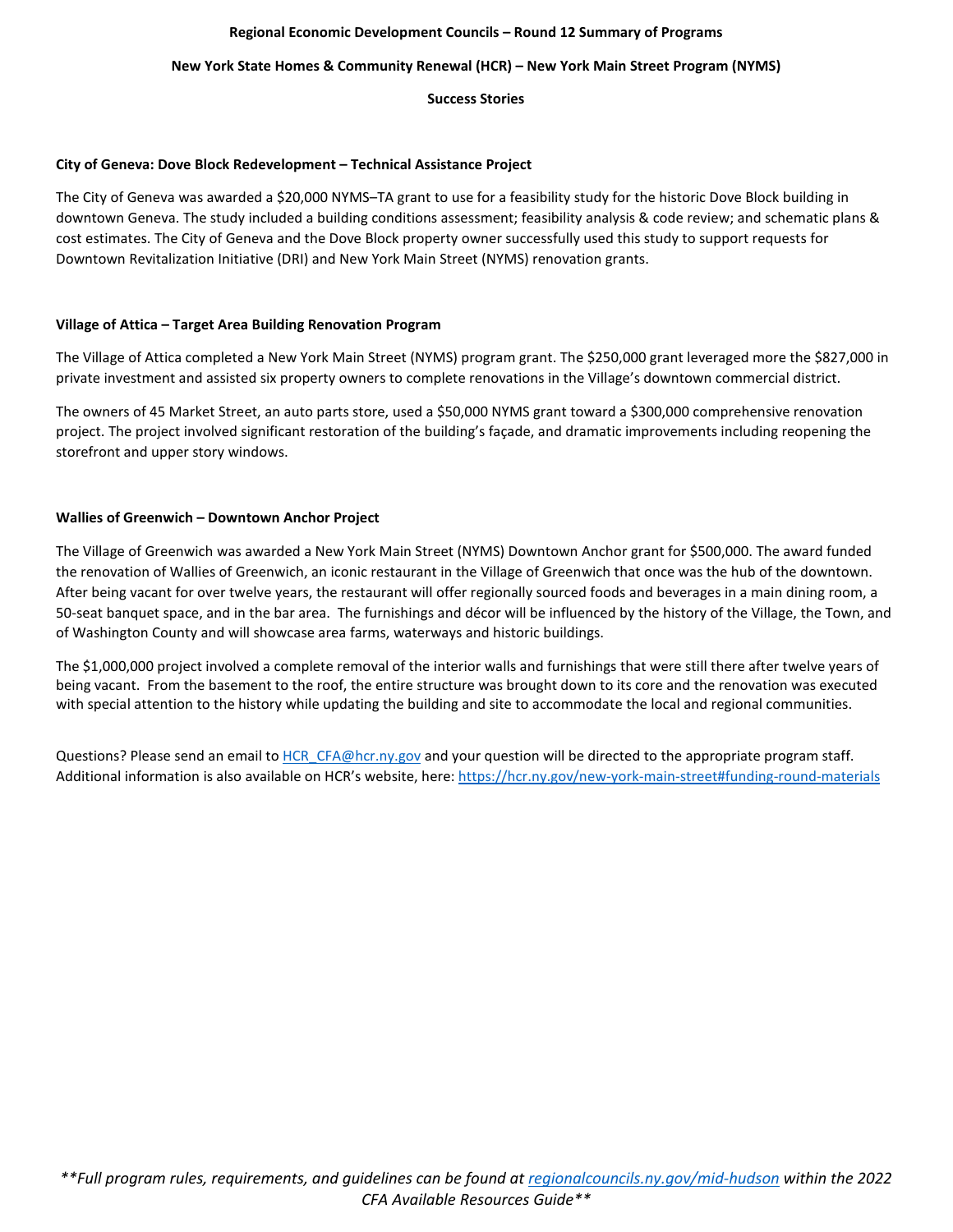# Office of Parks, Recreation and Historic Preservation (OPRHP) – Environmental Protection Fund (EPF) **Funding Available: Up to \$20.875 million**

 **Program Description:** EPF Parks, Preservation and Heritage grant funding is available for the acquisition, planning, development, and improvement of parks, historic properties, and heritage areas located within the physical boundaries of the State of New York. Grants can fund up to 50% of the total eligible project cost; up to 75% if the project is located within a high-poverty area. Grant awards are capped at \$500,000. If the total project cost is greater than \$4,000,000, up to \$750,000 may be requested. To ensure the public benefit from the investment of State funds, properties acquired or developed with grant funds will receive long-term protections, either through parkland alienation law, conservation easements, or public access or preservation covenants recorded against the property deeds.

**Eligible Types of Applicants:** Applicants must have an ownership interest in the project.

- **Municipalities**
- State Agencies
- Public Benefit Corporations
- Public Authorities
- Not-for-profit Corporations that have tax-exempt status under the IRS code, are current with pertinent federal and state filings, and are pre-qualified in the Grants Gateway (se[e http://www.grantsreform.ny.gov/Grantees\)](http://www.grantsreform.ny.gov/Grantees).

# **Program Highlights: EPF grants fall into three categories:**

- **Parks Program** for the acquisition, development or planning of parks and recreational facilities to preserve, rehabilitate or restore lands, waters or structures for park, recreation, or conservation purposes and for structural assessments and/or planning for such projects. Examples of eligible projects include playgrounds, courts, rinks, community gardens, and facilities for swimming, boating, picnicking, hunting, fishing, camping or other recreational activities.
- **Historic Preservation Program -** to acquire, improve, protect, preserve, rehabilitate, or restore properties listed on the State or National Register of Historic Places and for structural assessments and/or planning for such projects. All work must conform to the Secretary of the Interior's Standards for the Treatment of Historic Properties and professional qualifications as defined in "Historic Preservation Terms and Professional Qualifications" available at [https://parks.ny.gov/grants/consolidated-funding-app.aspx.](https://parks.ny.gov/grants/consolidated-funding-app.aspx)
- **Heritage Area Program** for projects to acquire, preserve, rehabilitate, or restore lands, waters or structures identified in the approved management plans for Heritage Areas designated under section 35.03 of the Parks, Recreation and Historic Preservation Law, and for structural assessments or planning for such projects where an active management entity has endorsed the project. For additional information about active Heritage Areas with approved management plans, including exact heritage areas boundaries and Heritage Area Contacts, go t[o https://parks.ny.gov/grants/heritage-areas/default.aspx.](https://parks.ny.gov/grants/heritage-areas/default.aspx)

**Successful Applicant Requirements:** Applications will be evaluated to assess the degree to which they meet the elements of each criterion below:

- For Parks: Community Impact and Need
- For Historic Preservation: Impact on the property and significant feature(s)
	- For Heritage Areas: Support for Heritage Area goals
- For all proposals:
	- o Community Support and Involvement
	- o Strong alignment to federal, state, or local plans
	- o Required matching funds
	- o OPRHP Commissioner Priorities
	- o Resources for continued operation and maintenance of the project

**Program Contact:** Beatrice Gamache, Director, Grants Bureau[, NYSOPRHPGrants@parks.ny.gov](mailto:NYSOPRHPGrants@parks.ny.gov) or (518)-474-0427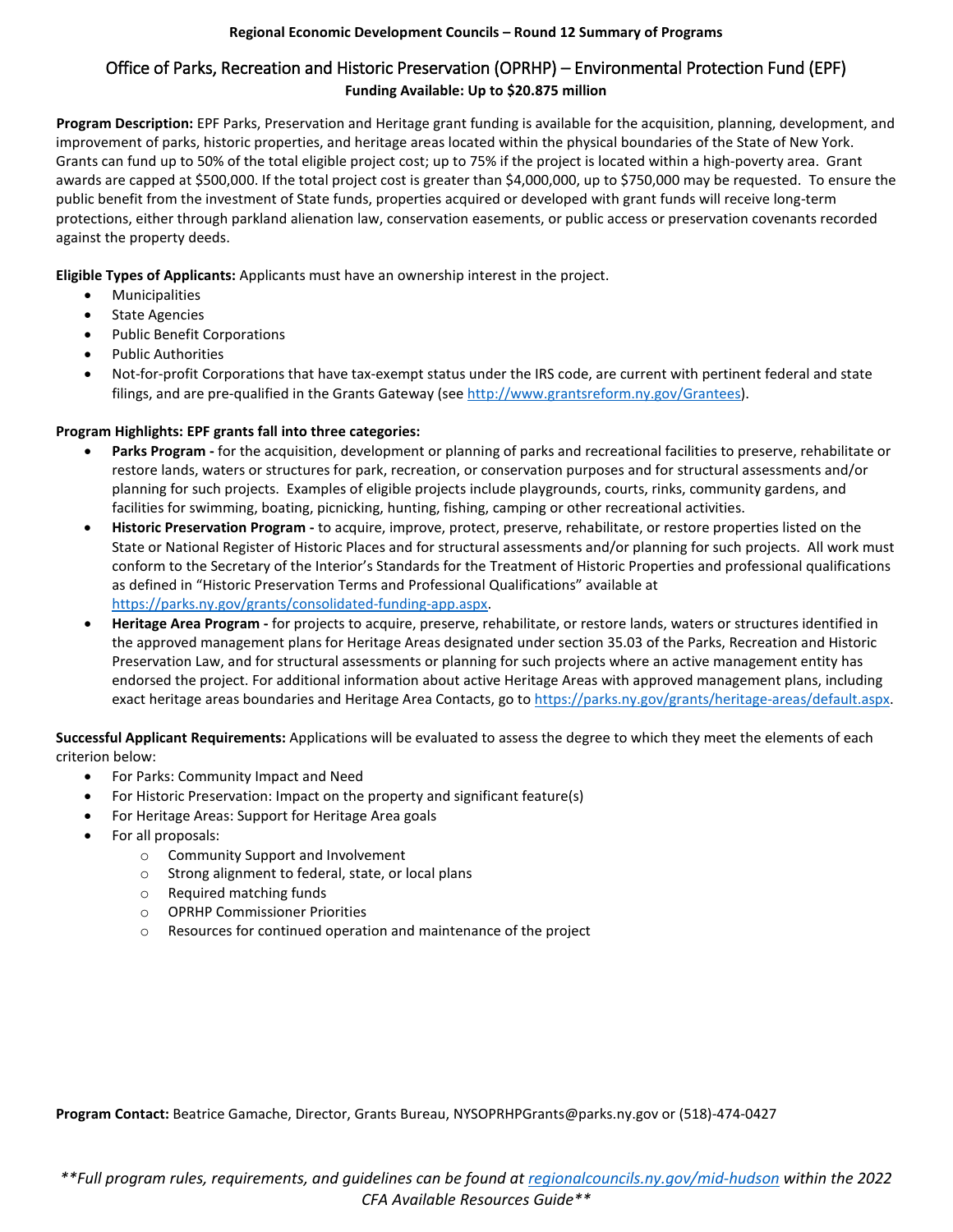### **Office of Parks, Recreation and Historic Preservation (OPRHP) – Environmental Protection Fund (EPF)**

#### **Success Stories**

**Christ Church of Rochester:** This 2017 EPF grant for \$106,614 was utilized to restore six Tiffany (non-denominational) stained glass windows which were damaged by water infiltration that had caused significant bowing and cracking of the glass. Additional restoration was done to window framing, lead frames, interior sills, and plasterwork. The windows were secured against vermin access and properly ventilated to prevent future deterioration. The grantee was able to utilize the extensive scaffolding required for the restoration to complete additional badly needed repairs. The finished project is truly stunning.

**Cascadilla Boathouse:** Historic Ithaca took the initiative to spearhead the historic restoration of the 1896 Cascadilla Boathouse located in the City of Ithaca's Stewart Park by securing an EPF HP grant for \$367,172. Collaboration between a great group of public and private entities, including 46% MWBE vendors, resulted in an exterior restoration that was transformational for the building. Not only will the Boathouse continue to support rowing, but the grant also provided for ADA restrooms to better serve all park visitors. Historic Ithaca and partners produced a true success story, well worth a visit to Stewart Park and a walk along Cayuga Lake's south end, to see the Cascadilla Boathouse, saved for the future.

**Hollywood Theater Restoration:** Gowanda's Historic Hollywood Theater continued the restoration of the only theater in Cattaraugus County listed on the historic registry, originally constructed in 1926. The project, funded in part by a 2016 EPF grant of \$498,750, restored and preserved several features including the building's façade, interior ornate plaster, paint, woodwork, stage curtains, and floor with fixed seating and carpeting. This work brought the theater from a partially restored, limited use building, to a functional, fully occupied theater in the Gowanda Village Historic District. The re-opening of this historic theater not only provides a center for visual and performing arts, but creates jobs, enhances cultural tourism, and encourages new business development in Gowanda's business district.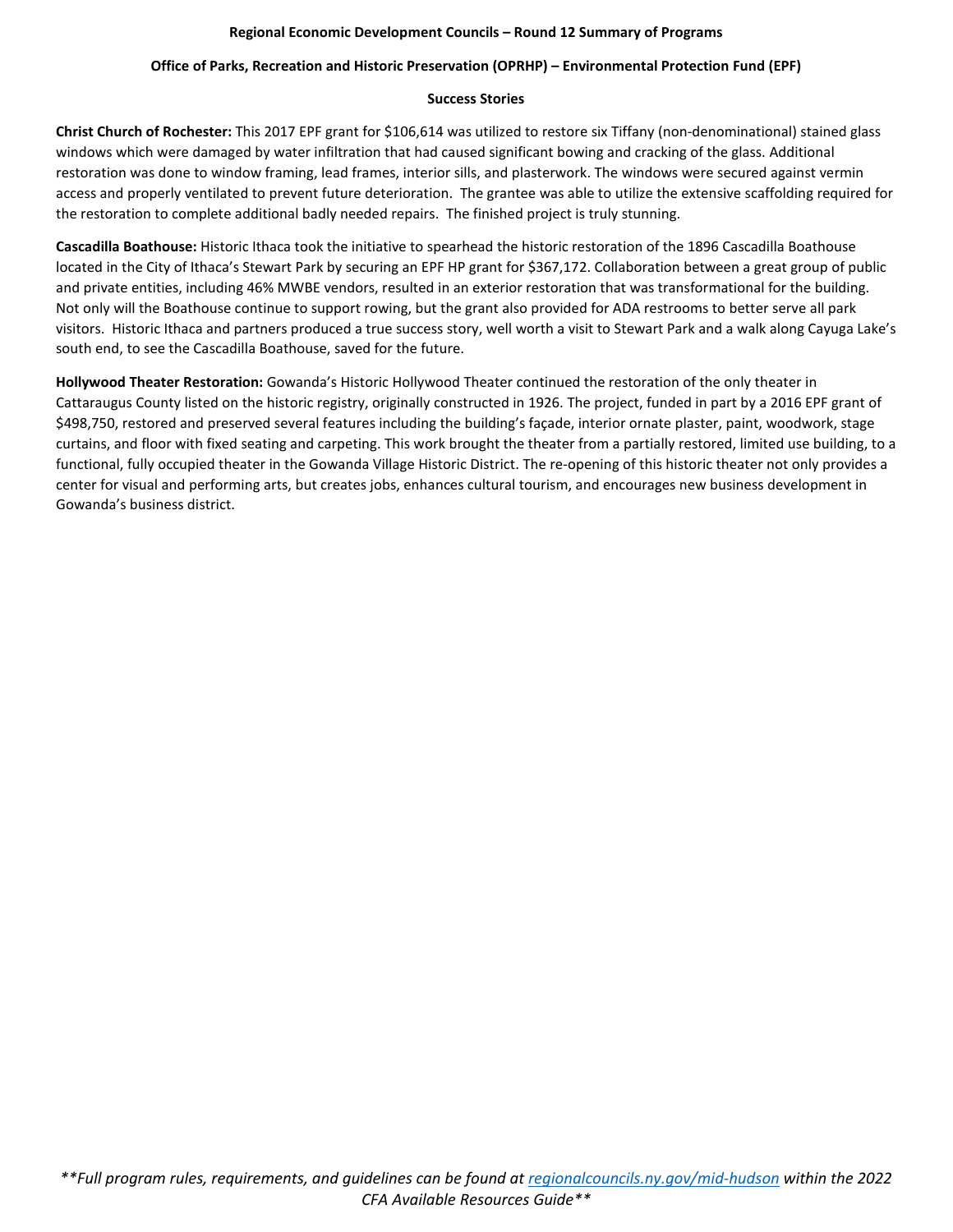# New York State Department of State (DOS) – Local Waterfront Revitalization Program **Funding Available: Up to \$16.3 million**

**Program Description:** Matching grants are available on a competitive basis to municipalities to develop and implement Local Waterfront Revitalization Programs (LWRP) and Watershed Management Plans to revitalize communities and waterfronts. The focus of the LWRP is to support community planning efforts to evaluate local resources, develop goals and strategies, and identify ways in which the community can reduce risk to community assets- all to ensure successful & sustainable revitalization.

**Eligible Types of Applicants:** Eligible applicants are villages, towns, or cities and counties which are located along New York's coasts or inland waterways as designated pursuant to Executive Law, Article 42.

**Successful Applicant Requirements:** Successful applications will exhibit quality projects that will include the development, advancement, or implementation of long-term community and waterfront revitalization goals, by:

- Demonstrating an effective approach to ongoing public participation
- Addressing critical waterfront issues and opportunities on both the regional and local level
- Advancing the completion or implementation of a plan or strategy that enhances the quality and availability of public resources within a community or region, including improving, protecting, and restoring water quality
- Improving community and waterfront resiliency to a changing climate, including both adaptation and mitigation strategies to proactively address risks and reduce vulnerabilities

**Program Highlights:** Local Waterfront Revitalization Program provides funding to advance the preparation or implementation of strategies for community and waterfront revitalization through the following grant categories:

- Preparing and Implementing a Local Waterfront Revitalization Program (LWRP) or LWRP Component
	- o Communities are recognizing that their waterfronts can bring new life and energy to their communities. They are doing this by creating new economic activity, improving waterfront recreation, and restoring and protecting natural resources. The keys to making the most of their waterfront assets include a clear vision and plan, broad public involvement, creative partnerships, and a step-by-step strategy.
	- $\circ$  By preparing and implementing an LWRP, community stakeholders take the opportunity to evaluate local waterfront resources, develop goals and a comprehensive strategy for the best use of those resources, identify ways in which the community can reduce risk to community assets and make them more resilient to future threats and natural disasters, propose future land and water uses, design and construct priority projects which achieve community revitalization goals, and put in place a local program that will guide the community in attracting appropriate development to the waterfront area while planning for sustainability.
- Preparing and Implementing an LWRP Component, including a Watershed Management Plan
	- $\circ$  Clean water is crucial to local and regional economies. The success of many local business, recreation, tourism, agriculture, industry, and economic development is dependent on high-quality water resources to function.
	- o A watershed management plan is a comprehensive plan to protect and restore specific waterbodies and their watersheds by identifying and prioritizing land uses and capital projects to reduce point and nonpoint source pollution, and protect or restore water quality, tributary corridors and aquatic habitats.
- Updating an LWRP to Mitigate Future Physical Climate Risks
	- o Climate change, sea level rise, drought, increased frequency and intensity of storms, and the resultant effects from these weather-related changes challenge communities and impact services on which residents and tourists depend. The health of communities' rests on their ability to reduce or avoid harm and rebound from severe weather impacts when they occur. Communities can move forward successfully only when they are prepared to respond quickly and strategically to changing conditions. An emphasis should be placed on regional strategy development. Applicants with an adopted and approved, or partially completed, LWRP may apply for grant funding to update their LWRP, which may include updating coastal policies and projects, to mitigate physical climate risks.

**Program Contact:** The LWRP Request for Applications (RFA) which describes all grant program requirements is available on the Department of State's Funding & Bid Opportunities website at [https://dos.ny.gov/funding-bid-opportunities.](https://dos.ny.gov/funding-bid-opportunities) Questions can be submitted by e-mail to [opd@dos.ny.gov](mailto:to%20opd@dos.ny.gov) with the subject line: "22-LWRP-1 RFA Questions". Questions will be accepted until June 17, 2022, with responses posted on the Department's Funding & Bid Opportunities website by July 8, 2022.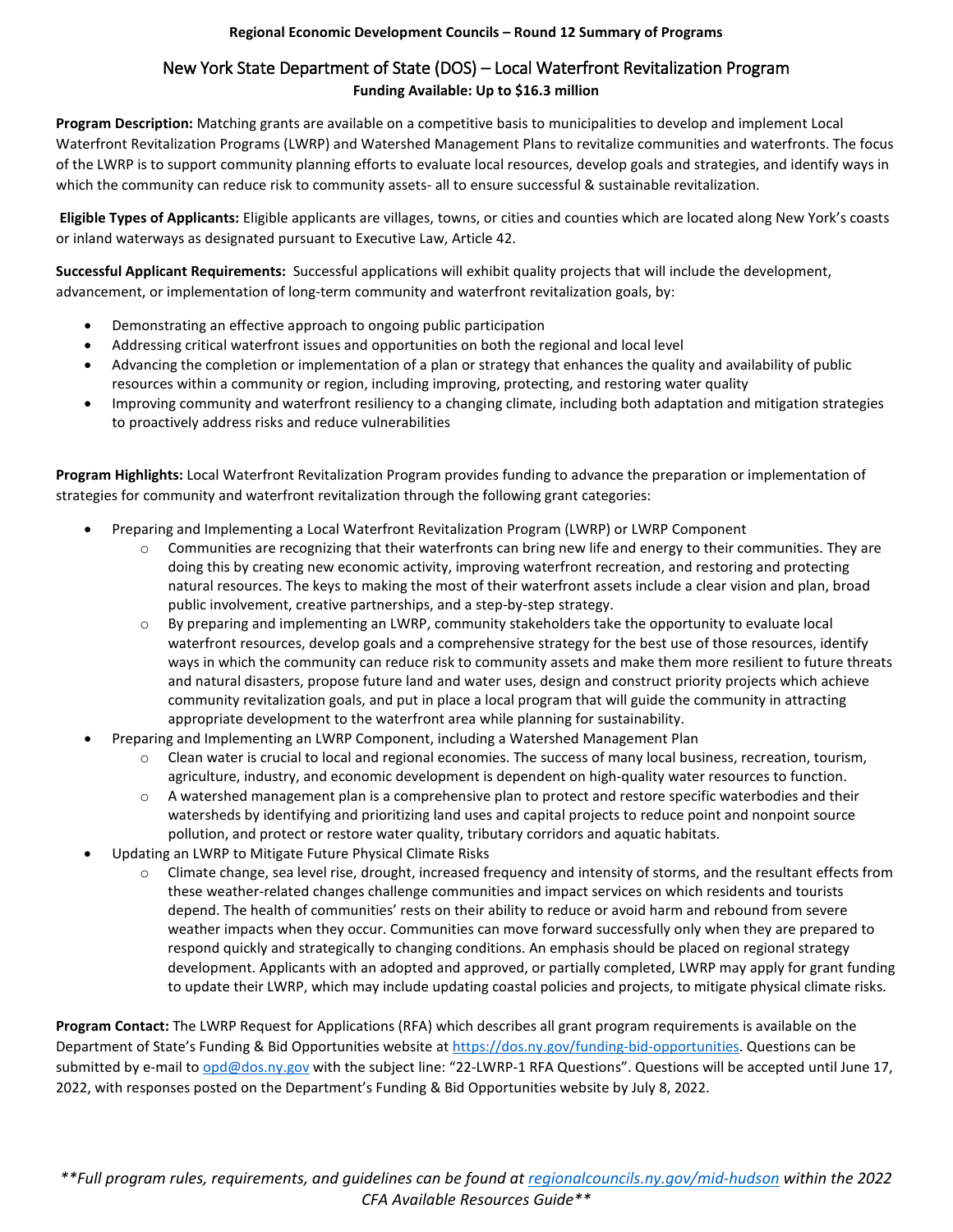#### **NYS Department of State – Local Waterfront Revitalization Program**

**Success Stories**

#### **Watkins Glen Local Waterfront Revitalization Program**

The Village of Watkins Glen LWRP, approved 2017, was developed by the Schuyler County Planning Department with technical and financial assistance from DOS OPDCI. The LWRP focused on their Seneca Lake and Cayuga-Seneca Canal waterfronts and addressed key issues including redevelopment of the waterfront area adjacent to the downtown, improving linkages between the downtown and Seneca Lake shoreline, enhancing public access to accommodate tourism opportunities, and protecting the Queen Catherine wetland complex. This multi-year planning effort positioned the village to receive subsequent EPF LWRP implementation grant awards totaling just under four million dollars to design and construct improvements in the waterfront revitalization area.

#### **Port of Rochester Marina**

DOS OPDCI awarded over \$2.9 million in EPF LWRP funding for development of the Port of Rochester Marina, transforming a deteriorated parking lot into a new marina on the Genesee River. This investment advanced the City of Rochester LWRP goal of transforming the City's waterfront into a bustling destination with public spaces and amenities for residents and visitors to enjoy. This project provides an excellent example of how public investment can not only increase public access and enjoyment of the waterfront, but also spur private investment and grow the economy.

#### **Peekskill Landing**

The City of Peekskill constructed improvements at Peekskill Landing Park on the Hudson River with an \$450,000 EPF LWRP award. Formerly a vacant industrial site, this park features a waterfront boardwalk, a pedestrian footbridge, kayak and floating docks for non-motorized watercraft, a gazebo, and paved trails for jogging, biking, or walking. This project implemented the goals of the City's LWRP by enhancing public waterfront access and providing new recreational opportunities to draw visitors and residents to the waterfront.

#### **Accabonac Harbor Storm Water Remediation**

The Accabonac Harbor, located in the Peconic Estuary on the eastern end of Long Island, is a rich tidal estuary surrounded by approximately 275 acres of relatively undisturbed wetland habitat which supports a wide array of wildlife. To protect this unique natural resource, the Town of East Hampton received a \$150,000 EPF LWRP award to construct several stormwater abatement projects within the Accabonac Harbor Watershed to reduce pollutants entering the harbor. Remediation efforts to restore the ecological functions of the park and repair the shoreline of the marsh included construction of bioswales, buffer restoration, bioengineered shoreline stabilization measures, phragmites control, meadow establishment, educational signage and designated pathways.

#### **Harlem River Park Living Shoreline & Manhattan Waterfront Greenway Extension**

DOS OPDCI awarded NYC Department of Parks & Recreation over \$1.3 million in EPF LWRP funding to implement the NYC Waterfront Revitalization Plan to construct a living shoreline approach to along the Harlem River Park and improve public access for the underserved East Harlem community. The seawall was designed to reintroduce in-water habitat and enhance water quality, while absorbing wave energy and storm surge. The project included an extension of the Manhattan Waterfront Greenway, a kayak/canoe launch, a constructed tidepool, ledged seating close to the water, native plantings and stormwater infrastructure to capture and filter runoff.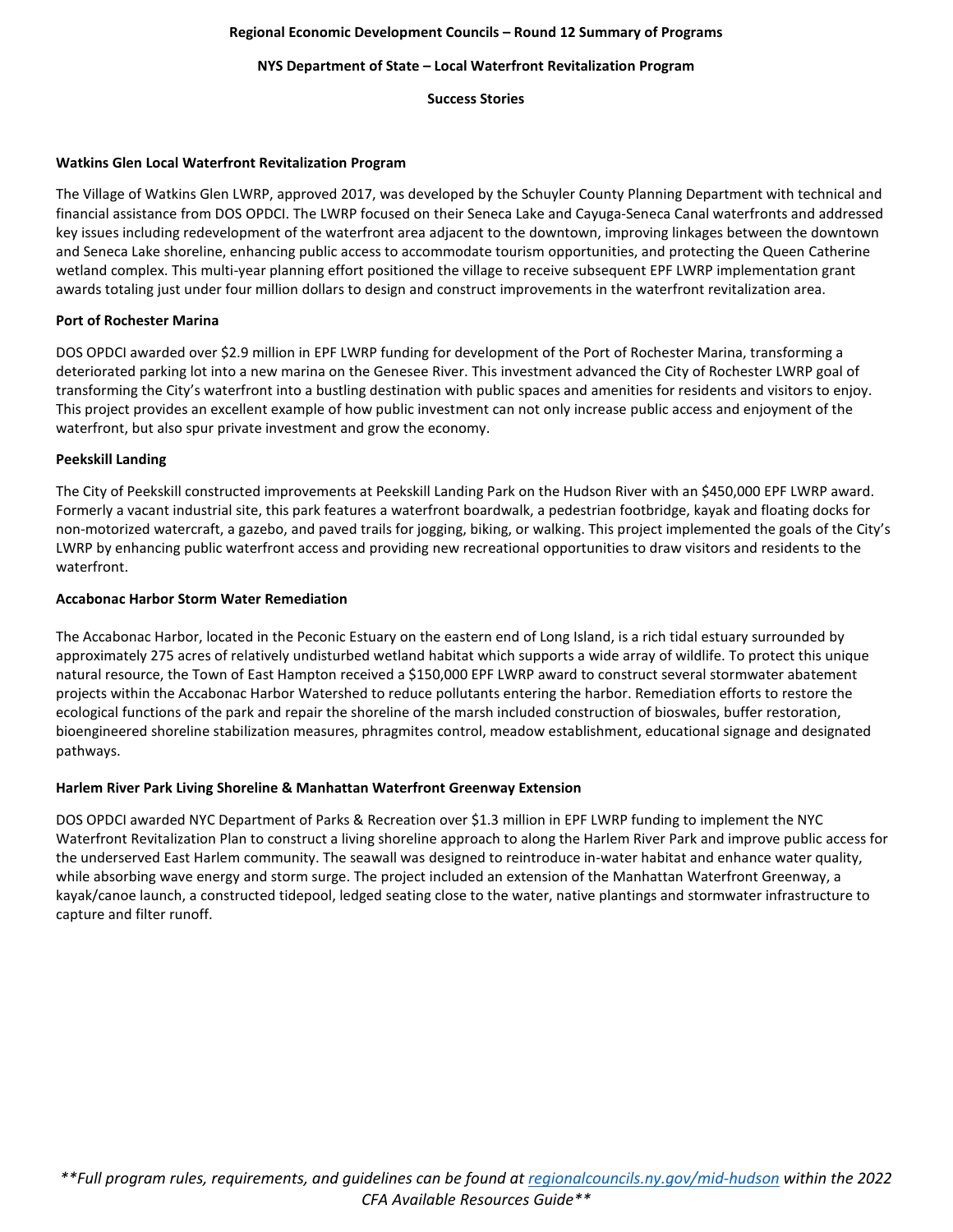# New York State Department of State (DOS) – Brownfield Opportunity Areas Program Grant Funds **Funding Available: up to \$4.0 Million**

**Program Description:** Grants are available on a competitive basis to eligible applicants for up to 90% of the total cost of the following activities:

- Development of a Brownfield Opportunity Area (BOA) Plan, formerly known as Brownfield Opportunity Area (BOA) Nomination, that identifies strategies for revitalization of an area affected by known or suspected brownfields and that will be submitted to the Secretary of State for designation as a BOA.
- Pre-development activities to advance projects within a State-Designated BOA.
- Phase II Environmental Site Assessments within a State-Designated BOA.

An application for funding should only include one type of activity. Eligible applicants wishing to apply for more than one type of activity should submit separate applications, one for each activity type.

**Eligible Types of Applicants:** Eligible applicants include:

- Cities, towns and villages
- **Counties**
- Local public authorities
- Public benefit corporations
- School districts
- Special improvement districts
- Recognized Indian nations or tribes
- Certain 501(c)3 non-profit organizations
- New York City Community Board

**Successful Applicant Requirements:** Successful applicants will submit applications that focus on economically-distressed areas impacted by the presence of known or suspected brownfields. Applications for pre-development activities and Phase II environmental site assessment must be located within an area designated as a BOA by the Secretary of State and must advance the goals and priorities expressed in the BOA Nomination study. A list of State-designated BOAs is available on the Department website: [https://dos.ny.gov/brownfield-redevelopment.](https://dos.ny.gov/brownfield-redevelopment)

**Program Highlights:** The Brownfield Opportunity Area grants may fall into one of the following three categories:

**1) Preparation of a BOA Nomination –** A BOA Nomination is a study that consists of a community vision, goals and strategies for revitalization of a distressed area affected by a concentration of known or suspected brownfields. A full Nomination provides an indepth and thorough description and analysis -- including an economic and market trends analysis -- of existing conditions, opportunities, and re-use potential for properties located in the proposed BOA with an emphasis on the identification and reuse potential of strategic brownfield sites that may be catalysts for revitalization. An integral part of a Nomination is a description of key findings and recommendations to promote area-wide revitalization and redevelopment of strategic sites, including specific projects, initiatives, regulations, and other actions.

**2) Predevelopment Activities within a State-Designated BOA** – Pre-development activities are expected to implement the vision, goals and objectives of a BOA that has already received designation from the Secretary of State, also called a State-Designated BOA. Eligible predevelopment activities may include: Development and implementation of marketing strategies; Development of plans and specifications; Real estate services; Building condition studies; Infrastructure analyses; Zoning and regulatory updates; Environmental, housing and economic studies, analyses and reports ; Public outreach; Renewable energy feasibility studies; Legal and financial services.

**3) Phase II Environmental Site Assessment (SA) within a State-Designated BOA**- Phase II Environmental Site Assessments gather reliable information about a property's environmental condition in order to guide the grantee in making an informed land use decision under the BOA Program. Additional environmental information must be necessary to determine technically and economically viable land uses for the BOA.

The completion of an environmental site assessment must advance the goals and priorities for revitalization and redevelopment of the BOA area. Phase II Environmental Site Assessments must meet the criteria established in the Phase II Application for Site Assessment Supplement and other conditions.

**Program Contact:** The BOA Request for Applications (RFA) which describes all grant program requirements is available on the Department of State's Funding & Bid Opportunities website at<https://dos.ny.gov/funding-bid-opportunities> . Questions can be submitted by e-mail t[o opd@dos.ny.govw](mailto:opd@dos.ny.gov)ith the subject line: "22-BOA-2 RFA Questions". Questions will be accepted until June 17, 2022, with responses posted on the Department's Funding & Bid Opportunities website by July 8, 2022.

*\*\*Full program rules, requirements, and guidelines can be found a[t regionalcouncils.ny.gov/mid-hudson](https://regionalcouncils.ny.gov/mid-hudson) within the 2022 CFA Available Resources Guide\*\**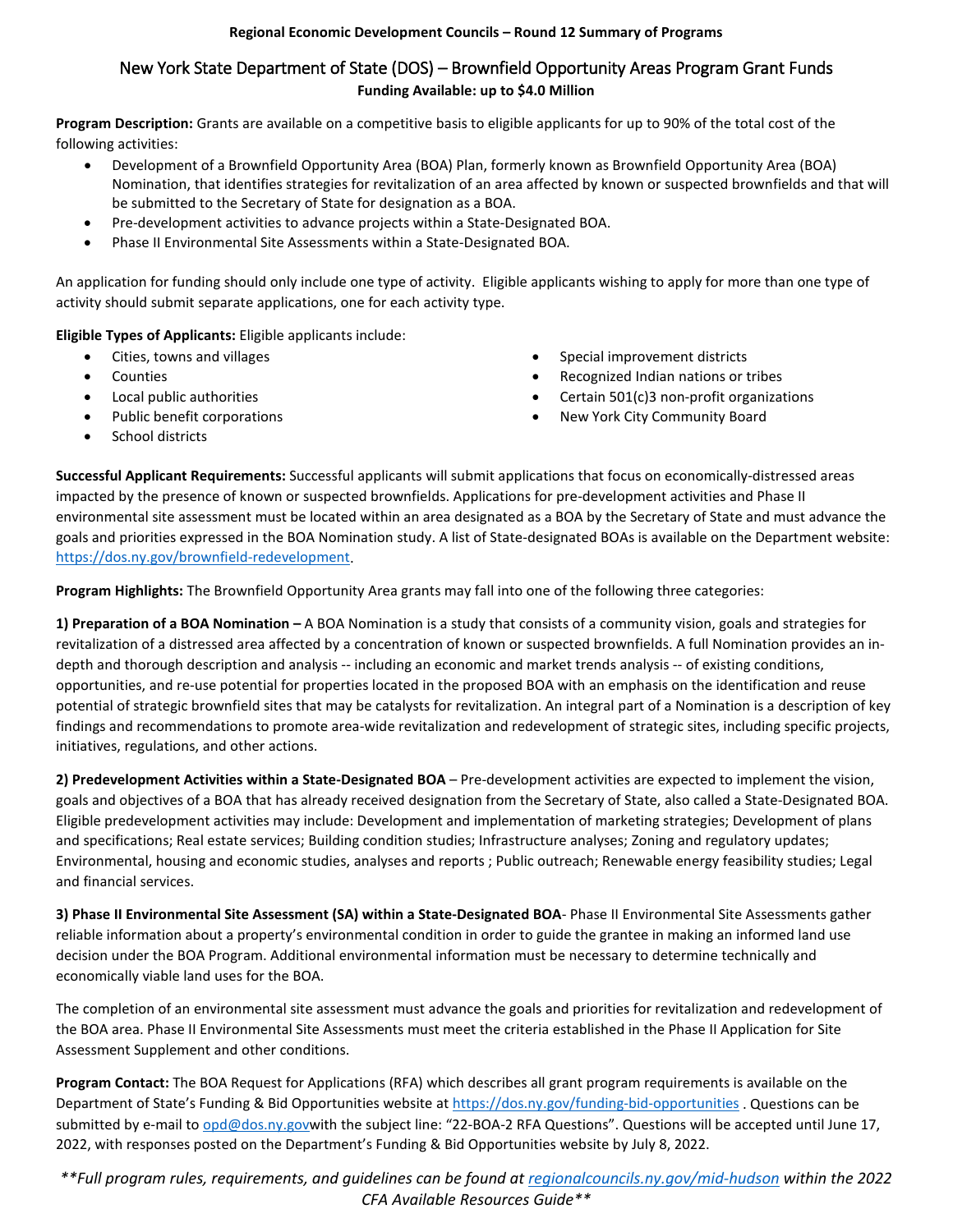### **New York Department of State (DOS) – Brownfield Opportunity Areas Program Grant Funds**

#### **Success Stories**

### **Wyandanch Rising BOA, Town of Babylon, Nassau County**

Wyandanch has long been the most distressed community on Long Island by numerous measures. The community suffered from blight, degraded or non-existent infrastructure, high commercial vacancy and a lack of community amenities despite its location at a LIRR station. The Town of Babylon's progressive vision and corresponding BOA plan calls for a transformative transit-oriented mixed-use downtown with affordable housing, retail, community amenities and open space.

Through two grants totaling \$1,742,288, BOA funded the preparation of an urban renewal plan, a master plan for the downtown and a form-based code to guide development. Importantly, BOA served as the basis for substantial interagency coordination that facilitated significant public investment in infrastructure and development support. Through the BOA Program, the Town has leveraged close to \$60 million in local, State and federal resources to advance their revitalization strategy and key projects for the revitalization effort. These efforts have been supported by the LI REDC over several funding rounds. In addition, the Town has invested well over \$25 million for land acquisition, sewer installation and plaza and street improvements.

The first phase of the development is well underway with two mixed use projects, a parking garage and a public plaza completed and a new commercial building coming soon. The most recent example of public investment is the new LIRR station building. The overall value of investment in the downtown is estimated at \$500 million.

### **Fort Edward Northeast Industrial BOA, Town of Fort Edward, Washington County**

Fort Edward has received three BOA grants totaling \$460,000 focusing on two areas in the town. Fort Edward is the location of the GE dewatering plant for PCB dredging of the Hudson River. The town lost employment and residents as GE and other employers downsized or closed, leaving behind a legacy of abandoned, obsolete properties.

The Town worked with the Department of State through the BOA program to identify opportunities to reinvent its downtown, building on its strategic location in New York's Tech Valley and access to multi-modal transportation, including passenger and freight rail, a modern 700-foot wharf on the Champlain Canal, and easy access to the I-87 corridor. The BOA Nomination identified priority strategic sites that could serve as catalysts for revitalization of the area, developed conceptual plans for redevelopment of the sites, and identified critical infrastructure upgrades necessary to serve proposed uses for these sites.

A key issue identified in in the planning process was the lack of availability of food. In the early 2000's, the town had been a food desert with no supermarket within easy access. Fort Edward leveraged their BOA work to obtain EPA funding for cleanup and to attract a developer for one of the strategic sites, which is now the location of a Market 32 supermarket. Further efforts identified public and private financing to redevelop the other four strategic sites and to implement some critical complementary infrastructure upgrades, including a truck assess road, sewer upgrades and pedestrian connections.

# **North Tonawanda BOA, City of North Tonawanda, Niagara County**

The North Tonawanda BOA produced redevelopment strategies to capitalize on waterfront and downtown revitalization opportunities. The BOA identified 600 River Road (the current site of River's Edge Development) as a strategic site for its location along River Road and frontage on the Niagara River. The BOA recommended multi-family residential for redevelopment due to its potential for high-value waterfront housing.

The six-acre site of the River's Edge development, in the North Tonawanda BOA, was a portion of a larger parcel utilized by Niagara Iron Works/Tonawanda Iron Works from at least 1886 through 1972. Historic usage included several railroad tracks throughout the property and a pig-iron casting operation. The site was vacant until 1988 when AJ Marine Construction, a commercial retailer, began operations and continued until 2008. Since 2008 the metal building on the site has been used as a warehouse.

The area had not seen a new development, much less one like River's Edge, in nearly 30 years. The site is located directly on the Niagara River, a major route that connects Buffalo to Niagara Falls. When complete, the phased \$20 million in private investment will provide 100 residential units (apartments and townhouses) on the parcel that overlooks the Niagara River. The project also includes a 2,000-square-foot clubhouse and two 3,000-square-foot retail-driven buildings facing River Road. This project supports an effort to bring the Niagara River waterfront back to life leading to additional development of the area.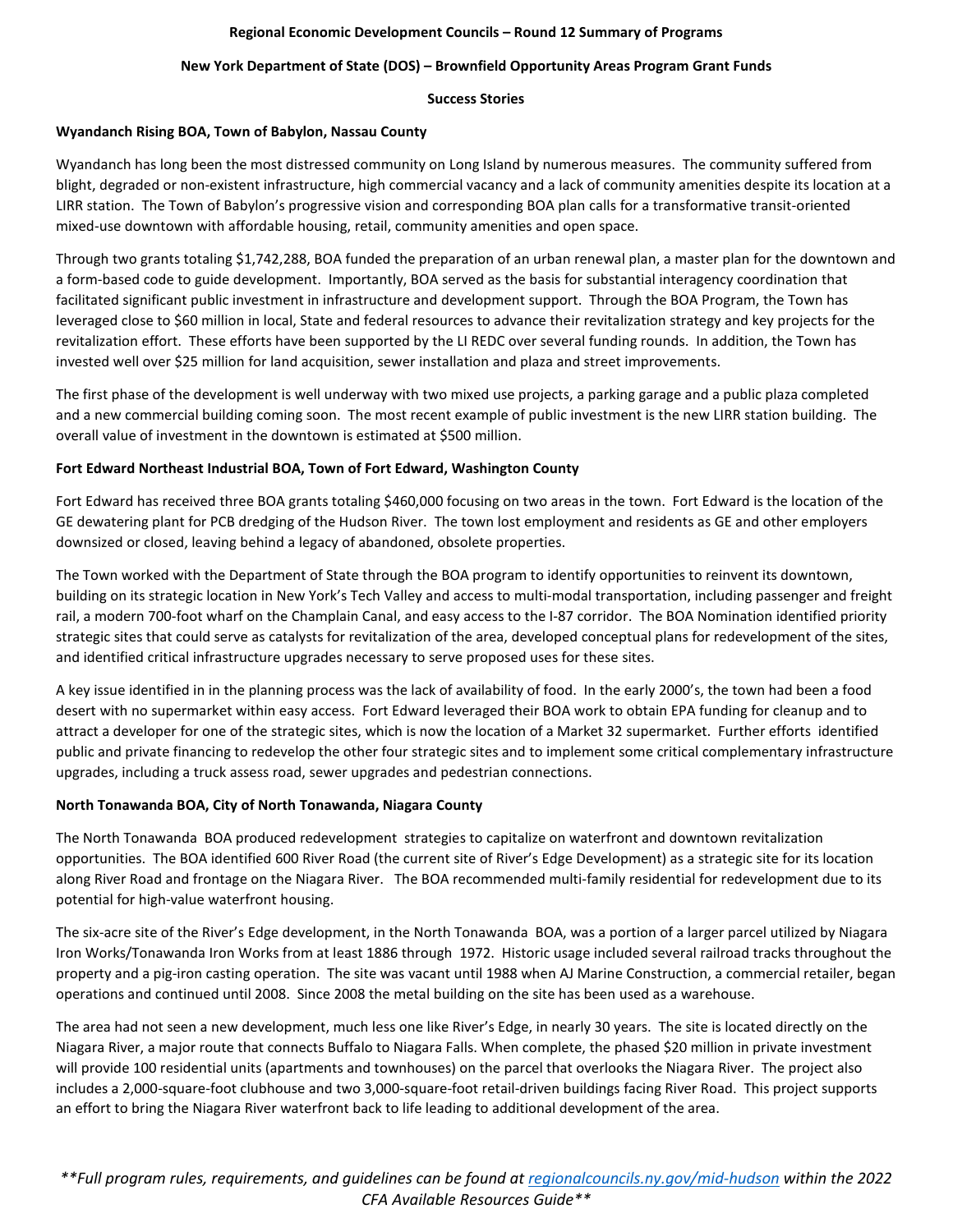# New York State Department of State (DOS) – Local Government Efficiency Grant Funds **Funding Available: Up to \$4 million**

**Program Description:** The Local Government Efficiency (LGE) Grant program provides funding assistance to local governments to develop projects that reduce the cost of municipal operations and service delivery, with the goal of limiting the growth in property taxes. Assistance is available to implement intermunicipal efforts including shared services and functional consolidations. Projects must demonstrate the potential for financial savings through new or modernized operations and service delivery.

**Eligible Types of Applicants:** Eligible applicants include:

- Counties;
- Cities;
- Towns;
- Villages;
- Special Improvement Districts;
- Fire Districts;
- Public Libraries, Association Libraries, Public Library Systems;
- Water Authorities and Sewer Authorities;
- Regional Planning and Development Boards;
- School Districts; and,
- Boards of Cooperative Educational Services (BOCES).

**Successful Applicant Requirements:** Proposals will be evaluated based upon the significance of the estimated cost savings and potential benefit to the municipal tax levy, service delivery benefits, municipal operational changes, long-term performance measurement, and local and regional support. Successful applications will also provide a detailed work plan and budget and demonstrate a clear linkage between each.

**Program Highlights:** This year the LGE program will again be prioritizing projects that implement previously completed Local Government Efficiency planning grants and projects that are included in approved County-Wide Shared Services Initiative (CWSSI) Plans. In addition, local governments that illustrate the use of long-term financial planning that includes the project will be given priority.

**Program Contact:** [lgeprogram@dos.ny.gov,](mailto:lgeprogram@dos.ny.gov) 518-473-3355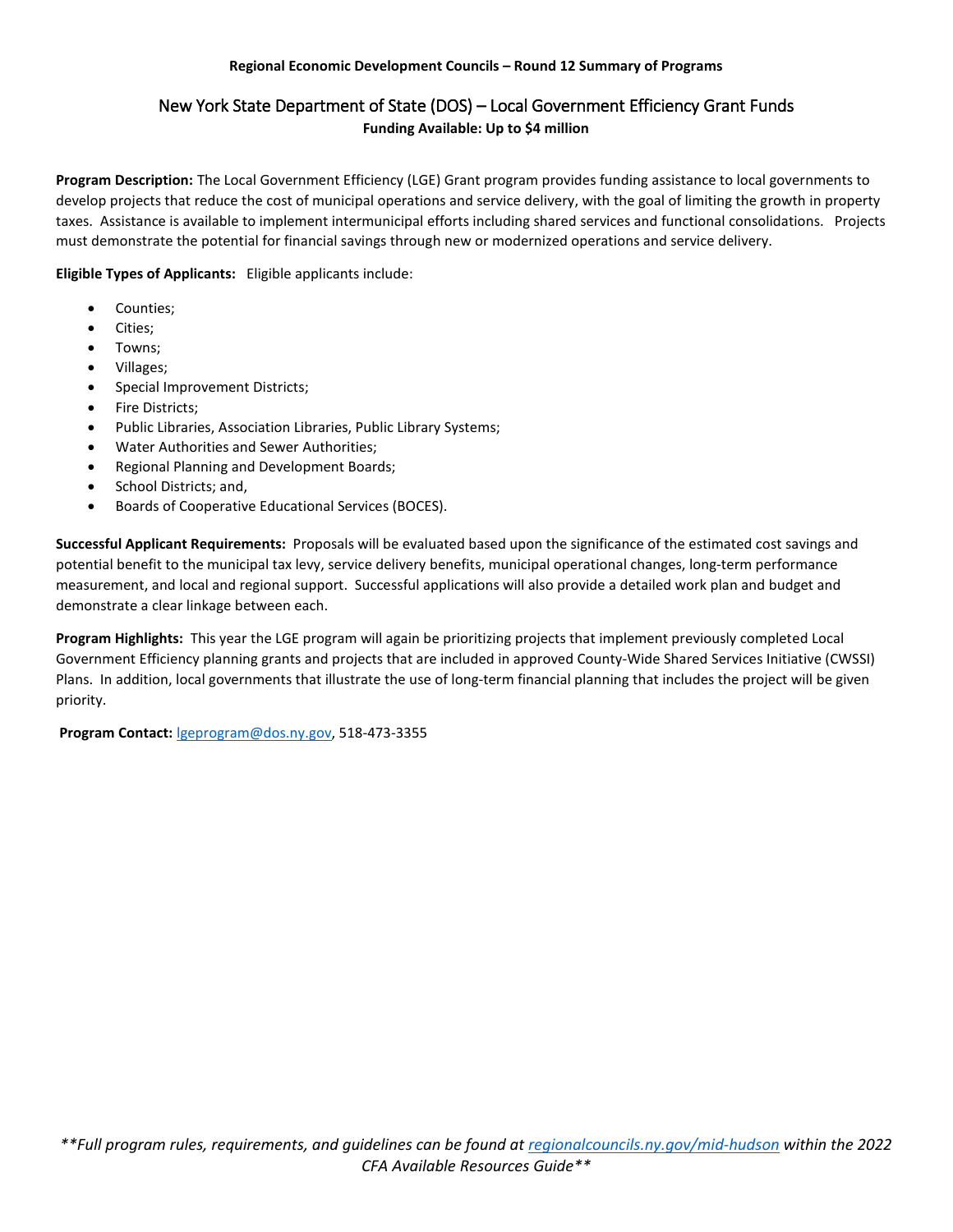# **Success Stories**

# Village of Addison/Town of Erwin Intermunicipal Wastewater Services

The Village of Addison commissioned an Engineering Report which sets forth a plan "to transport Village wastewater to the Town system for further conveyance, treatment, and disposal using the Town of Erwin's WWTP." The Village of Addison entered a Intermunicipal Sewer Service Agreement with the Town of Erwin, and the Town of Erwin will now make improvements to the infrastructure and capacity of its wastewater treatment plant (WWTP) to process wastewater from the Village of Addison and meet New York State Department of Environmental Conservation (NYSDEC) and Chesapeake Bay 2025 TMDL requirements.

# Town of Tupper Lake - North Country Infrastructure GIS Mapping Project

A grant provided to the Town of Tupper Lake and 24 other project partners located in Franklin and St. Lawrence Counties to work with the Development Authority of the North Country to develop new GIS datasets for highway and public works infrastructure that will be critical for infrastructure locating, asset management, budgeting, and planning. This project will be broken into three phases over a three-year period. The GIS mapping for this project will be completed by the Authority using GIS/GPS technology in the field to locate the infrastructure and record important details, such as condition, size, material, etc. Other details will be obtained from the municipal partners, including install dates and replacement values, which will aid the partners in planning and budgeting for infrastructure repairs and replacement.

# Tioga County - County Centralized Information Technology Services

Tioga County was awarded funds to provide centralized IT services to the Towns of Barton and Owego, and the Villages of Waverly and Nichols. This project leverages the Southern Tier Network "dark fiber" expansion in key parts of Tioga County to create very high-speed data connections from the County offices to the respective municipal offices. The county continues to work to expand this program and received additional funding.

# Town of Rosendale and Town of Marbletown – Joint Town Hall Facility

In 2013, the Town of Rosendale was awarded \$258,930 to assist with the establishment of New York's first shared town hall in a facility entirely in the Town of Rosendale. This unique effort, which required state legislative approval for the Town of Marbletown to effectively operate from a neighboring municipality, has enabled the re-use of the former Rosendale Elementary School. This transformative project has helped establish the joint town hall as a community center for the two adjacent Towns, while also housing three regional not-for-profit organizations. The shared facility generates recurring financial savings for taxpayers and enabled the Town of Marbletown to avoid capital expense of over \$4 million to upgrade their town hall.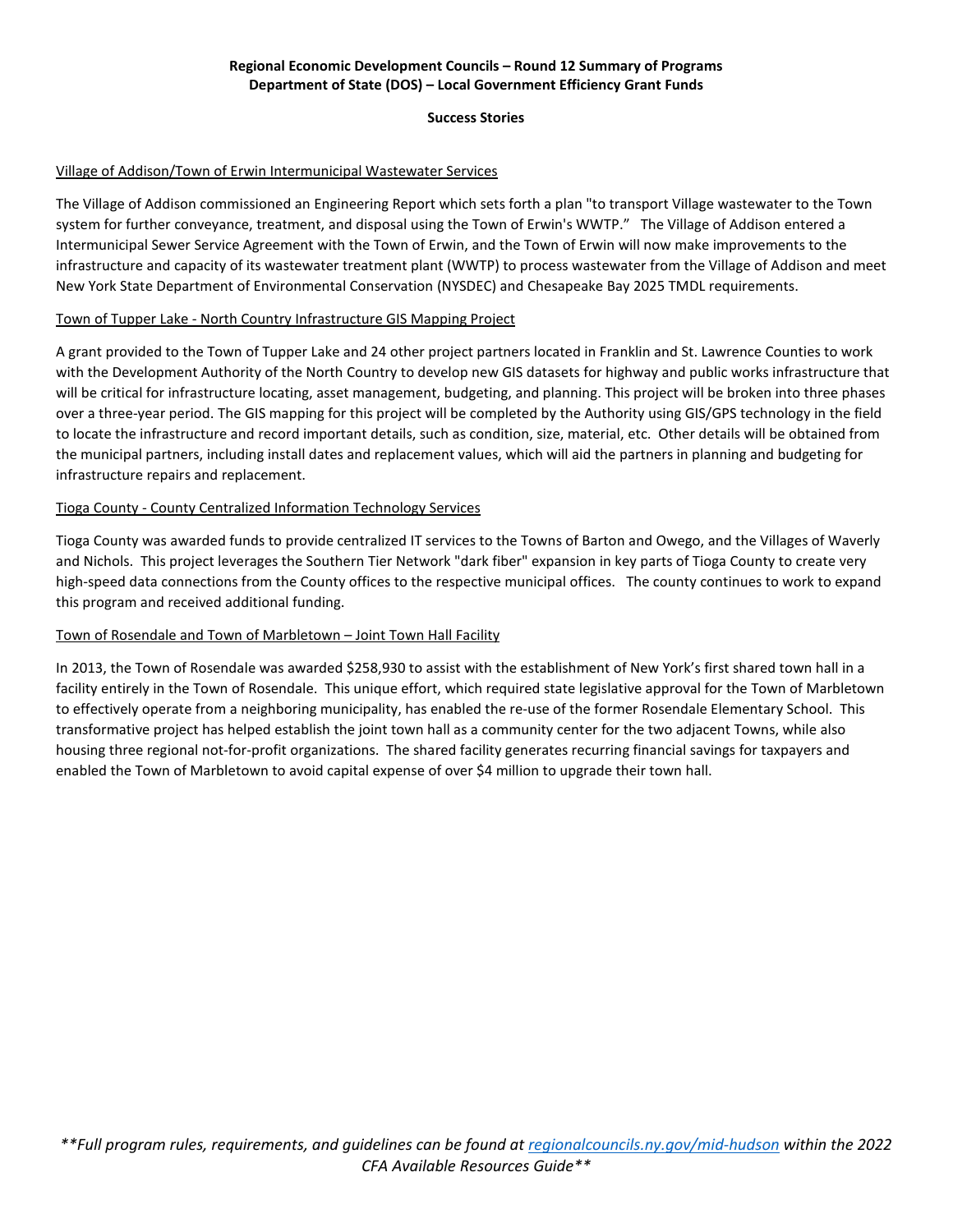# **Regional Economic Development Councils – Round 12 Summary of Programs** New York State Department of State (DOS) Office of Planning Development, and Community Infrastructure (OPDCI) – Environmental Protection Fund Smart Growth Community Planning and Zoning Grant **Funding Available: Up to \$2 million**

(with a maximum award of \$100,000 for most categories, or \$200,000 for combined area planning/area zoning project)

**Program Description:** Financial assistance grants are available on a competitive basis to municipalities to develop or update comprehensive plans, area plans (such as Transit Oriented Development plan) or zoning ordinance that incorporate smart growth principles including promoting efficient and sustainable land development and redevelopment patterns that optimize prior infrastructure investments.

Smart Growth encourages community planning and development in priority development areas where water and sewer infrastructure are available, encourages redevelopment of existing community centers, protects important historic and natural resources, including water quality, and promotes the siting and development of community clean energy sources.

Land use planning should incorporate Smart Growth principles to make the most efficient use of community resources, reduce the property tax burden and promote sustainable economic development.

**Eligible Types of Applicants:** Eligible applicants are villages, towns, and cities; as well as counties, regional planning entities, or notfor-profits applying on behalf of a village, town, or city.

**Successful Applicant Requirements:** Successful applications will propose a clear and well-developed, community-based approach to developing or updating land use plans and zoning ordinances that fully integrate Smart Growth principles.

**Program Highlights:** The Smart Growth Comprehensive Planning Grant will provide funding to advance the development or update of comprehensive plans, area plans (such as Transit Oriented Development plan) or zoning ordinances that support and integrate the Smart Growth Principles, through:

- Supporting **Mixed Land Uses** to achieve viable place to live for those who use and depend of the areas commencer
- Providing a **Range of Housing Opportunities and Choices** for people of all income levels, ages, and races
- Concentrating **Development and Redevelopment in Existing Communities**
- Fostering **Distinctive, Attractive Communities with a Strong Sense of Place**
- Recommending **Density** and directing growth in designated centers to reduce the demand for sprawling development
- Incorporating **Clean Energy** siting and development into planning, zoning, building and infrastructure
- Addressing **Climate Change** through reducing automobile dependency, vehicle miles travelled
- Promoting **Resiliency** through land use and development that is adaptive to climate change impacts and extreme storms
- Encouraging **Green Infrastructure** through green buildings, open spaces, and sustainable stormwater and urban forestry
- Supporting **Social Diversity and Integration** by encouraging walkable communities, accessible public spaces, and housing opportunities
- Encourage **Regional Planning and Coordination**
- Considering **Walkable/Bikeable Neighborhood Design** to expand transportation options and create streetscapes that better serve a range of users, including pedestrians, bicyclists, transit riders, and automobiles
- Providing a **Variety of Mobility Choices** to foster greater community opportunities for housing, shopping, and jobs
- Designing **Well-Planned and Well-Placed Public Spaces** to increase walkability, social interaction, livability, and a sense of place
- Fostering **Community and Stakeholder Collaboration in Planning**

**Program Contact:** The SGCP Request for Applications (RFA) which describes all grant program requirements is available on the Department of State's Funding & Bid Opportunities website at [https://dos.ny.gov/funding-bid-opportunities.](https://dos.ny.gov/funding-bid-opportunities) Questions can be submitted by e-mail to opd@dos.ny.gov with the subject line: "22-OPDSG-3 RFA Questions". Questions will be accepted until June 17, 2022, with responses posted on the Department's Funding & Bid Opportunities website by July 8, 2022.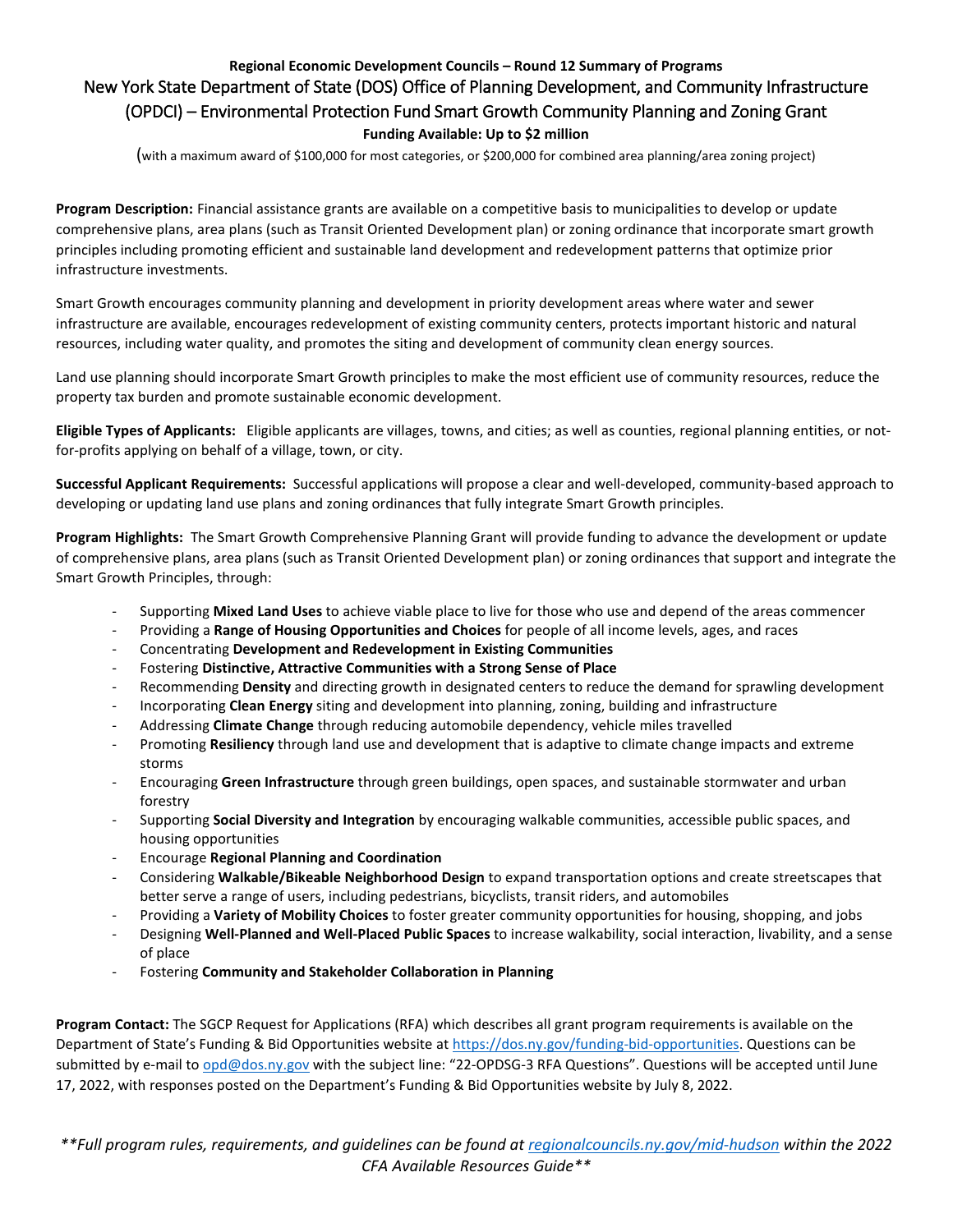# **Regional Economic Development Councils – Round 12 Summary of Programs New York State Department of State (DOS) Office of Planning Development, and Community Infrastructure (OPDCI)– Environmental Protection Fund Smart Growth Community Planning and Zoning Grant**

**Success Stories**

**N/A- none complete yet, new program in 2021**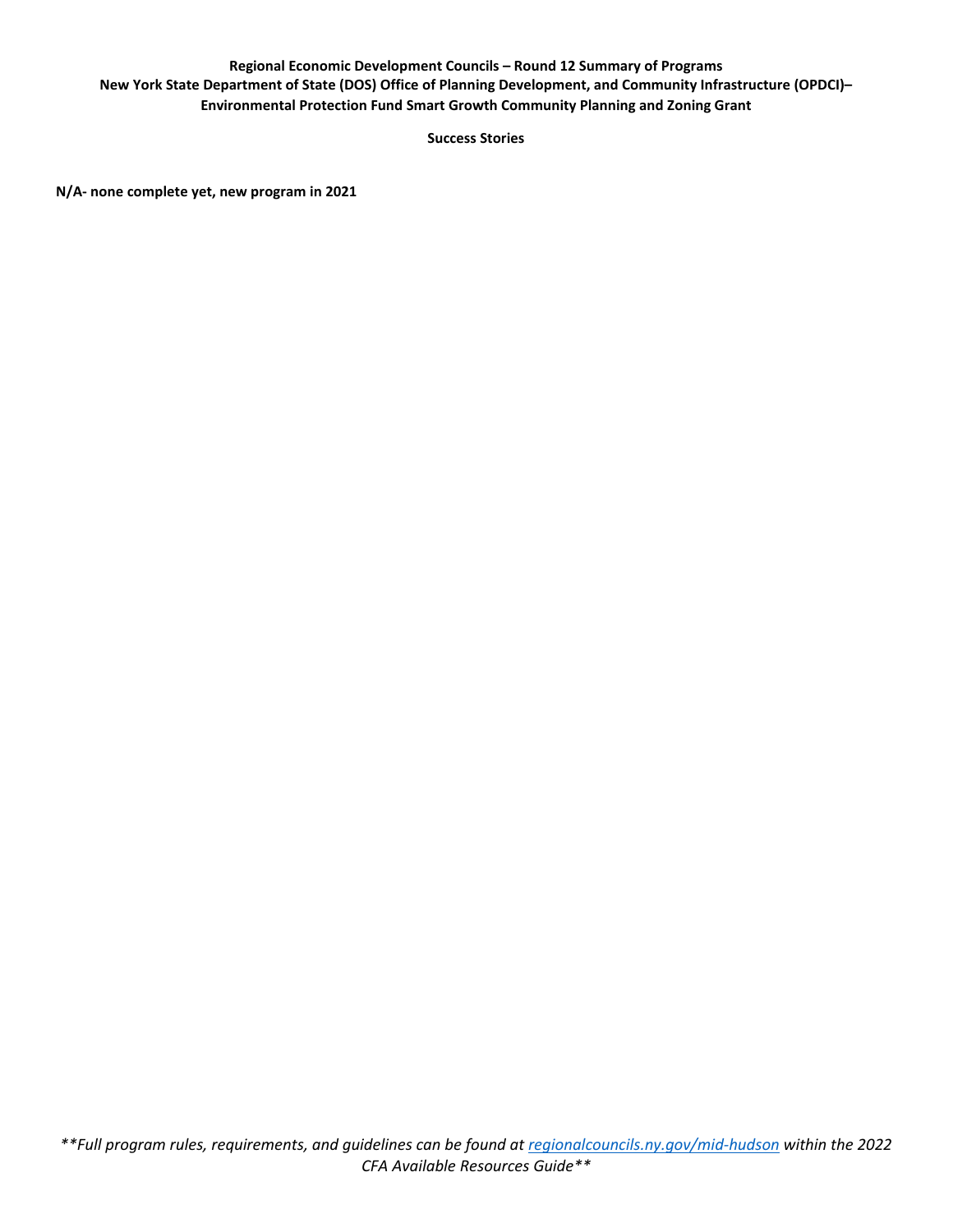# **Regional Economic Development Councils – Round 12 Summary of Programs** New York State Canal Corporation – Canalway Grants Program **Funding Available: Up to \$1 million**

**Program Description:** The "Canalway Grants Program" includes up to \$1.0 million in reimbursement based competitive grants available to eligible municipalities and 501(c)(3) non-profit organizations along the New York State Canal System for canal related capital projects. The minimum grant request amount is \$25,000. The maximum grant request is \$150,000.

# **Eligible Types of Applicants:**

- Municipalities along the NYS Canal System and NYS Canalway Trail
- Not-for-profit Corporations along the NYS Canal System and NYS Canalway Trail

# **Funding Priorities and Selection Criteria:**

Funding priority will be given to, and selection criteria will focus on projects that address one or more of the program's five priority focus areas:

# **1. Strategic Alignment**

- The project addresses strategic priorities and connections between the canal and the corresponding region consistent with the Reimagine the Canals initiative [\(https://www.ny.gov/programs/reimagine-canals-initiative\)](https://www.ny.gov/programs/reimagine-canals-initiative).
- The project addresses strategic priorities consistent with Regional Economic Development Councils Strategic Plans [\(http://regionalcouncils.ny.gov/\)](http://regionalcouncils.ny.gov/).

# **2. Project Support and Advocacy**

• The project has demonstrated and documented support from local/regional residents and other canal stakeholders.

# **3. Implementation and Project Readiness**

- The project be completed within 2-Years of award notification.
- The project has a schedule with detailed project phases (i.e. start/finish of any design and predevelopment work, construction work, etc.) and milestones, and identifies parties responsible for project oversight and implementation.
- There are no concerns with gaining timely permits or other approvals from federal, state, and local agencies, such as the U.S. Army Corps of Engineers, NYS Department of Environmental Conservation and NYS State Office of Parks, Recreation and Historic Preservation, and/or any others that may be required by the NYS Canal Corporation.
- Some or all pre-development work has been recently completed by the awardee or other project stakeholders.

# **4. Effectiveness and Impact**

- The project includes or incorporates diversity, equity, and inclusion initiatives making the canal more accessible to those with disabilities or others who may have not been able to access the canal or it's amenities in the past.
- The project promotes increased recreational use on the canal.
- The project is located within an environmental justice area.
- The project activates, restores, or enhances historic assets or other infrastructure that are significant to the Canal.
- The project promotes new visitors to the canal and/or encourages multi-day stays.
- The project is consistent with and/or promotes local or statewide sustainability goals and initiatives.
- The project enhances connectivity along adjacent trails, or directly to the Canal in areas that traditionally have not had access.
- The project promotes resiliency against environmental challenges.
- The project is consistent with the principles of universal design (i.e., the project would be usable by all people (including those with disabilities), to the greatest extent possible, without the need for adaptation of specialized design.

# **5. Financial Viability and Funding Leveraged**

- The project costs are reasonable, reflective of recent cost estimates, and include adequate project contingencies for unanticipated project costs.
- Project funding has been identified for long term operation and maintenance work.
- The project will stimulate private and/or public investment from other sources in the community and/or region.
- A viable and accessible grant match is clearly demonstrated in the project grant budget.

**Program Contact:** Andy Marzo, Program Manager, New York Power Authority at [Andrew.Marzo@NYPA.Gov](mailto:Andrew.Marzo@NYPA.Gov)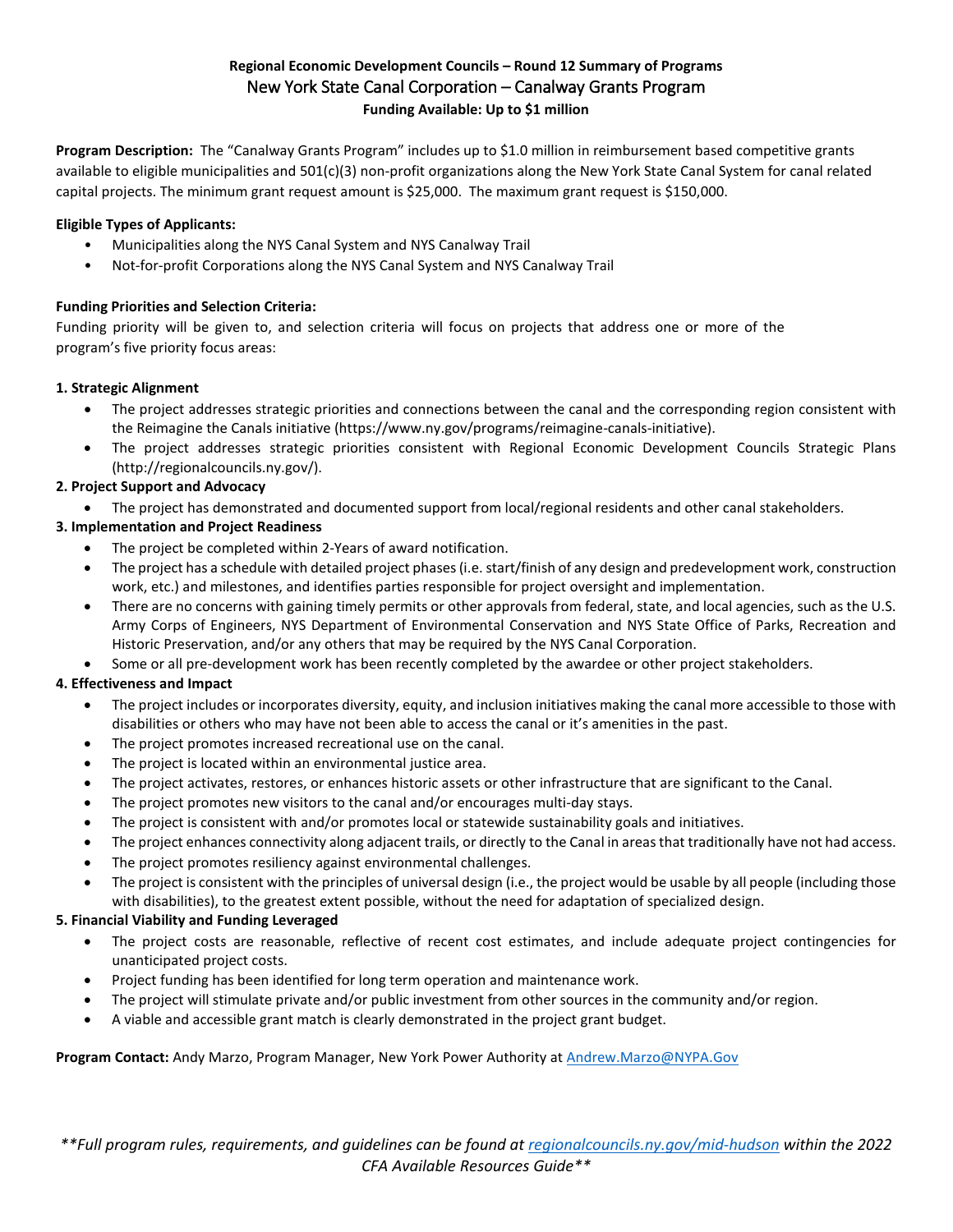# **Regional Economic Development Councils – Round 12 Summary of Programs NYS Canal Corporation – Canalway Grants Program Success Stories**

# **Village of Cazenovia – Round 9 (\$100,000)**

In 2021, the Village of Cazenovia completed the reconstruction of a portion of the canal wall to the west of the new kayak launch and constructed a walkway along the canal which is located within Lakeland Park. An interpretive feature of the project will educate visitors about the unique history of the canal system and the other recreational canal resources across the state.

#### **Buffalo Maritime Center – Round 9 (\$120,000)**

In 2021, the Buffalo Maritime Center completed the initial phase of it's construction of a historically accurate replica of DeWitt Clinton's 1825 Erie Canal packet boat. Upon completion of the final project, the Buffalo Maritime Center will partner with cultural organizations in villages, towns, and cities where the packet boat can play an inspiring role in helping other communities to identify their unique Erie Canal culture and history and will be central to a grand reenactment of Governor DeWitt Clinton's opening voyage from Buffalo to New York City in 1825.

#### **Village of Newark - Round 8 (\$150,000)**

In 2020, the Village of Newark successfully completed a key local section of the Canalway/Empire State trail using a Canal Corporation FLREDC Round 8 grant of \$150,000. The project features pedestrian lighting, enhanced accessibility for all users, way finding signage to adjacent businesses and landmarks, new bike racks and benches, and installation of safety barriers.

### **Village of Fairport - Round 8 (\$150,000)**

In 2020, The first phase of the Village of Fairport's Bicentennial Canal Gateway Project was completed using a round 8 Canal FLREDC CFA award of \$150,000. The project includes an observation deck and non-motorized boat dock, new sidewalks, road surface improvements, lighting, landscaping, and historical interpretive signage. This CFA investment in Fairport's waterfront enhances the Village's unique canalside attractions for visitors and residents alike. The Canal Gateway Project will facilitate the return of events such as Fairport Canal days, one of the largest canal festivals on the system, drawing thousands of attendees each year with corresponding economic benefits to the local businesses.

#### **Corning Museum of Glass – Round 7 (\$144,000)**

In 2019, the Corning Museum of Glass' completed the installation of a mobile glass blowing studio on a Canal barge to provide demonstrations to the general public at waterfront locations along New York's waterways.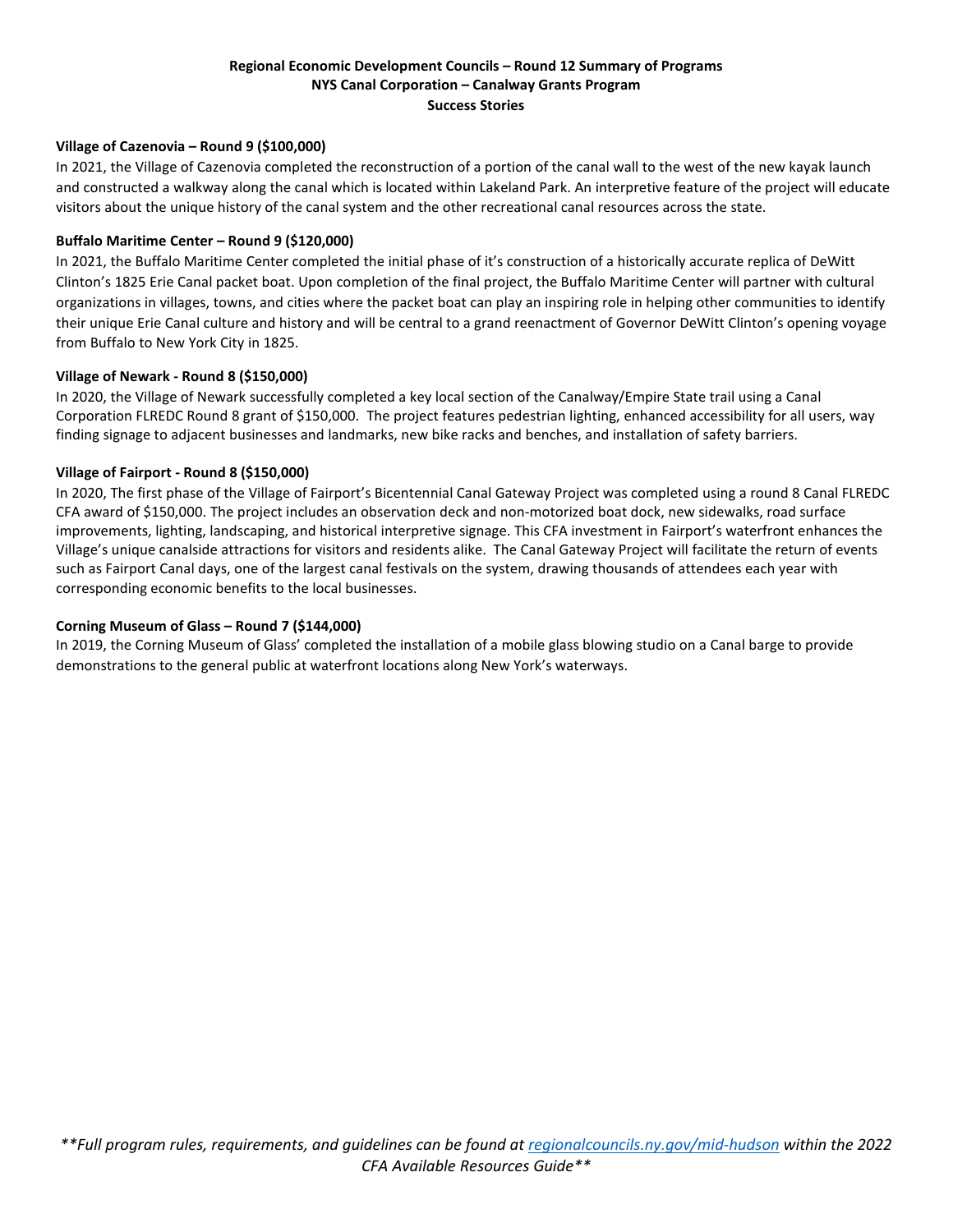# substantial renovations to existing buildings. **Eligible Types of Applicants:** Eligible Applicants include but are not limited to:

- Commercial Facilities
- Industrial Facilities
- Public and Private P-12 schools
- Colleges
- Healthcare Facilities
- 
- Municipalities (Local Government)
	- State Agencies & Government

• Not-for-profit Corporations

# **Successful Applicant Requirements:**

- Detailed and site-specific scope of work
- Identification, analysis and detailed documentation of potential energy efficiency measures and incentives
- Technical support services may require cost-sharing between NYSERDA and the applicant
- Project commitment by facility with detailed timeline
- Site visit by NYSERDA staff and/or NYSERDA technical reviewer to develop a clear understanding of project scope

# **Program Highlights:**

**1) Flexible Technical Assistance –** Customers who are in need of a service provider may choose from NYSERDA's FlexTech Consultant list comprised of firms under NYSERDA contract who have been competitively selected to provide technical services across the state. The current list of FlexTech Consultants is available on NYSERDA's website. Alternatively, customers may select their own service provider.

**2) New Construction – Commercial (NC-Commercial)–** The program supports the design, development, and construction of carbon neutral buildings, reducing their energy consumption and per capita carbon emissions while ensuring the buildings are more resilient. Through NC-Commercial, NYSERDA offers technical support and financial incentives to Applicants and their design teams to identify and install energy efficiency, electrification, and carbon reduction opportunities to achieve **Carbon Neutral Ready** levels of performance in non-residential and mixed-use new construction, adaptive reuse, change of use, and substantial renovations to existing buildings. Applicants may select a Primary Energy Consultant from a list maintained by NYSERDA or may use the services of a provider of their choice, subject to NYSERDA approval.

# **Program Contact:**

*FlexTech:* [flextech@nyserda.ny.gov](mailto:flextech@nyserda.ny.gov)  *NCP-Commercial:* Michelle Fiano (518) 862-1090, Ext: 3254

# **Regional Economic Development Councils – Round 12 Summary of Programs** New York State Energy Research and Development Authority (NYSERDA) – Energy Efficiency Programs **Funding Available: Up to \$2 million**

**Program Description:** Two distinct energy programs provide technical and financial assistance to support energy efficiency decisions. The Flexible Technical Assistance Program provides objective and customized engineering analysis to help customers make informed energy decisions. The New Construction – Commercial Program offers technical support and financial incentives to Applicants and their design teams to identify and install energy efficiency, electrification, and carbon reduction opportunities to achieve Carbon Neutral Ready levels of performance in non-residential and mixed-use new construction, adaptive reuse, change of use and

- Universities
	- Agricultural Facilities
-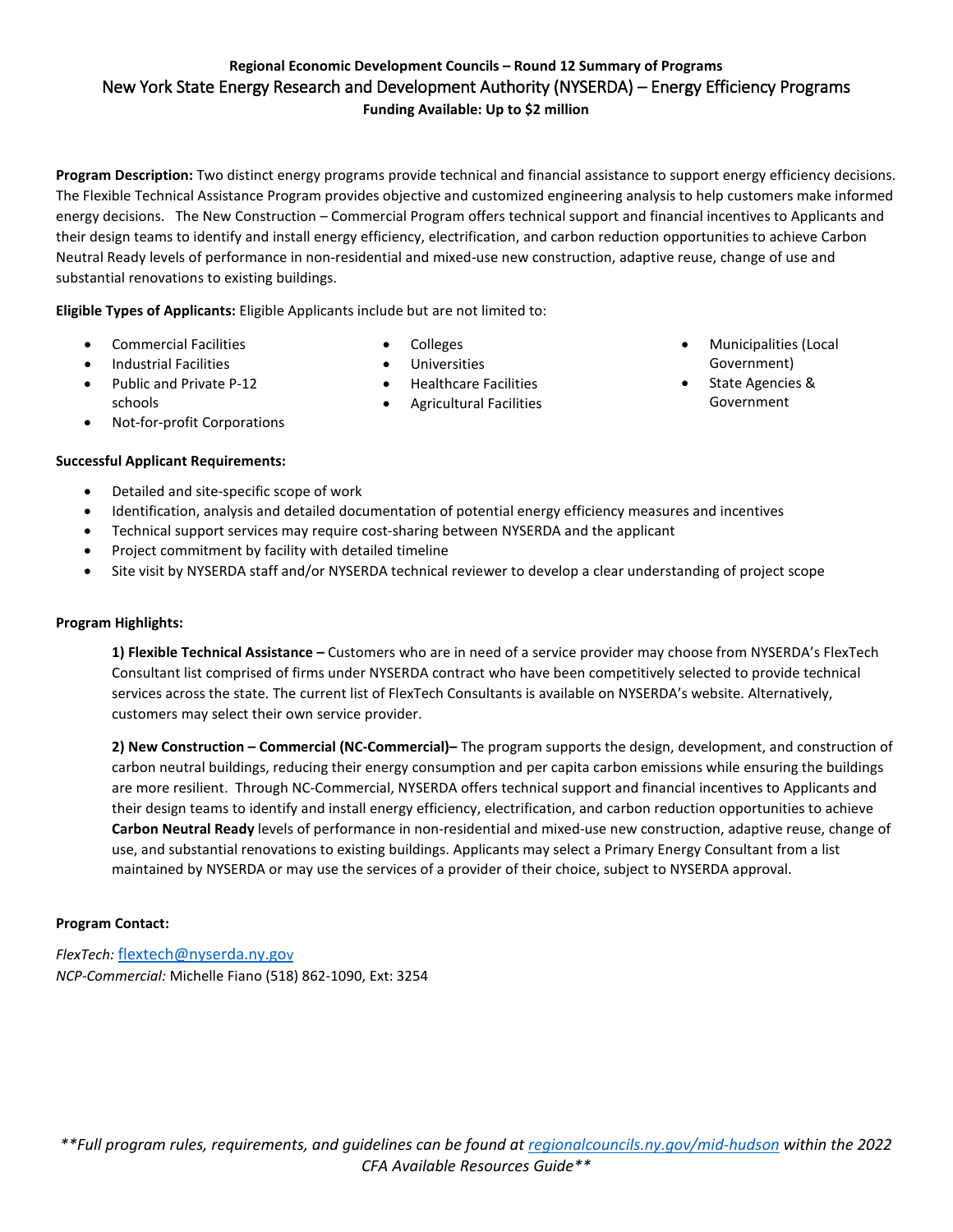# **Regional Economic Development Councils – Round 12 Summary of Programs New York State Energy Research and Development Authority (NYSERDA) – Energy Efficiency Programs Success Stories**

## **Columbia University**

Columbia University turned to NYSERDA to tackle a big idea: reduce its energy consumption and carbon footprint while maximizing efficiency. Together, they developed innovative solutions to help the University save millions, and the partnership has become a model for how other colleges and universities can benefit from working with NYSERDA.

The University has committed to reducing greenhouse gas emissions by 30 percent. The University received support from NYSERDA to help plan, develop, and implement energy efficiency projects and buildings. NYSERDA's cost-shared evaluation of more than 30 buildings at the University identified energy efficiency improvements, defined costs, and specified payback periods. For example, an energy assessment of the Columbia University Medical Center has equipped the University with a comprehensive planning document it will use to maximize greenhouse gas reductions and optimize payback in both new and old buildings. In addition, the evaluation addressed energy-saving opportunities in heating, ventilation, and air conditioning, lighting, fume hoods and steam systems.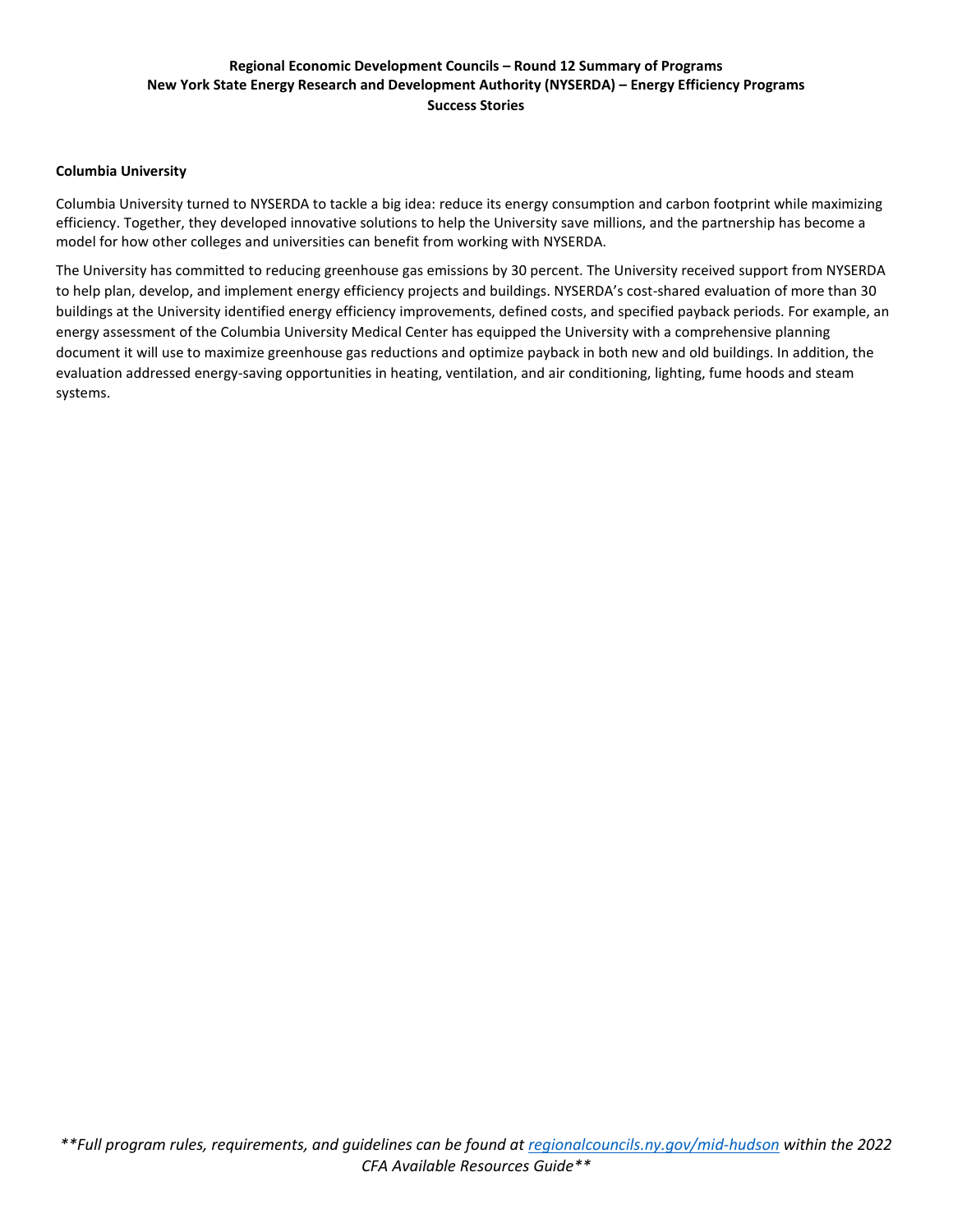# **Regional Economic Development Councils – Round 12 Summary of Programs** New York State Energy Research and Development Authority (NYSERDA) – Carbon Neutral Economic Development

# **Funding Available: Up to \$10 million**

**Program Description:** The purpose of this program is to support the planning, design and installation of economic development projects to operate at carbon neutral or net zero energy performance, or to achieve significant greenhouse gas emissions, or greenhouse gas equivalent emissions, reductions. The program is designed to target projects that align with the Region's or the State's Economic Development and Energy Priorities and offers the customer phased incentive payments. The Carbon Neutral Community Economic Development program is offered as a competitive program for exemplary, highly replicable, and resilient carbon neutral, net zero energy, or highly impactful emissions reduction projects.

**Eligible Types of Applicants:** Commercial Facilities, Food Processing Facilities, Restaurants, Wineries, Breweries, Distilleries, Public and Private K-12 schools, Colleges and Universities, Healthcare Facilities, Agricultural Facilities, Municipalities (Local Government), State Agencies & Other State Government, Not-for-profit Corporations, Private Developers, Mixed Use, Warehouse and Distribution Facilities.

# **Successful Applicant Requirements:**

- Must be aligned with Regional & State Economic Development Strategies (i.e. regional plan, economic clusters, State Priority Issue Areas)
- Must state how applicant's project achieves the performance goals
- Accurately explain Cost Effectiveness & Replicability
- Provide a Marketing Plan for promoting the project outcomes
- Must explain how submitted project provides resiliency
- Projects located in Disadvantaged Communities are a priority for NYSERDA

# **Program Highlights:**

The program supports projects in the following two categories:

Category A: The Carbon Neutral Community Economic Development program provides eligible New York State commercial, industrial, and institutional applicants with incentives on a competitive basis, for the construction of, or renovation to existing, buildings designed to achieve carbon neutral or net zero energy performance. Applicants to this Category must pay into the System Benefits Charge. Maximum incentive per project is \$2 million.

Category B: The Carbon Neutral Community Economic Development Program provides eligible New York State community, campus or large real estate portfolio development applicants with incentives on a competitive basis, for planning and design work to transition communities, campuses or developments to achieve carbon neutrality or net zero energy. Applicants to this Category must pay into the System Benefits Charge. Minimum incentive is \$1 million, and maximum incentive per project is \$2 million.

Category C: The Carbon Neutral Community Economic Development Program provides eligible New York State large commercial, industrial, or institutional applicants with incentives on a competitive basis, for the design, construction of, or renovation to existing campus or buildings to significantly reduce their greenhouse gas or greenhouse gas equivalent emissions. Projects must demonstrate as part of their proposal how the project is regionally significant and will provide statewide impacts. Applicants to this Category are not required to pay into the System Benefits Charge. Maximum incentive per project is \$2 million.

**Program Contact:** Lori Borowiak, [LoriNC@nyserda.ny.gov](mailto:LoriNC@nyserda.ny.gov)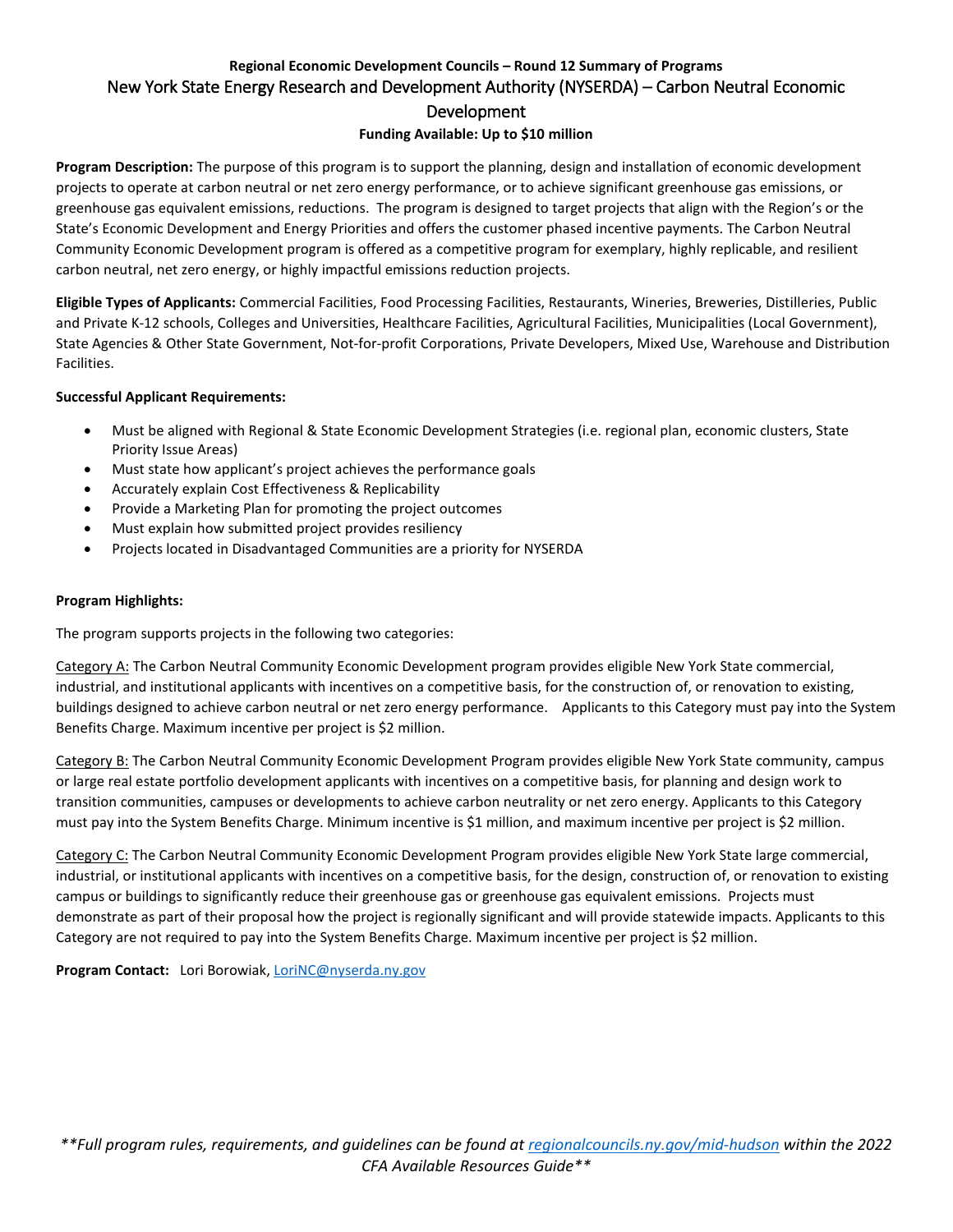# **Regional Economic Development Councils – Round 12 Summary of Programs New York State Energy Research and Development Authority (NYSERDA) – Carbon Neutral Economic Development**

### **Success Stories**

## **Wood-B-Ayr Farm**

A new state-of-the-art Organic Dairy Barn is being designed as a carbon neutral smart building utilizing high efficiency ventilation, lighting, and ultramodern robotic feeding, milking and cleaning systems and will include a composting bedding pack. The project includes installation of renewables, for net zero energy performance. The facility will have an educational center for meetings and seminars to train 4-H and other agricultural groups on modern organic dairy farming. The project was awarded \$1 million in the 2018 Round 8 of the CFA to assist the facility in achieving net zero energy performance.

### **Binghamton University**

Binghamton University will develop a University-wide Energy Master Plan to meet State University of New York's (SUNY) 1B-2 Program Directive for Net Zero Carbon new buildings and Deep Energy Retrofits of existing buildings, in support of SUNY's energy and carbon reduction goals. The development of the plan will include a feasibility study of Binghamton's six million square foot campus, as well as develop prototype design documents, to get to net zero energy performance. In 2019, Binghamton University was awarded \$5,000,000 as a Category B project to develop the Master Plan to achieve net zero energy performance within the project boundary.

### **Buffalo Harbor State Park**

New York State Parks Recreation and Historic Preservation is planning the development of Buffalo Harbor State Park Gateway Center, in Buffalo. The 3,000 square foot facility will be carbon neutral new construction and certified to Passive House standards. The facility will be utilized for park offices, a police station, public bathrooms, year-round comfort stations, and rental space. In 2019, the New York State Parks Recreation and Historic Preservation was awarded \$1,000,000 as a Category A project, to achieve net zero energy performance in a new commercial building.

#### **Basilica Hudson**

Basilica Industries will renovate an existing event facility to improve the efficiency of the building, converting to an all-electric heating system, domestic hot water system and commercial kitchen, making the site carbon neutral and keeping the property in-use year-round. The project will also install two new solar arrays with storage, to offset all electric loads of the facility to achieve net zero energy performance. The project is located in Hudson, NY, a Downtown Revitalization Initiative district in the Capital Region. In 2019, Basilica Industries was awarded \$950,139 as a Category A project, to achieve net zero energy performance in an existing commercial building.

#### **Solar Home Factory**

Solar Home Factory, LLC will construct a carbon neutral manufacturing facility in Geneva, New York, called the Solar Home Factory, which will produce modular, net-zero, solar powered multifamily homes. The Solar Home Factory will be a net zero energy performance facility powered by a rooftop solar array. The project is unique in that both the facility operation and the product it produces will be net zero energy and sustainable. In 2021, Solar Home Factory, LLC was awarded \$1,975,000 as a Category A project, to achieve net zero energy performance in a new manufacturing facility.

#### **Enterprise Lumber & Silo**

This Enterprise Lumber & Silo Redevelopment Project will restore and repurpose a vacant masonry and heavy timber-framed building in the City of North Tonawanda, New York to achieve carbon neutral performance. The building will serve as an incubator for entrepreneurial architecture, landscape architecture, and engineering firms. When completed, the new building and the site will serve as a catalyst for further redevelopment of the downtown, and as a model for carbon neutral construction methods. In 2021, Enterprise Lumber Silo, LLC was awarded \$300,000 as a Category A project, to achieve net zero energy performance in an existing commercial building.

*\*\*Full program rules, requirements, and guidelines can be found a[t regionalcouncils.ny.gov/mid-hudson](https://regionalcouncils.ny.gov/mid-hudson) within the 2022 CFA Available Resources Guide\*\**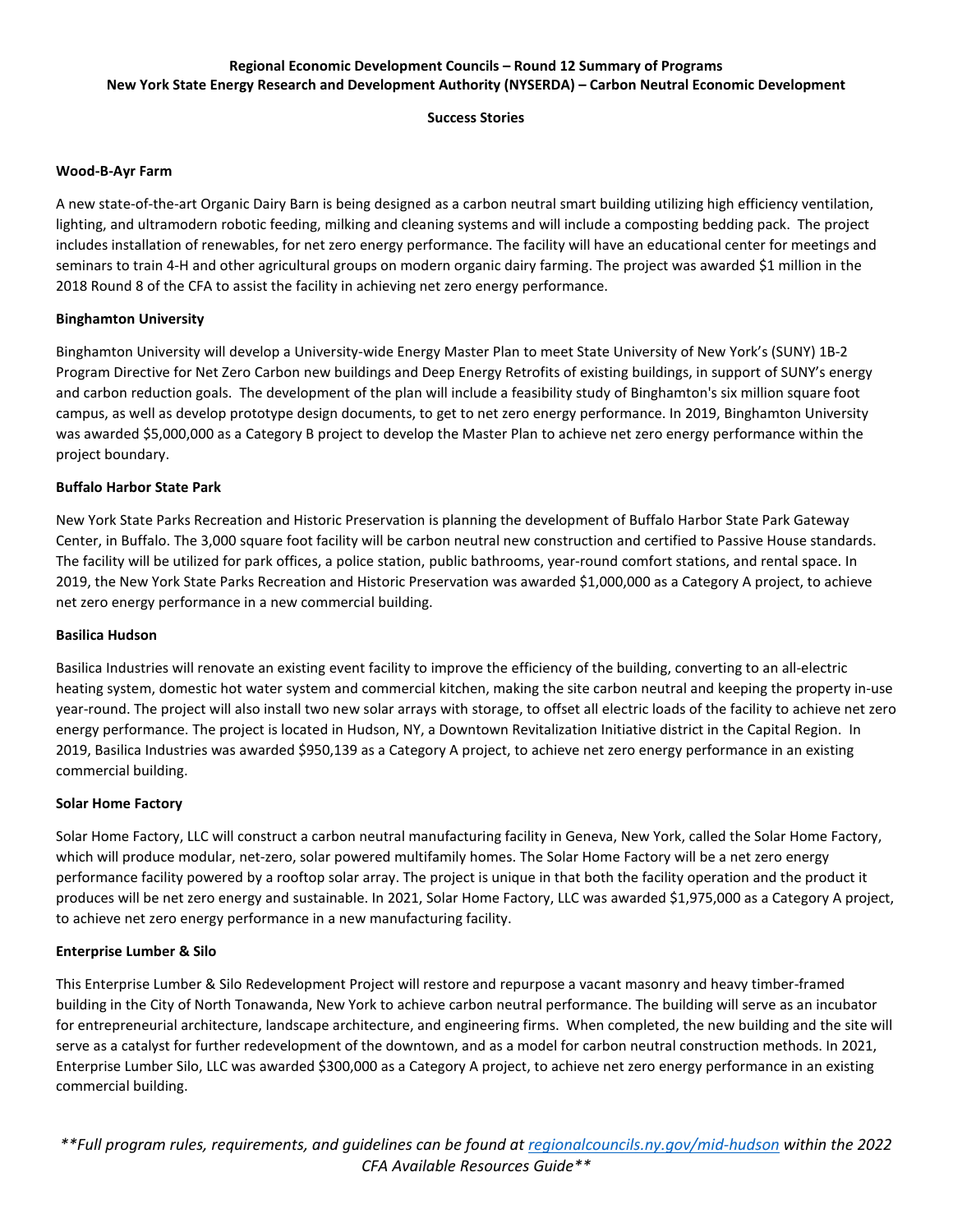# **Regional Economic Development Councils – Round 12 Summary of Programs** New York State Energy Research and Development Authority (NYSERDA) – Commercial and Industrial Carbon Challenge

**Funding Available: Up to \$15 million**

**Program Description:** The Commercial and Industrial Carbon Challenge program provides grant funding between \$500k and 5 million to fund single projects or project portfolios that reduce carbon emissions for large commercial and industrial customers. Projects can include energy efficiency or process efficiency measures, on-site generation, beneficial electrification, carbon capture, or other proven efficiency or renewable energy technologies. Applications will be evaluated in two categories: Category A will focus on beneficial electrification, carbon capture, utilization and storage, process emission reduction, and low-carbon fuel projects and Category B will focus on more traditional measures. Applicants are required to commit to a carbon savings goal and provide detail on projects that can achieve that goal. Applications are primarily evaluated on their overall carbon savings goal and their project plans.

**Eligible Types of Applicants:** Any commercial or industrial entity that meets the program's requirements:

- Average monthly peak electric demand of 3 MW or greater. This is calculated by averaging the monthly peak demand over the 12-month period preceding the submission of the application. This demand requirement can be met by a single applicant site or by aggregating the demand of multiple applicant sites across New York State.
- Applicant pays the electric System Benefits Charge (SBC).

Commercial and Industrial entities include, but are not limited to:

- Colleges and Universities
- Food and Beverage Processing
- Health Care Facilities
- **Manufacturing**
- Mining and Extraction
- Municipal Facilities
- Not-For-Profit and Private Institutions
- Office Buildings
- Public and Private K-12 Schools
- Retail
- State and Local Governments
- Warehouse and Distribution Facilities
- Wastewater Treatment Plants

**Successful Applicant Requirements:** NYSERDA is seeking to work closely with large Commercial and Industrial customers to drive deep carbon emission reductions. Successful applicants will have well designed, detailed project portfolio plans that make use of market tested technologies and methods of reducing carbon. They will have a deep, demonstrated commitment to sustainability and will allocate staff and resources that will be dedicated to the success of the projects. Moreover, NYSERDA's goal is to reduce carbon in the most cost-effective ways possible. To that end, successful applicants will make significant financial contributions to fund the proposed projects.

**Program Highlights:** Applicants selected for a financial award will have more flexibility in the use of grant funds than traditional NYSERDA incentive programs. To help address typical project cash flow issues, NYSERDA will allow up to 70% of the total award as costs are incurred rather than post-installation. The remaining 30% of the award will be available upon completion of installation and measurement and verification (M&V).

# **Program Contact**:

Sean Mulderrig Senior Project Manager, NYSERDA [sean.mulderrig@nyserda.ny.gov](mailto:sean.mulderrig@nyserda.ny.gov)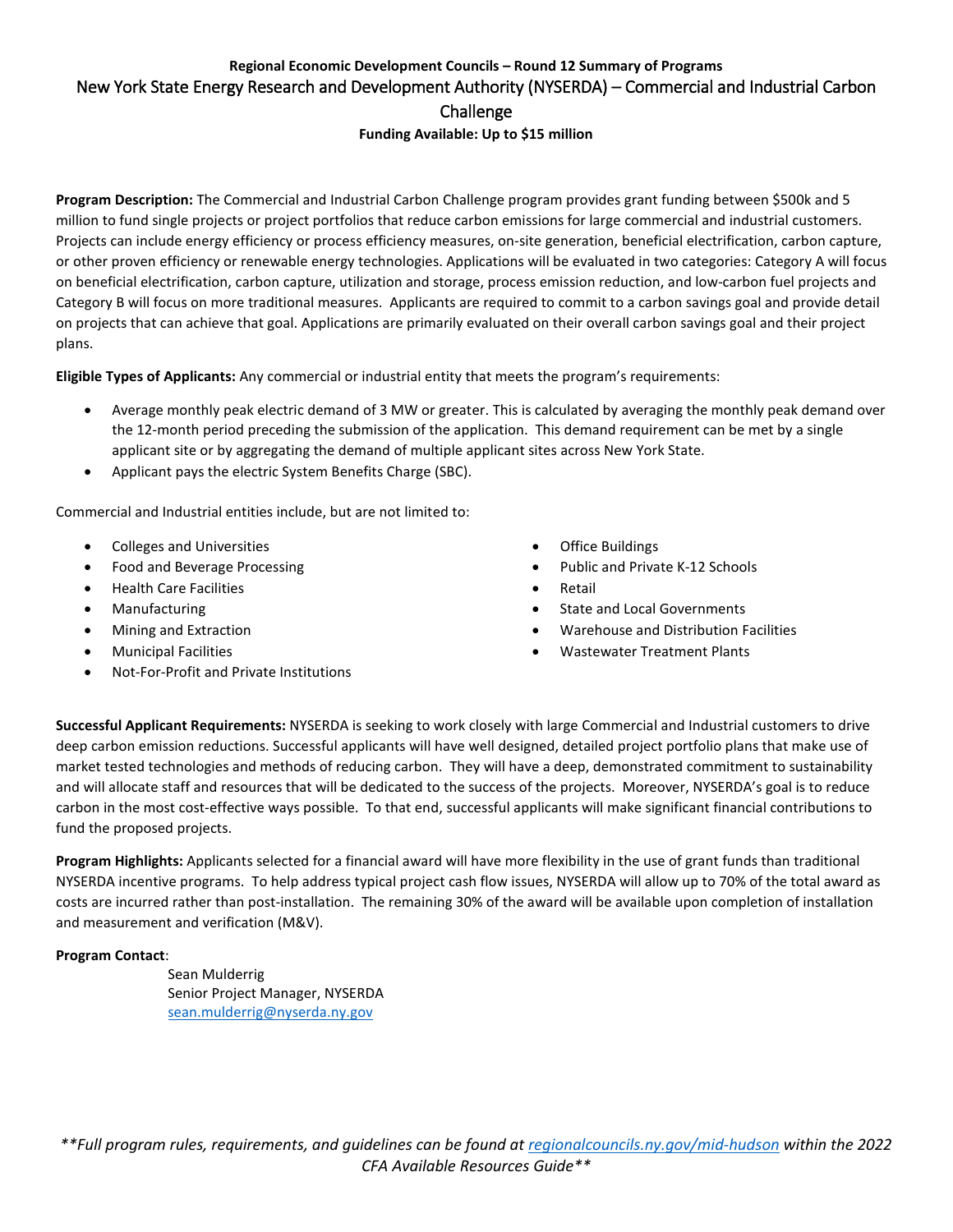# **New York State Energy Research and Development Authority (NYSERDA) – Commercial and Industrial Carbon Challenge Success Stories**

# **Cornell University (CFA 92752- \$1,200,000)**

Cornell University is working to recover and reuse waste heat in four research/lab facilities on campus, upgrade building controls system, and continue associated recommissioning for multiple campus facilities. In addition to reducing energy consumption and carbon emissions significantly, the new systems provide additional resiliency to buildings harboring sensitive research.

## **Cascades Greenpac Mill (CFA 94432 - \$ 2,650,000)**

As a fairly new paper mill, Greenpac Mill LLC is continually developing new paper grades and working to improve operations. Over the next three years, they are completing a series of capital projects and operations and maintenance adjustments to save energy and reduce their carbon emissions.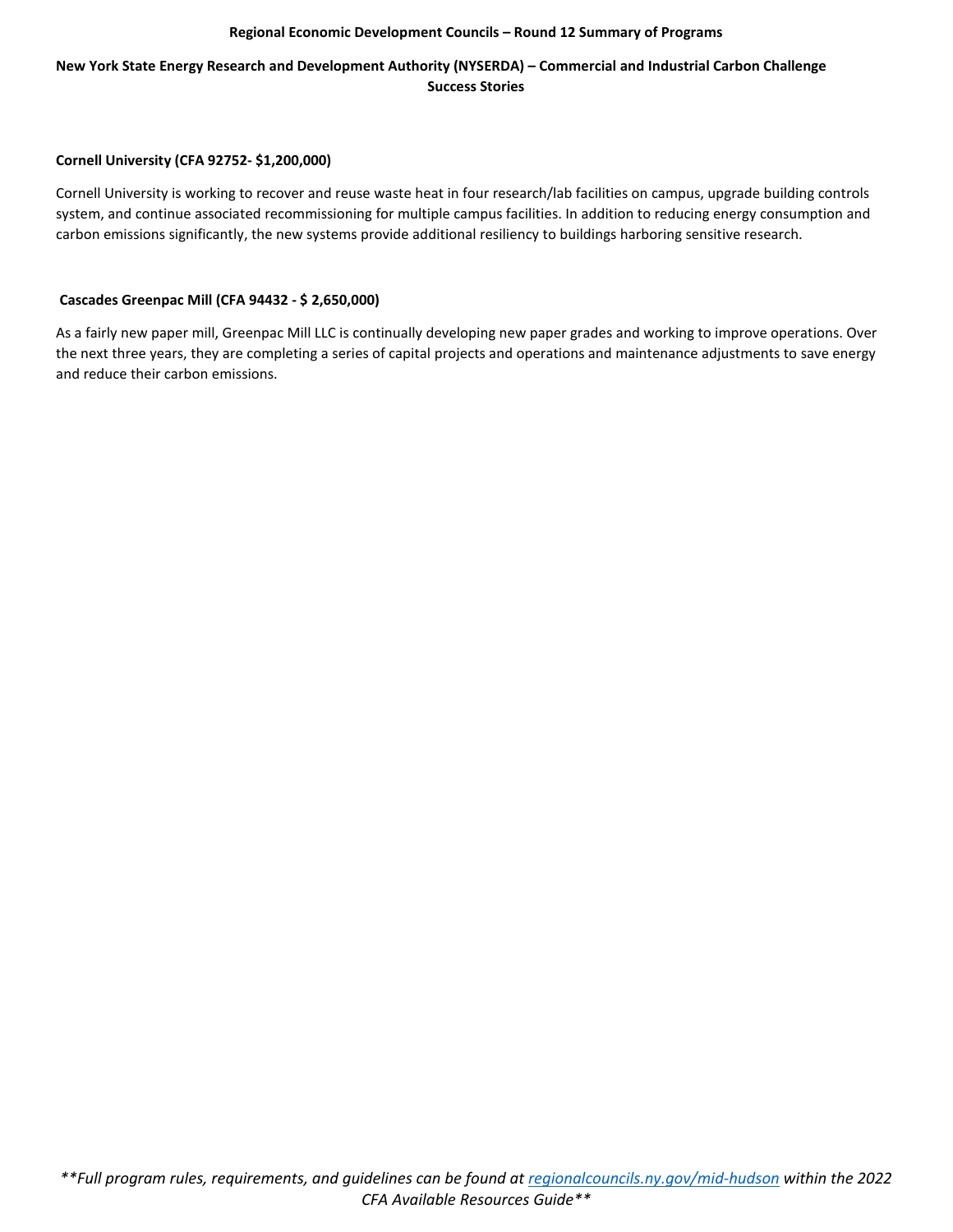# New York Power Authority – ReCharge New York **Funding Available: Up to 17.9 MW**

**Program Description:** ReCharge New York (RNY) is a statewide economic development power program designed to retain or create jobs through allocations of lower cost electricity to businesses and Not-for-Profit Corporations. There is also power available to be allocated to businesses that plan to expand operations in the state or are looking to relocate to New York State. For more information visit www.nypa.gov/recharge.

**Eligible Types of Applicants:** Businesses and Not-for-Profit Corporations are eligible to apply. The program is not available to sports venues, retail businesses, gaming or entertainment related establishments, and places of overnight accommodations.

**Successful Applicant Requirements:** Eligible businesses and NFP corporations within the state that are looking to retain current employment, grow their business, or a business coming to NYS creating jobs. The applications are scored using twelve legislative criteria. For assistance with completing the application please contac[t PoweringBusiness@nypa.gov.](mailto:PoweringBusiness@nypa.gov)

**Program Highlights:** Economic Development – businesses and NFP corporations that benefit from low cost power allocations are able to save on their electric costs and have better electric cost stability (allocations are 7-year terms) and thus can retain jobs. The allocation benefits also enable the businesses to invest in their facilities, creating a strong foundation to remain doing business in New York State. Expansion power allocations attract new business to NYS and encourage expansion for existing businesses thus creating new jobs.

**Program Contact:** PoweringBusiness@nypa.gov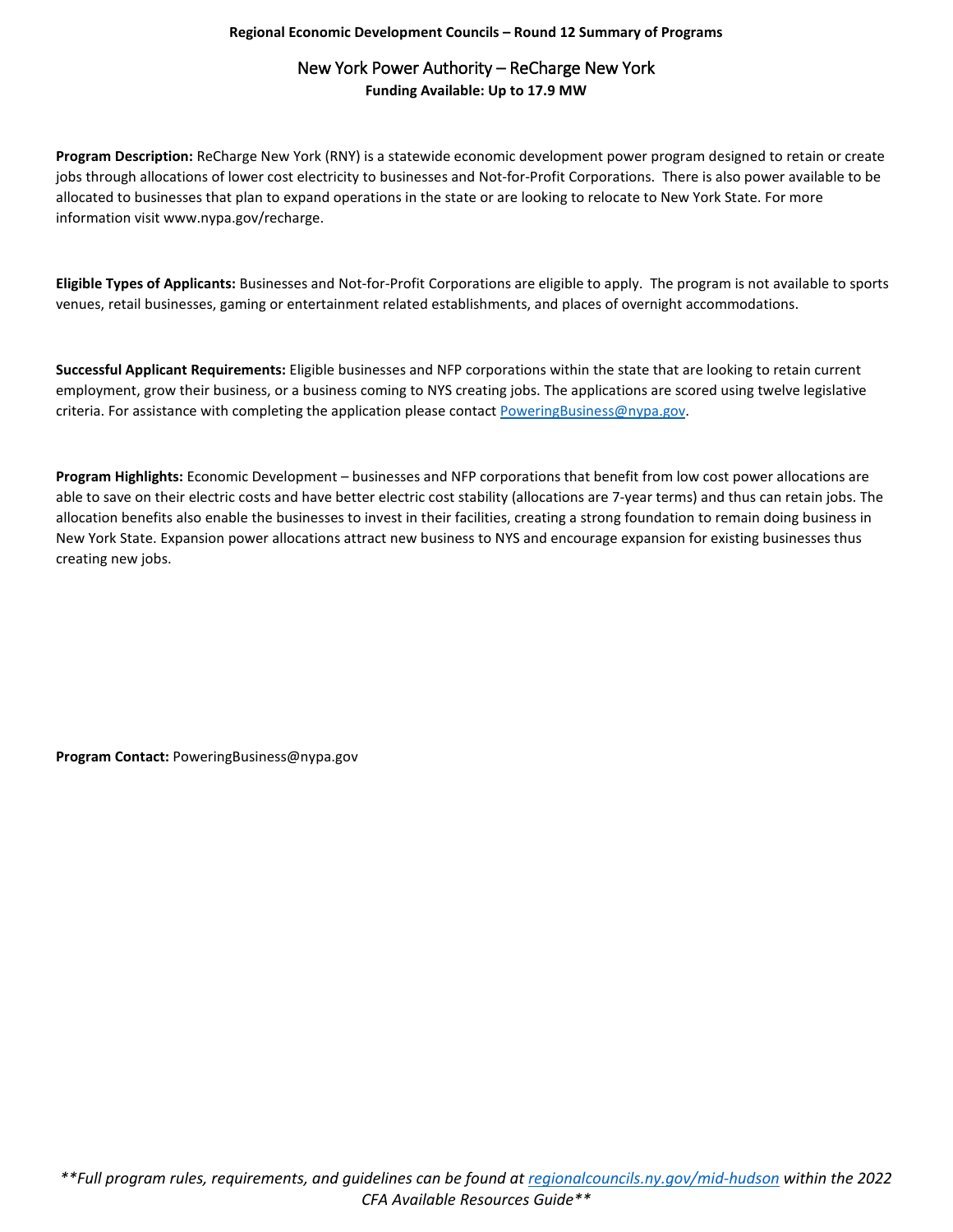#### **New York Power Authority – ReCharge New York**

### **Success Stories**

**Amcor Flexibles North America, Inc.** was recommended for retention and expansion-based ReCharge New York (RNY) allocations. The company, which is a manufacturer of packaging products, plans to expand its Edgewood facility to add a new line of label manufacturing. The project supports 5 new jobs (retaining 115) and more than \$8.3 million in capital spending which includes new machinery, equipment, and improvements to the production line.

**Designatronics Incorporated** was recommended for a retention-based ReCharge New York (RNY) allocation. The company, which is a manufacturer of mechanical components, sought an RNY allocation to offset increased operational costs. The allocation supports 158 total jobs and \$600,000 in capital spending which includes new machinery, tooling upgrades, and associated equipment.

**LS Promotions, Inc.** was recommended for retention and expansion-based ReCharge New York (RNY) allocations. The company, which is a manufacturer of custom promotional items, proposed to build a 30,000 square foot expansion of its existing Ronkonkoma facility to accommodate increased manufacturing capacity. The project supports 25 new jobs (retaining 124) and \$6 million in capital spending which includes new manufacturing machinery and equipment.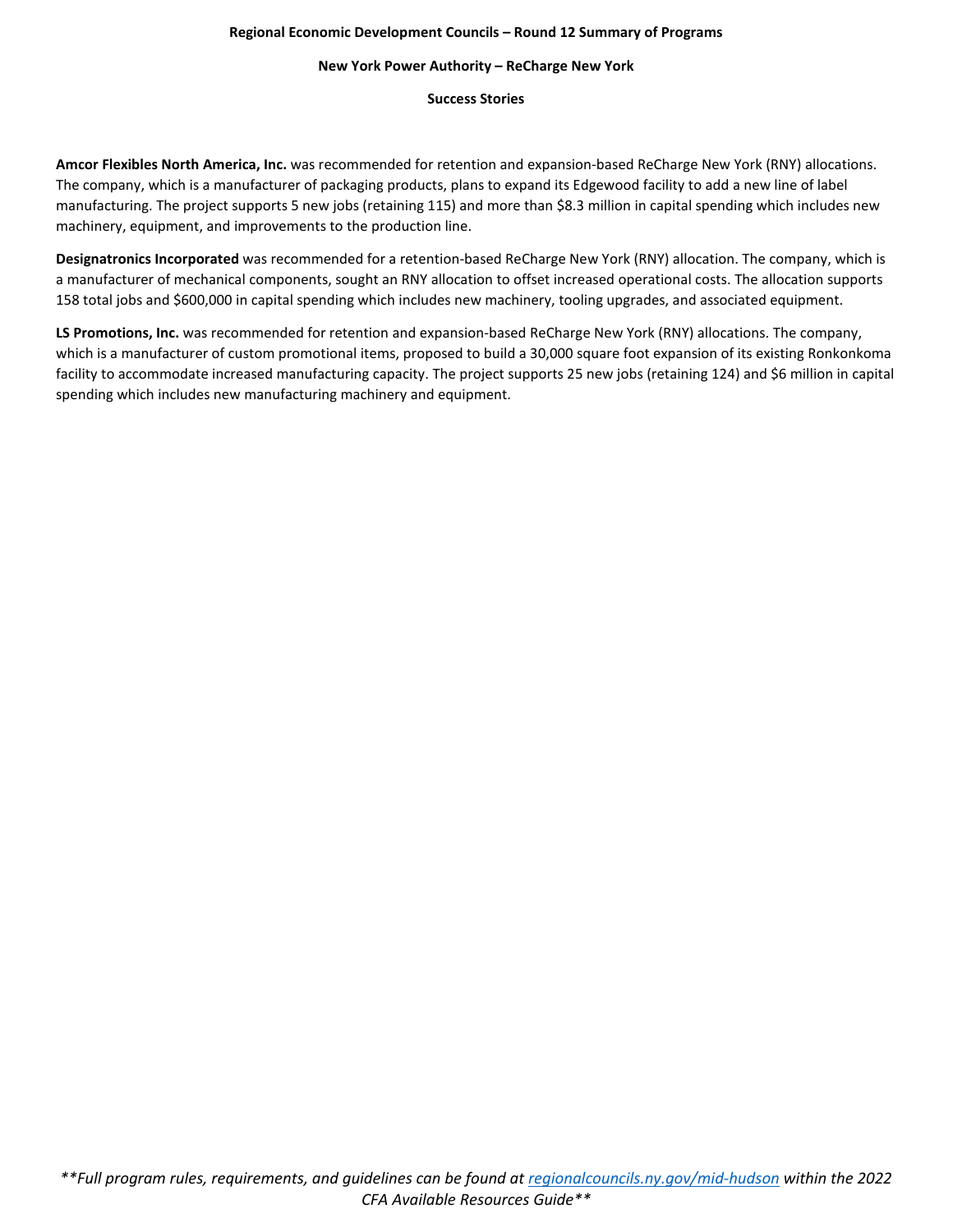# New York State Department of Environmental Conservation – Climate Smart Communities (CSC) Grants **Funding Available: Up to \$14 million**

**Program Description:** The CSC grant program provides funding for municipalities to perform inventories, assessments, and planning projects that advance their ability to address climate change at the local level and become certified Climate Smart Communities. The program also supports mitigation implementation projects that reduce greenhouse gas (GHG) emissions from the non-power sector and adaptation implementation projects that directly address climate change threats or alleviate hazards in the community exacerbated by climate changes.

**Eligible Types of Applicants:** Counties, Cities, Towns, and Villages.

# **Successful Applicant Requirements:**

Implementation Category

- Results of local and/or regional GHG emissions inventories.
- Quantifiable evidence demonstrating how the proposed project will achieve a meaningful reduction in GHG emissions.
- Discussion of anticipated climate changes in the project area.
- Analysis of how changes to the current climate conditions will affect the project location, including specific climate vulnerabilities and populations and resources at risk.
- Analysis of how the proposed project will alleviate the anticipated climate threats or reduce the risk from climate threats to the populations and resources identified.

# Certification Category

- How products will be used to implement GHG mitigation or climate change adaptation projects in the future.
- Description of the municipality's approach to build capacity and engage the public, local businesses, and non-governmental organizations in a sustained effort to engage in an evolving process of climate action.
- The requirements and deliverables for certification as listed a[t https://climatesmart.ny.gov/.](https://climatesmart.ny.gov/)

# **Program Highlights:**

- 1) CSC grants provide support for three project types in two categories:
	- Greenhouse gas (GHG) mitigation (implementation category) including, but not limited to:
	- Reduction of vehicle miles travelled through improvements to non-recreational, non-motorized transportation and/or to mass transit.
	- Diversion of excess food, food waste, or other organic material from landfills where it produces methane, either to feed people or animals or for recycling at municipal facilities (e.g., wastewater treatment plants, composting facilities).
	- Reduction of fluorinated GHG emissions from refrigeration, chillers, and A/C equipment through replacement or retrofit, enhanced monitoring and disposal, or adoption of measures enabling alternative refrigerant use.
- 2) Climate change adaptation (implementation category) including, but not limited to:
	- Increasing natural resilience to future flood risks.
	- Relocating or retrofitting critical infrastructure to reduce future flood risks.
	- Replacing or right-sizing flow barriers.
	- Addressing anticipated future extreme heat conditions, e.g., through the creation of community cooling centers.
	- Improve emergency preparedness and response systems (excluding radio communication systems) for anticipated future extreme climate conditions.
	- Completion of activities that are part of the Federal Emergency Management Agency (FEMA) Community Rating System (CRS) program.
- 3) Climate Smart Communities certification actions (certification category):
	- GHG mitigation actions: GHG inventories, climate action plans, construction and demolition waste policies.
	- Transportation actions: municipal fleet inventories and fleet efficiency policies, planning for bicycling and walking.
	- Adaptation actions: vulnerability assessments, climate adaptation strategies, heat emergency plans.
	- Land use actions: comprehensive plans with sustainability elements, complete streets policies, natural resources inventories.

**Program Contact:** Myra Fedyniak [cscgrants@dec.ny.gov](mailto:cscgrants@dec.ny.gov)  518-402-8444

*\*\*Full program rules, requirements, and guidelines can be found a[t regionalcouncils.ny.gov/mid-hudson](https://regionalcouncils.ny.gov/mid-hudson) within the 2022 CFA Available Resources Guide\*\**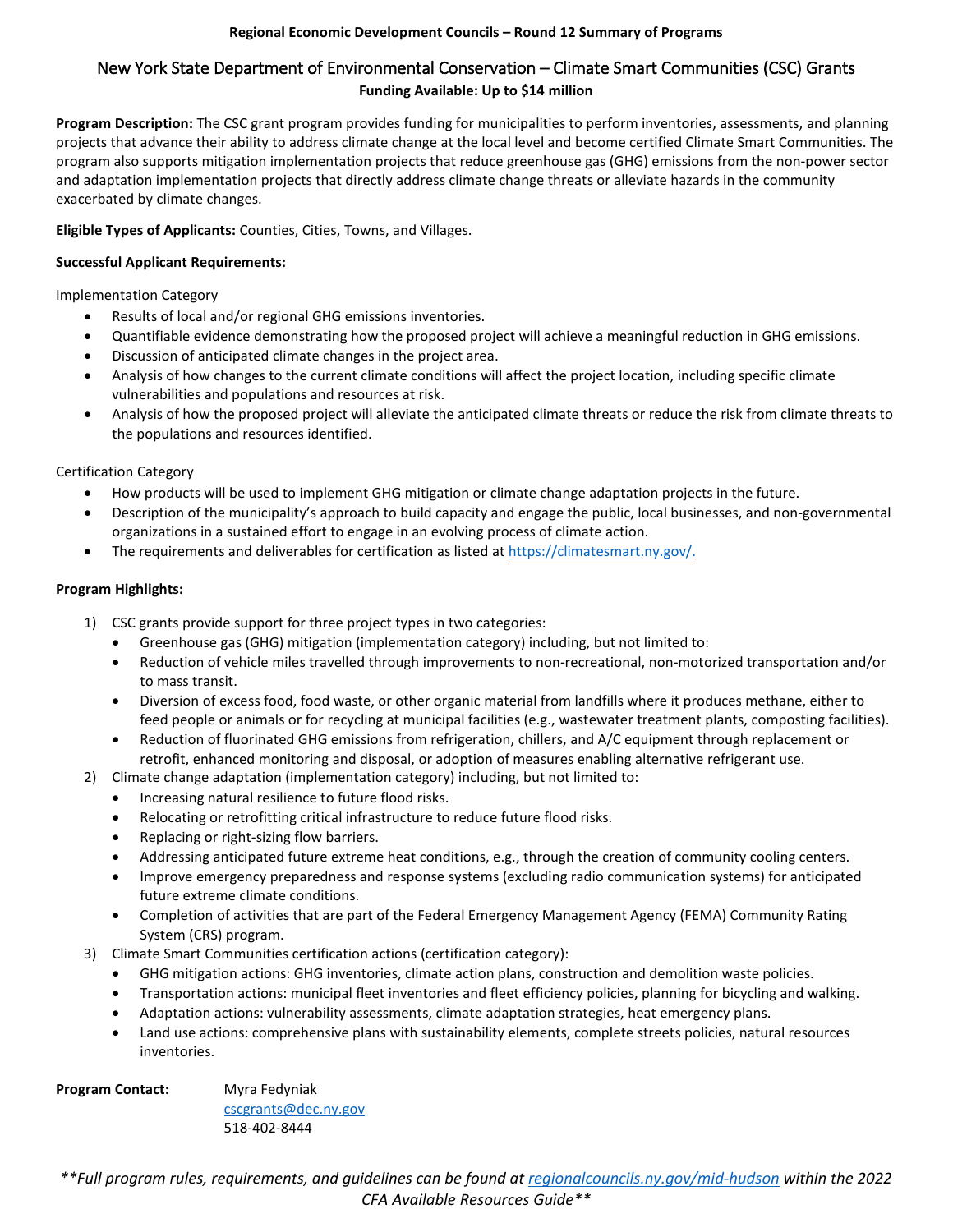# **Department of Environmental Conservation – Climate Smart Communities (CSC) Grants Success Stories**

#### **City of Oswego, West Seneca Street Neighborhood Bikeway**

The City of Oswego received \$245,077 in CSC funding for the Seneca Street Neighborhood Bikeway project. The portion of the bikeway funded by this grant is 0.75-miles in length, beginning just west of the 6-way intersection at 1st Ave and NYS Route 104 and extending east along West Seneca Street to the intersection with West 1st Street and terminating at the Oswego River Walk. The Bikeway further establishes pedestrian and bicycle connections from SUNY Oswego to downtown, Franklin Square (Oswego's oldest public park), and the Franklin Square Historic District. Key project elements included traffic-calming measures, shared-use bicycle pavement markings, enhanced crosswalks, ADA upgrades, updates to signage and on-street parking, various plantings and new vegetated areas, and stormwater bio-retention areas. The project grew out of a complete streets public planning process which identified the need for alternative accommodations for bicyclists on streets parallel to the busy Route 104 corridor such as West Seneca Street. Preliminary bicycle and pedestrian traffic counts post construction show an increase in use of approximately 50% from pre-construction counts. Project engineers estimate that the expanded bicyclist/pedestrian corridor is correlated to a total of 21 passenger vehicles removed from the roadway network, reducing greenhouse gas emissions by an estimated 96.6 tons annually.

### **Town of Dover Climate Smart Communities (CSC) Certification Actions.**

The Town of Dover received \$40,445 in CSC funding toward the completion of several CSC certification actions including a roadstream crossing inventory and vulnerability assessment, natural resource inventory, government operations greenhouse gas emissions inventory, a government operations climate action plan, and evaluated local policies for climate resilience. The work was completed by the Climate Smart Dover Task Force, consisting of Town representatives and six volunteer citizens, along with two subject matter specialists. The road-stream crossing inventory and vulnerability assessment provided baseline information of town road-stream crossings and identified municipal mitigation priorities based on flood risk modeling and anecdotal information. The study assessed 124 road-stream crossings over 101 miles of streams and rivers and 154 miles of roads and other transportation corridors. Study findings were reviewed by town leaders and public works officials and further informed by town historical data. Of the 124 crossings evaluated, twelve crossings were identified as priorities based on a triangulation of flood risk analysis, structural condition/weakness and sediment/debris accumulation. The study will be an invaluable resource for the Town to develop, budget, and seek funding opportunities for implementation projects to repair, replace, and upgrade crossings to provide safe roadways.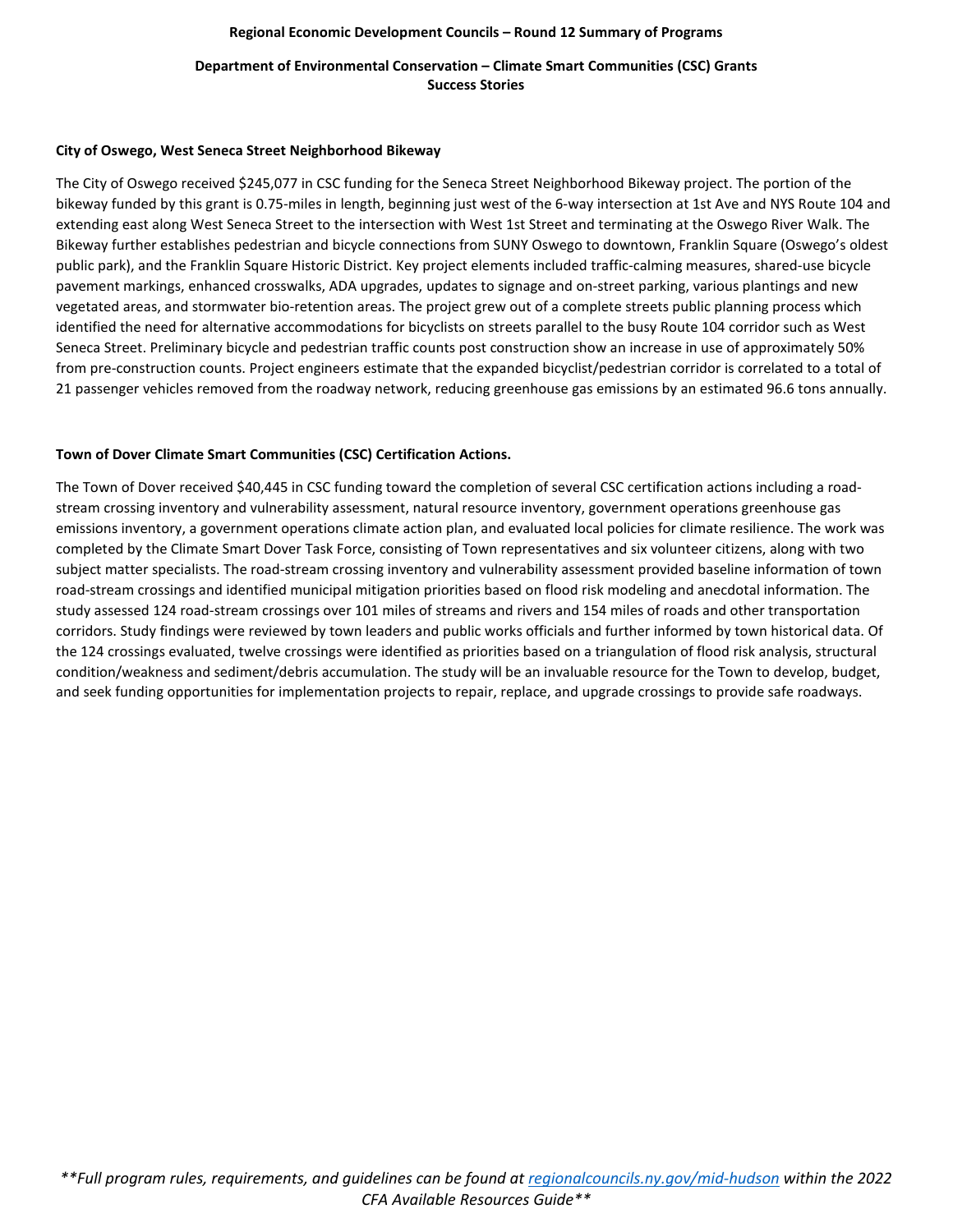# New York State Department of Environmental Conservation (DEC) – Water Quality Improvement Project (WQIP) Program

# **Funding Available: Up to \$75 million**

**Program Description:** WQIP is a competitive, statewide reimbursement grant program to implement projects that directly improve water quality or aquatic habitat or protect a drinking water source. Project types include: Wastewater Treatment Improvement, Non-agricultural Nonpoint Source Abatement and Control, Land Acquisition for Source Water Protection, Salt Storage, Aquatic Connectivity Restoration, and Marine District Habitat.

**Eligible Types of Applicants:** Municipalities (as defined in the Program Overview) and Soil and Water Conservation Districts are eligible for all project types unless otherwise noted. Not-for-Profits are eligible for Aquatic Connectivity Restoration and Land Acquisition for Source Water Protection, and Marine District Habitat Restoration only.

# **Successful Applicant Requirements:**

- Project improves water quality or aquatic habitat, or protects a drinking water supply
- Applicant provides required match
- No ineligible costs are included in application
- Project is "shovel ready"
- Required attachments are included with application
- Project aligns with DEC priorities
- Project is for implementation, not just planning, design or studies
- Applicant has a positive past grant record or expertise to successfully implement the project

**Program Highlights:** WQIP funds the following types of projects:

- Wastewater Treatment Improvement wastewater treatment improvements to municipal wastewater systems
- Non-Agricultural Nonpoint Source Abatement and Control non-agricultural nonpoint source projects that improve a documented water quality impairment or protect a drinking water source
- Land Acquisition for Source Water Protection land purchases for the purpose of protecting public surface or groundwater drinking water supplies
- Salt Storage construction of a permanent structure to cover a salt or salt/sand mixture storage pile
- Aquatic Connectivity Restoration projects that improve aquatic habitat connectivity at road/stream crossings or dams
- Marine District Habitat Restoration projects to improve the ecological condition of waters of the state within the marine district (New York/New Jersey Harbor Estuary Comprehensive Conservation and Management Plan)

# **Program Contact:**

- [user.water@dec.ny.gov](mailto:user.water@dec.ny.gov)
- 518-402-8179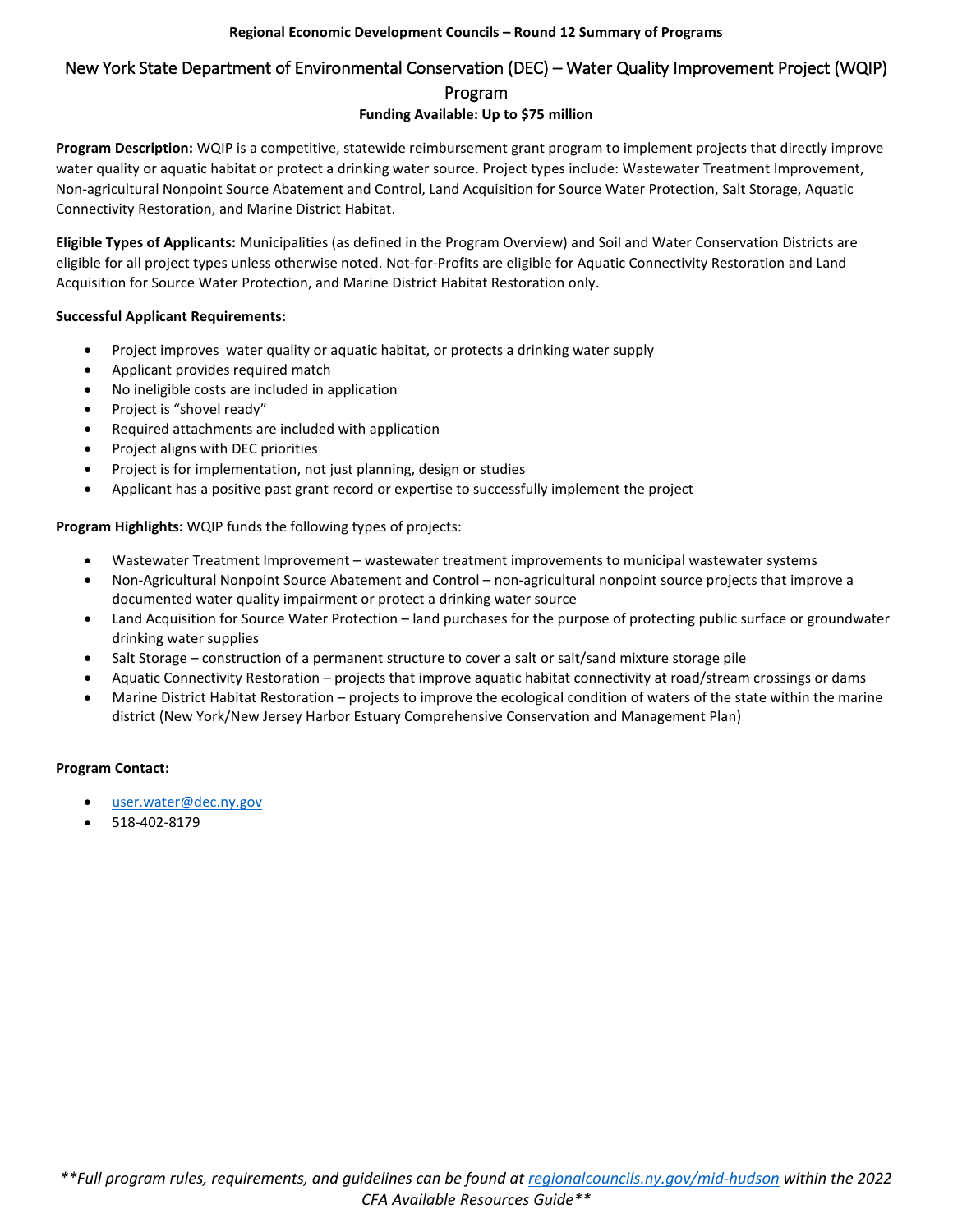### **NYS Department of Environmental Conservation – Water Quality Improvement Project (WQIP) Program**

### **Success Stories**

**Success Story 1 – WQIP Non-Agricultural Nonpoint Source Abatement and Control -** Monroe County Collaborative MS4 Stormwater Retrofits Using Green Infrastructure - Monroe County installed green infrastructure retrofits in eight parking lots within the county, including bioswales and biofilter islands, rain gardens, porous pavement, and streambank stabilization. The installation of these green infrastructure practices reduced stormwater pollution from reaching six waterbodies listed as impaired by urban/stormwater runoff due to nonpoint source pollution.

**Success Story 2 – WQIP Non-Agricultural Nonpoint Source Abatement and Control -** Putnam County Department of Highways and Facilities Maintenance Facility Stormwater Improvement – This project constructed two stormwater basins (wet ponds) at the Putnam County Highway Garage in the East Branch Reservoir of the New York City Watershed. All storm drains at the site are connected to one of the two ponds. The ponds, sized according to DEC's construction site standards, receive all runoff from the facility and will prevent nearly 12 pounds of phosphorus per year from entering the East Branch Reservoir.

**Success Story 3 – WQIP Wastewater Treatment Improvement -** Village of Sackets Harbor Wastewater Treatment Plant Upgrades – In 2018 Sackets Harbor installed ultraviolet disinfection at their wastewater treatment facility to reduce pathogens entering Black River Bay and to meet the seasonal disinfection requirements identified in the Village's State Pollutant Discharge Elimination System (SPDES) permit. The project consisted of a dual channel design with 2 banks and 4 modules with a total of 32 lamps. The design also includes a serpentine weir, a level sensor, a module lifting device, and an on-line monitor.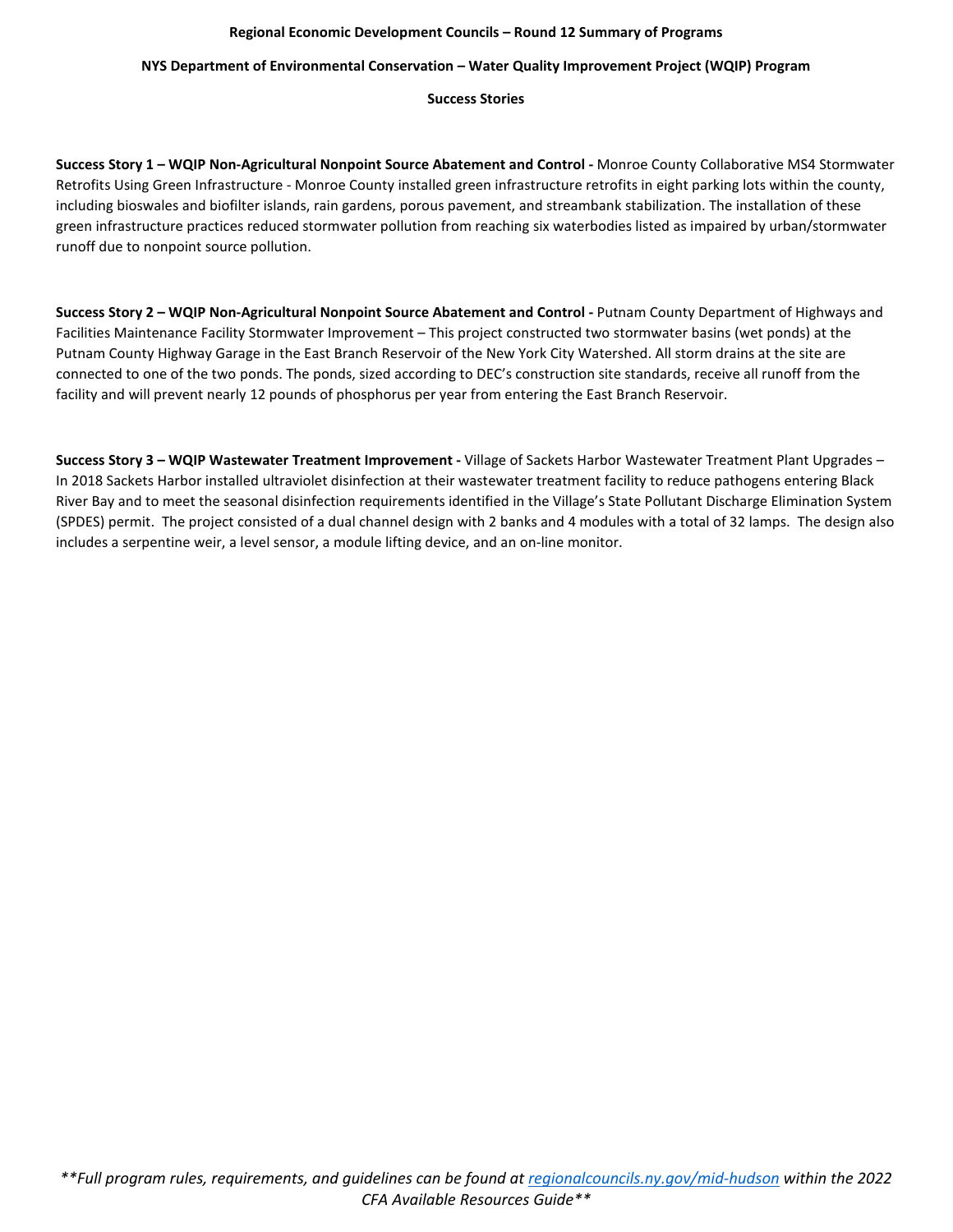# New York State Department of Environmental Conservation (DEC) – Non-Agricultural Nonpoint Source Planning and MS4 Mapping Grant

**Funding Available: Up to \$3 million**

**Program Description:** Grants of up to \$30,000 are available to produce planning reports for non-agricultural nonpoint source water quality improvement projects. Grants of up to \$75,000 are available for comprehensive stream corridor studies. Grants up to \$400,000 are available for Municipal Separate Storm Sewer System (MS4) mapping. The program aims to prepare nonpoint source projects for construction and application for implementation funding, and encourages and supports cooperation among regulated MS4s to complete mapping of their stormwater system.

**Eligible Types of Applicants:** Municipalities (as defined in the Program Overview) and Soil and Water Conservation Districts are eligible for all project types unless otherwise noted. Regulated Municipal MS4 Operators are eligible for MS4 System Mapping.

# **Successful Applicant Requirements:**

- Project fits into an eligible grant category
- Applicant provides required match
- No ineligible costs are included in application
- Required attachments are included with application
- Project aligns with DEC priorities
- Applicant has a positive past grant record or expertise to successfully implement the project
- Applicant intends to implement the project recommended by the planning report (Nonpoint Source Planning Reports)
- Planning report will address a nonpoint source pollution impairment; MS4 maps will meet SPDES permit requirements
- Report will be completed by a qualified professional as defined in the Program Overview (Nonpoint Source Planning Reports)
- Report will be completed within two years or map of stormwater system will be completed within three years

# **Program Highlights:**

Funding is available for the following grant categories:

- Decentralized Wastewater Treatment Facilities for Failing On-Site Treatment Systems
- Green Infrastructure
- Stormwater Retrofits
- Streambank/Shoreline Stabilization
- Comprehensive Stream Corridor Assessment
- Stream Sediment and Debris Management Plans
- In-Waterbody Controls for Nutrients
- Bathing Beach Restoration
- Stream Culvert Repair and Replacement
- Municipal Separate Storm Sewer System Mapping

# **Program Contact:**

- [user.water@dec.ny.gov](mailto:user.water@dec.ny.gov)
- 518-402-8179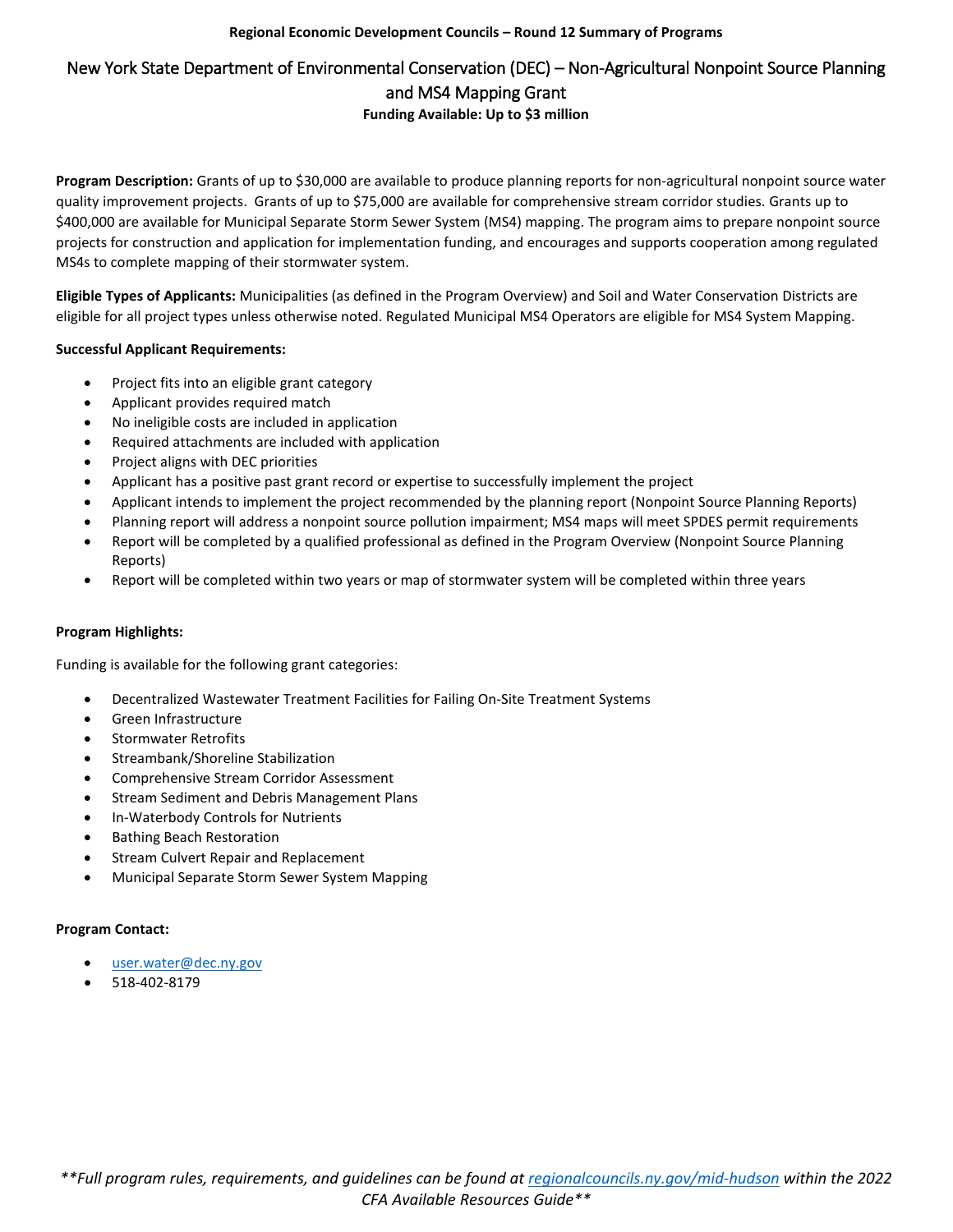**NYS Department of Environmental Conservation – Non-Agricultural Nonpoint Source Planning Grant** 

**Success Stories**

**N/A –No Programs Complete Yet**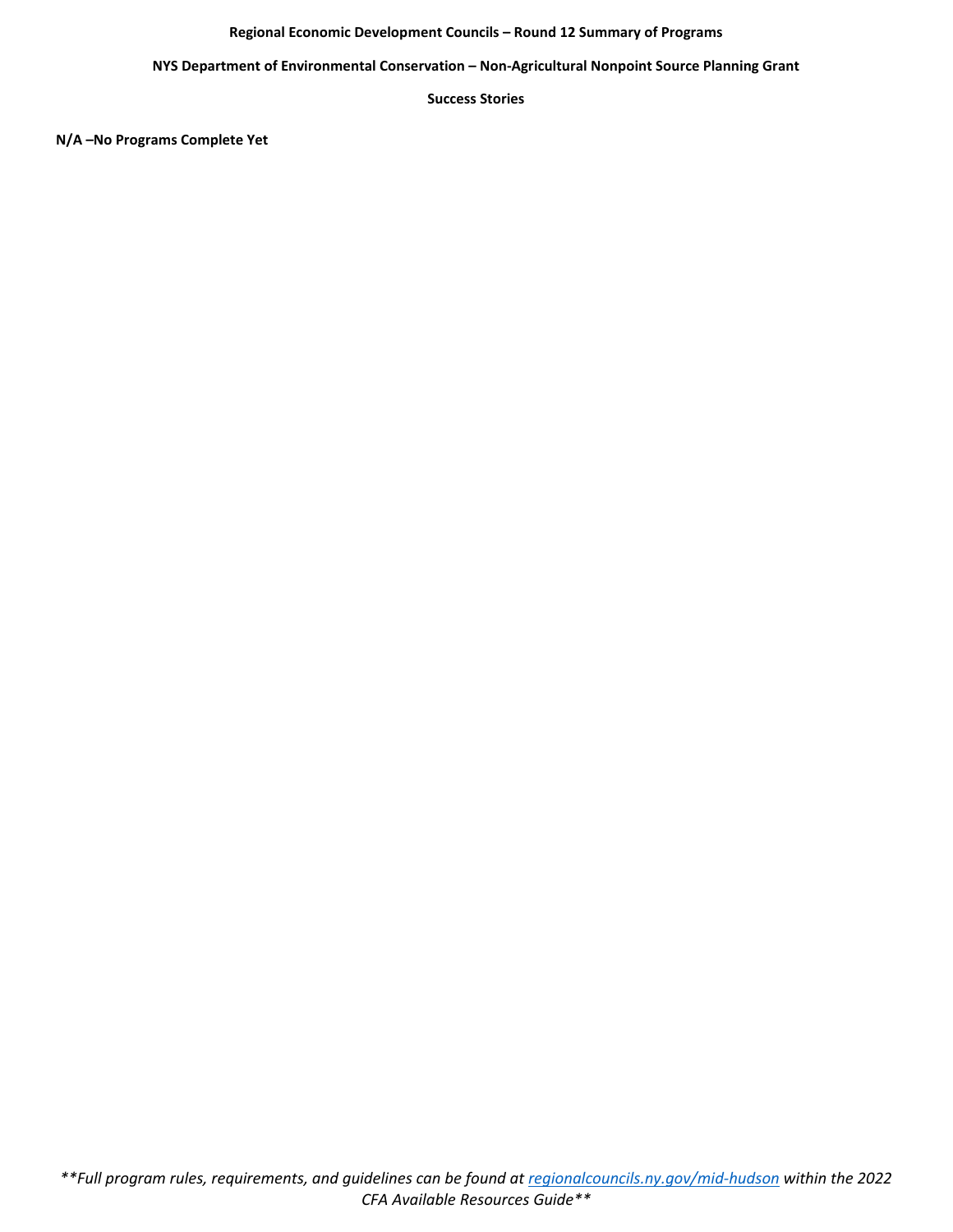# New York State Environmental Facilities Corporation (EFC) – Green Innovation Grant Program (GIGP) **Current Funding Available: Up to \$15 million**

**Program Description:** The New York State Environmental Facilities Corporation (EFC) will offer grants to help pay for certain projects that improve water quality and mitigate the effects of climate change through the Green Innovation Grant Program (GIGP). The GIGP grants are awarded on a competitive basis for projects that will implement one or more of the following green practices (Green Practice(s)): **Green Stormwater Infrastructure, Energy Efficiency, Water Efficiency, and/or Environmental Innovation.**

GIGP projects selected for funding maximize opportunities to leverage the multiple benefits of green stormwater infrastructure, energy efficiency, water efficiency, and environmental innovation to build capacity in these fields and facilitate the transfer of new technologies and practices to other areas of the State. Grants will be available to cover a minimum of 50% up to a maximum of 90% of the total eligible project costs for planning, design, and construction based on Median Household Income (MHI). The maximum grant amount for an individual GIGP award is \$3 million.

Through 13 rounds of the GIGP over \$220 Million has been awarded to over 260 GIGP projects statewide.

### **Eligible Applicants:**

**Green Stormwater Infrastructure Projects:** Municipalities, Private Entities, State Agencies, and Soil and Water Conservation **Districts** 

**Energy Efficiency:** Publicly Owned Treatment Works (POTW) **Water Efficiency:** Municipalities **Environmental Innovation:** Municipalities

### **Program Priorities:**

- **1)** *Climate Change Mitigation***:** Projects that implement one of the three eligible green practices to reduce the effects of greenhouse gases and/or expand clean energy initiatives.
- **2)** *Environmental Justice***:** Projects that use green practices to advance the fair treatment and meaningful involvement of all people regardless of race, income, national origin, or color, with respect to the development, implementation, and enforcement of environmental laws, regulations, and policies.
- **3)** *Integration***:** Water infrastructure projects that integrate green stormwater infrastructure into traditional gray infrastructure projects to demonstrate the value of water quality improvements to the community and ecosystem to provide water quality benefits). The planning process for such projects should include the evaluation of important community benefits such as economic opportunity, climate action, and water equity.
- **4)** *Natural Restoration***:** Projects that demonstrate the effectiveness of green stormwater infrastructure in a natural environment, such as flood plains, riparian buffers, streams, and wetlands.
- **5)** *Transformation***:** Larger transformative projects that utilize green practices to provide multiple environmental, economic, and social benefits. These projects align with larger goals of the community or the region.

# **Successful Applicant Requirements:**

- EFC Certificate for Procuring Architectural and Engineering (A/E) Services. All A/E services must be procured in accordance with 40 U.S.C 1101
- Single Audit compliance as defined in 2 CFR 200, subpart 7
- State environmental and historic preservation reviews, i.e., SEQR and SHPO
- Detailed final budget and plan of finance to show that sufficient funding has been secured
- Proof of legal right to own, operate and maintain project for the duration of its useful life
- Compliance with Minority- and Women-Owned Business Enterprises (MWBE) requirements
- Compliance with Davis Bacon Wage and American Iron and Steel requirements (Treatment Works Projects Only)

**Program Contact:** Brian Hahn, 518.402.6924, [Brian.Hahn@efc.ny.gov](mailto:Brian.Hahn@efc.ny.gov)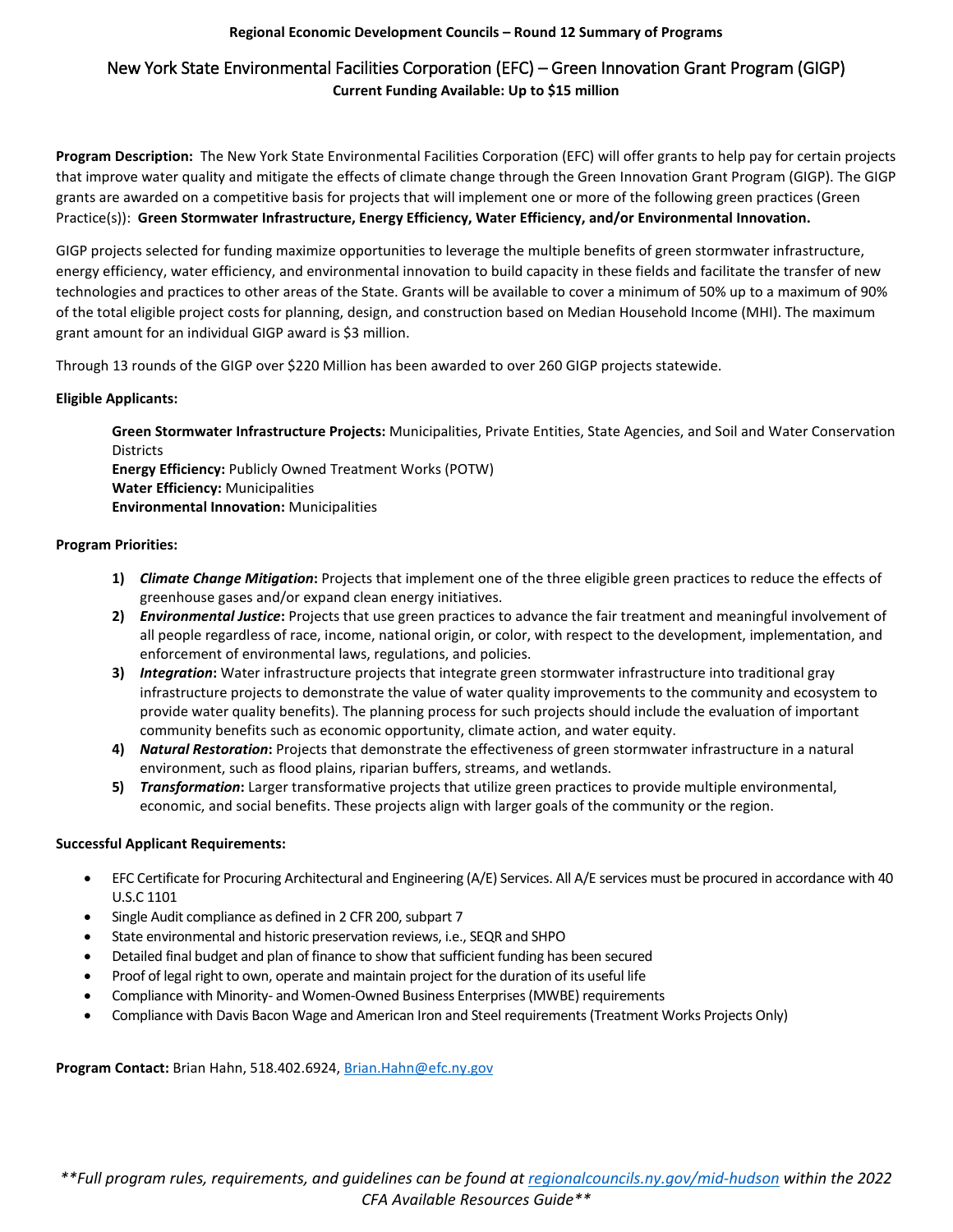#### **New York State Environmental Facilities Corporation (EFC) – Green Innovation Grant Program (GIGP)**

**Success Stories**

# **Oneida County / Town of Whitestown - CFA #'s 76422 and 93809**

After experiencing increased frequency and severity of flooding over the past several years, Oneida County and the Town of Whitestown leveraged \$4.5M of REDC CFA funding from the Green Innovation Grant Program with additional funding from numerous sources including; DOT, DEC, DASNY, and FEMA, to construct the Sauquoit Creek Floodplain Restoration Project. This multi-phase resiliency project located in an environmental justice area will mitigate flooding in Oneida County through the restoration along 9,000 linear feet of the Sauquoit Creek. GIGP grant funds supported the realignment of the historic channel, flood plain restoration, as well as flood plain benches on both sides of the creek.

#### **Village of Hudson Falls – CFA #81840**

The Village of Hudson Falls (Village) received a Green Innovation Grant Program grant in the amount of \$725,000 to revitalize a downtown park in an environmental justice area with green infrastructure. The Village used a mix of bioretention, porous pavement, rain gardens, and stormwater street trees to improve an existing parking area at Paris Park and the neighboring streetscape. These infrastructure improvements go further than a beautification project, they also help to improve the water quality of the Hudson River by reducing stormwater runoff to the Village's combined sewer system.

#### **City of Albany – CFA #67944**

The City of Albany (City) used \$1,100,000 in Green Innovation Grant Program funds to resolve two issues at the Tivoli Park Preserve, one environmental and one social. Increased development upstream had created a problem where the existing gray piped underground section of the Patroon Creek became undersized for the flow. This resulted in regular unprotected overflows that damaged Tivoli Park and exposed a 36" water main and a 42" sanitary sewer. The City's solution to these issues was to daylight a section of the Patroon Creek. This daylighting re-established 1,700 linear feet of natural streambed and allows the stream to function naturally with the ability handle the rise and fall of waters during storm events. This project provides the additional capacity to safely convey the flow as well as providing multiple environmental benefits which include; improving water quality of the Patroon Creek and Hudson River, restoring the natural creek and aquatic habitat, protecting infrastructure, reducing erosion, preserving open-space, and decreasing flooding. The project is also the centerpiece of a comprehensive plan intended to help revitalize environmental justice areas within the City by connecting them to an important natural resource. These improvements provide a healthier environment for residents as well as increase recreational activities throughout the preserve.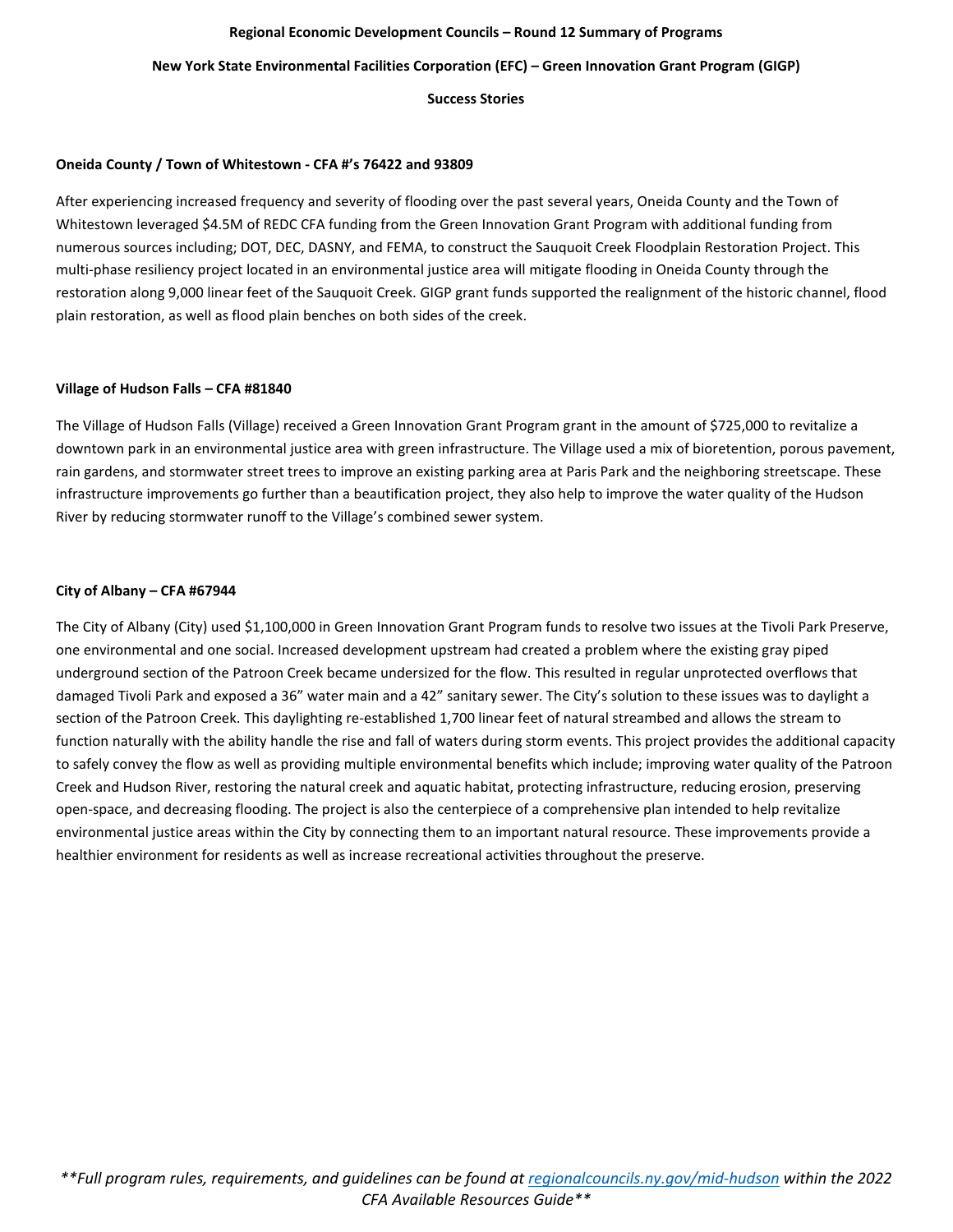# New York State Environmental Facilities Corporation (EFC) – Wastewater Infrastructure Engineering Planning Grant Program (EPG)

# **Funding Available: Up to \$3 million**

**Program Description:** Grants are offered to municipalities to help pay for the initial planning of eligible Clean Water State Revolving Fund (CWSRF) water quality projects. Up to \$3 million has been made available for this round of the Wastewater Infrastructure Engineering Planning Grant (EPG) program. Grants of up to \$100,000 are available to municipalities to fund engineering and planning activities to produce an engineering report. The goal of the EPG program is to encourage communities to advance water quality projects to the design stage, and ultimately construction, by funding the development of an engineering report. This allows the community to seek financing through the CWSRF program or funding from other sources.

**Eligible Types of Applicants:** Municipalities that meet median household income thresholds:

- Equal to or less than \$75,000 according to the United States Census, 2019 American Community Survey for municipalities located in Regional Economic Development Council (REDC) regions of Capital District, Southern Tier, North Country, Mohawk Valley, Central NY, Finger Lakes, or Western NY; or
- Equal to or less than \$95,000 according to the United States Census, 2019 American Community Survey for municipalities located in REDC regions of Long Island, New York City, and Mid-Hudson.

(A summary of the United States Census, 2019 American Community Survey MHI data can be found on the EPG page on the EFC website at www.efc.ny.gov/epg)

**Successful Applicant Requirements:** Funding is used by municipalities for the preparation of an engineering report that will lead to the restoration or protection of a surface waterbody or groundwater. This includes planning activities to determine the scope of water quality issues, evaluation of alternatives, and the recommendation of a capital improvement project. Projects can include conducting an environmental review for the recommended alternatives, but not the design and construction costs.

**Program Highlights:** Priority will be given to municipalities proposing planning activities that are:

- required by an Administrative Order or executed Order on Consent; or
- required by a draft or final State Pollutant Discharge Elimination System (SPDES) permit (e.g. nutrient removal, inflow and infiltration, disinfection); or
- upgrading or replacing an existing wastewater system; or
- constructing a wastewater treatment and/or collection system for an area with failing onsite septic systems; or
- addressing a pollutant of concern in a watershed implementation plan (i.e. Total Maximum Daily Load (TMDL), Nine Element Watershed Plan, or DEC HABs Action Plan).

**Program Contact:** Brian Hahn, 518.402.6924, [Brian.Hahn@efc.ny.gov](mailto:Brian.Hahn@efc.ny.gov)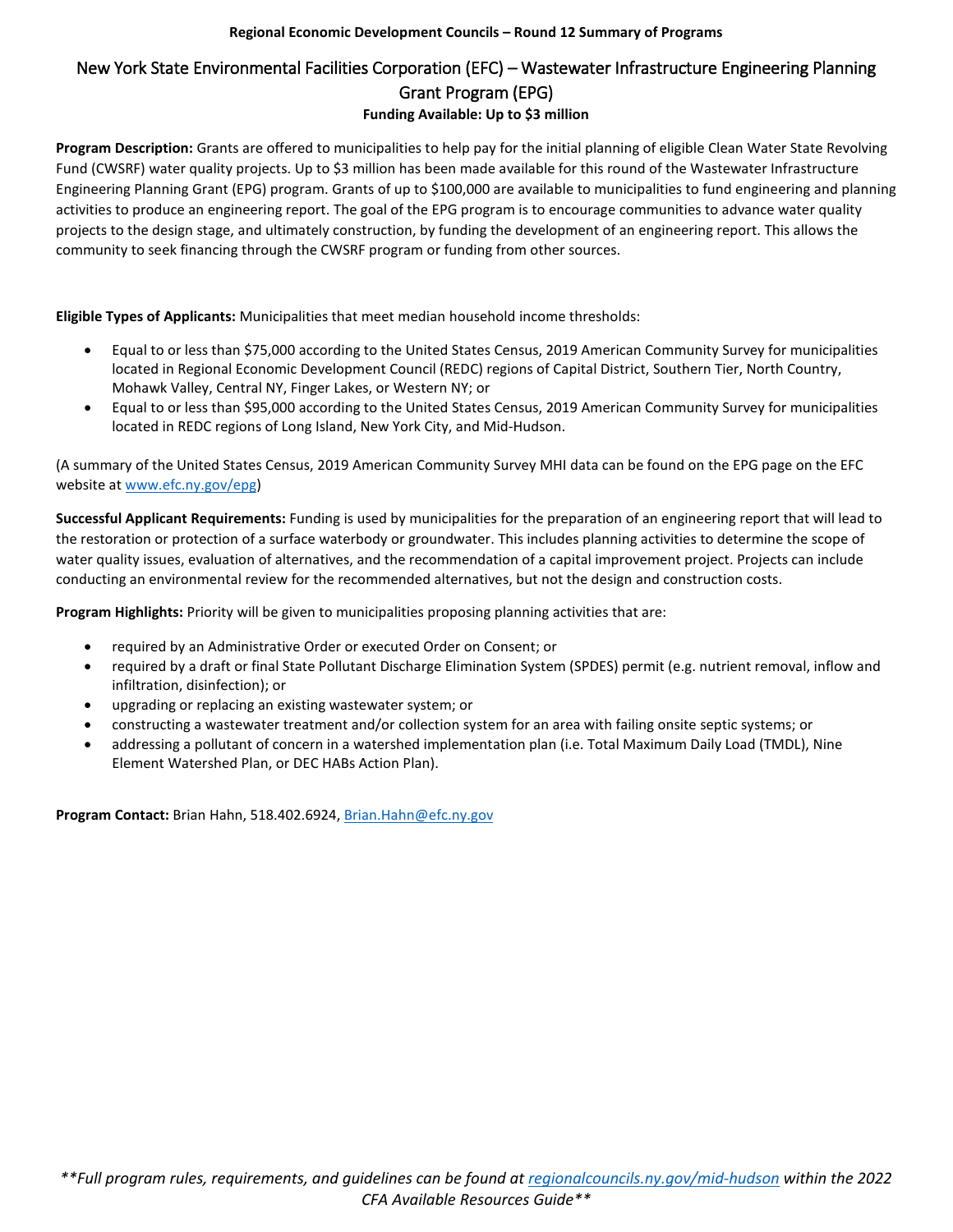# **NYS Environmental Facilities Corporation (EFC) – Wastewater Infrastructure Engineering Planning Grant Program (EPG)**

## **Success Stories**

Since 2012, the Wastewater Infrastructure Engineering Planning Grant Program has provided over \$23 million to over 570 planning projects, which have resulted in over \$745 million in Clean Water State Revolving Fund financings. These projects include; adding disinfection, improving wastewater collection systems, reducing combined sewer overflows, consolidating wastewater treatment services in a region, and other wastewater infrastructure improvements. These reports define the problem, identify alternative solutions and costs, and recommend the best alternative.

After the engineering report is accepted by the Environmental Facilities Corporation (EFC) and the Department of Environmental Conservation (DEC), the report can be used as a basis to apply for financing for the implementation of the project. Funding opportunities for implementation include; EFC's Clean Water State Revolving Fund; DEC's Water Quality Improvement Project program; USDA Rural Development's Water and Environmental Programs; NYS Homes and Community Renewal's Community Development Block Grants; and the Water Infrastructure Improvement Act grants (EFC).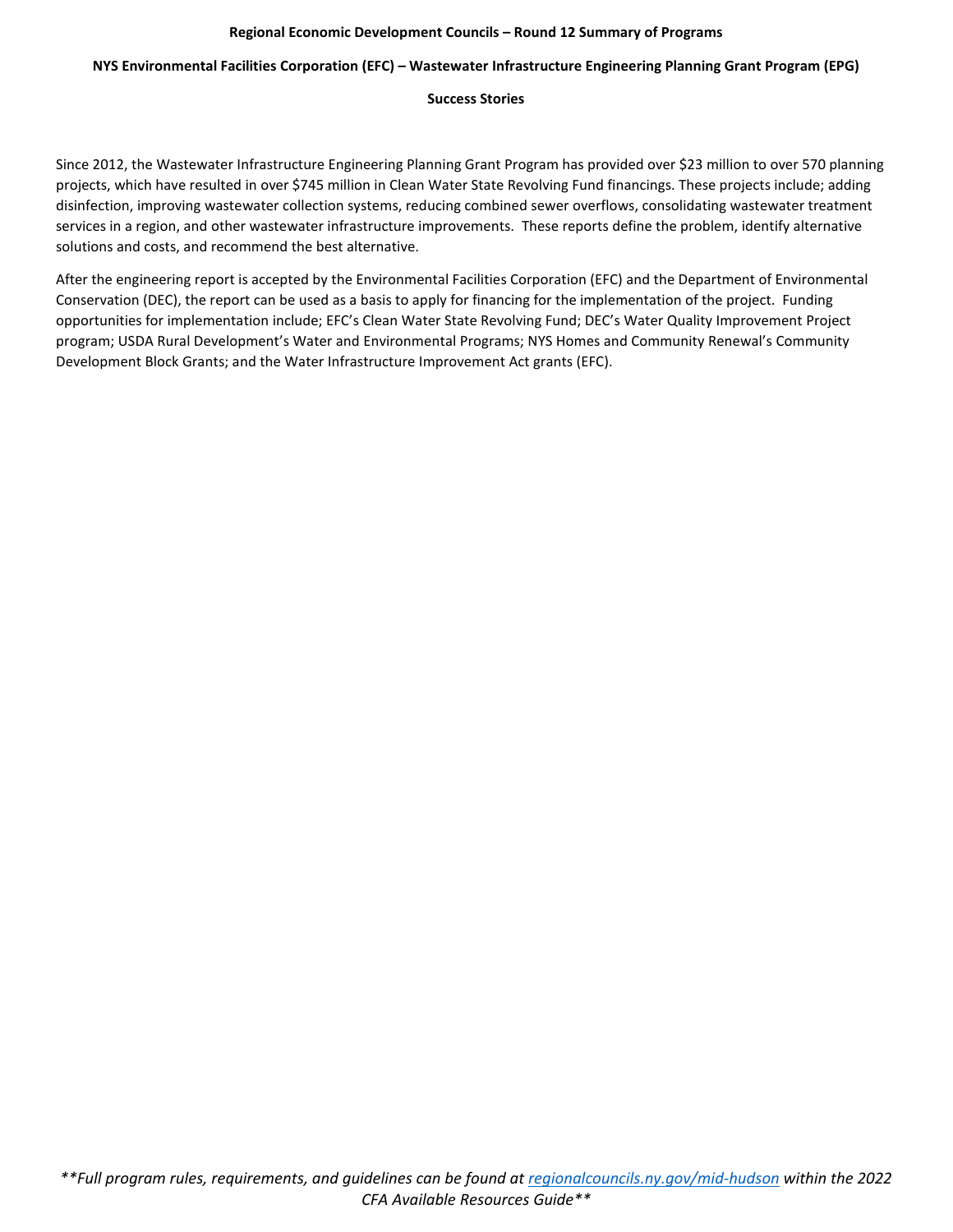# Federal Industrial Development Bond Cap – Industrial Development Bond Cap Program **Funding Available: Up to \$300 million**

**Program Description:** Up to \$300 million of the 2022 statewide private activity bond allocation ("volume cap") authority under Federal guidelines will be dedicated to facilitate lower cost tax-exempt bond financing for qualified projects by authorized State and/or local government issuers.

**Eligible Types of Applicants:** Applicants must be authorized issuers under federal and New York State law (e.g., Industrial Development Agencies), as volume cap allocations may only be awarded to authorized issuers. Private borrowers and their projects should first apply to an authorized issuer, who will determine project eligibility under one of the federally recognized private activity bond categories described in the Internal Revenue Code (IRC) sections 142-144, and 1394.

### **Successful Applicant Requirements:**

In order to receive the benefits of a tax-exempt interest rate, private borrowers and their projects must be eligible under one of the federally recognized private activity bond categories described in the Internal Revenue Code (IRC) sections 142-144, and 1394.

**Program Highlights:** Eligible private activity bond categories include:

- Industrial Development Bonds for small (\$10 million or less) manufacturing projects; and
- Exempt Facility Bonds, which cover a wide range of facilities including:
	- o Airports;
	- o Mass commuting facilities;
	- o Qualified residential rental projects;
	- o Solid waste disposal facilities;
	- o Facilities for the furnishing of local electric energy or gas;
	- o Local district heating or cooling facilities;
	- o Sewage facilities;
	- o Qualified broadband projects; and
	- o Qualified carbon dioxide capture facilities.

**Program Contact:** George LaPointe at [George.LaPointe@esd.ny.gov,](mailto:George.LaPointe@esd.ny.gov) 518 292-5307